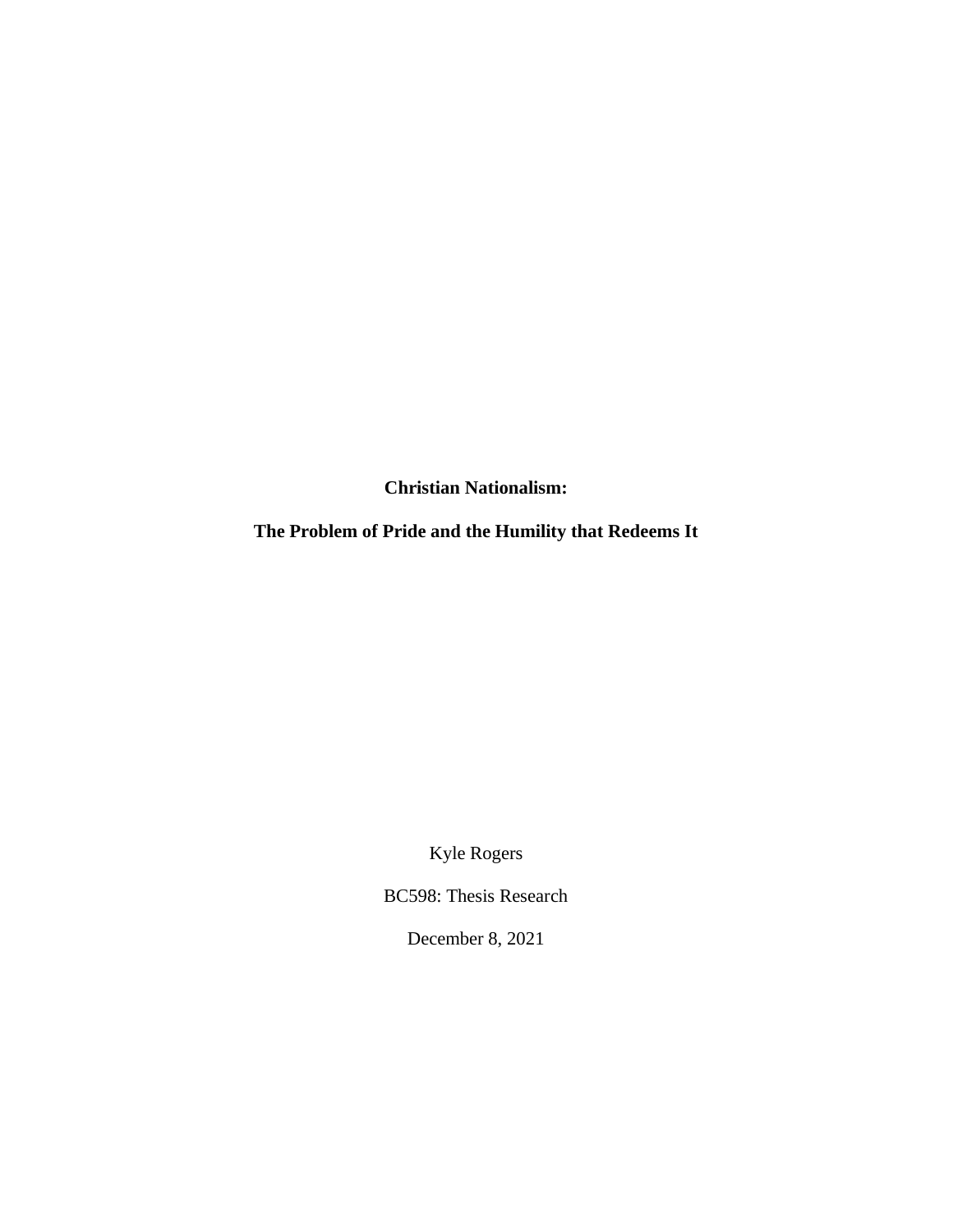# **Contents**

| <b>ABSTRACT</b>                                             | iii            |
|-------------------------------------------------------------|----------------|
| I. Introduction                                             |                |
| <b>Statements of Relevance</b>                              | $\mathbf{1}$   |
| Intended Audience and Scope                                 | $\overline{2}$ |
| <b>Research Methodology</b>                                 | 3              |
| <b>Assumptions</b>                                          | 3              |
| Defining Terms<br>П.                                        |                |
| Defining Biblical Pride                                     | 4              |
| Defining Biblical Humility                                  | 6              |
| Defining Christian Nationalism                              | 7              |
| Defining Principles of Christian Nationalism                | 8              |
| Defining the Problem of Pride in Christian Nationalism      | 9              |
| The Problem of Pride<br>III.                                |                |
| Pride is Self-Exalting                                      | 10             |
| Pride is Self-Promoting                                     | 10             |
| Pride is Self-Preserving                                    | 11             |
| Pride is Self-Destructing                                   | 12             |
| IV. The Problem of Pride in Christian Nationalism           |                |
| Self-Exalting Mishandling of Biblical Texts                 | 14             |
| Self-Promoting Adherence to an American Revisionist History | 17             |
| Self-Preserving Rejection of Explicit Biblical Commands     | 20             |
|                                                             |                |

V. The Solution of Humility in the Gospel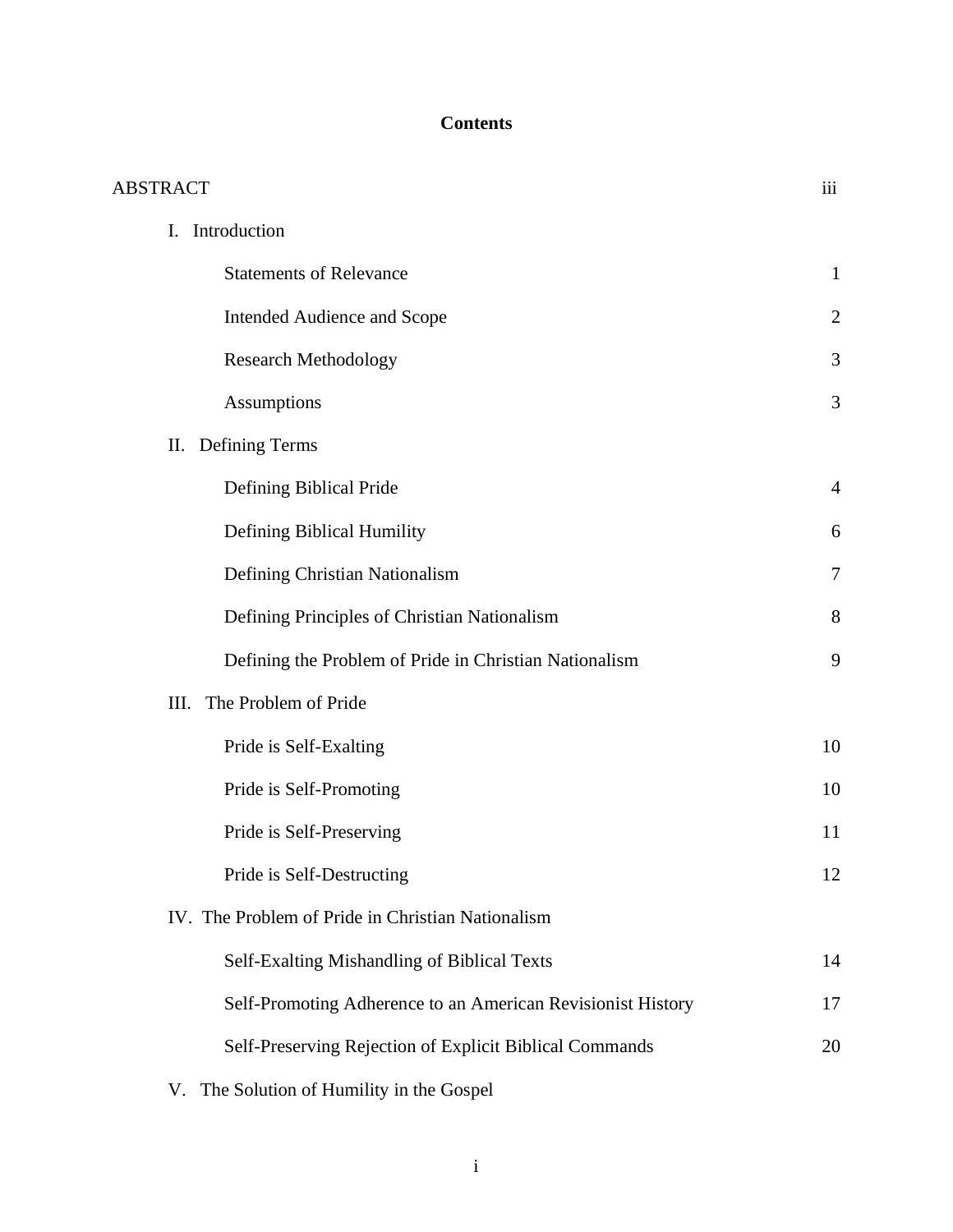|                           | <b>Humility Commanded</b>    | 22 |  |
|---------------------------|------------------------------|----|--|
|                           | A Humility Deficit           | 23 |  |
|                           | Perfect Humility Personified | 24 |  |
|                           | Salvation through the Gospel | 26 |  |
|                           | Putting On Humility          | 28 |  |
|                           | <b>Benefits of Humility</b>  | 31 |  |
| VI. A Plan for Counseling |                              |    |  |
|                           | Pre-Counseling               | 33 |  |
|                           | Addressing the Heart Issues  | 35 |  |
|                           | <b>Biblical Instruction</b>  | 38 |  |
|                           | <b>Implementing Change</b>   | 40 |  |
|                           | VII. Conclusion              | 43 |  |
|                           | BIBLIOGRAPHY                 |    |  |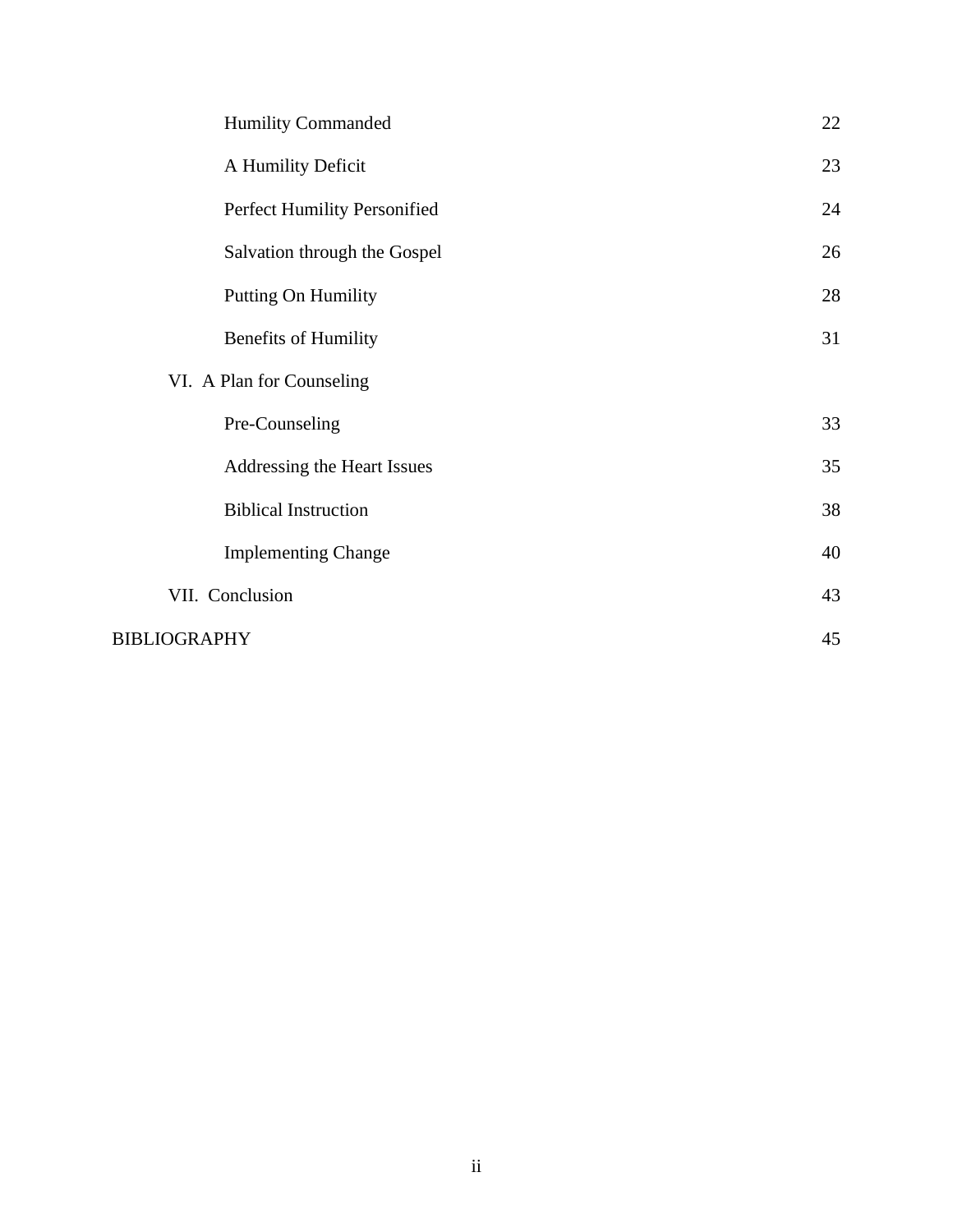## **Abstract**

| Title:   | Christian Nationalism: The Problem of Pride and the Humility that Redeems It |
|----------|------------------------------------------------------------------------------|
| Author:  | Kyle Rogers                                                                  |
| Degree:  | Master of Arts in Biblical Counseling                                        |
| Date:    | December 2021                                                                |
| Advisor: | Dr. Tom Sugimura                                                             |

Christian Nationalism is a growing political movement among evangelicals that combines the interests of the individual, church and the state into a self-exalting, self-promoting, and selfpreserving political agenda that is not supported by the scriptures. While many of the ideological tenets of Christian Nationalism are structurally inept, the most significant problem that Christian Nationalism presents for the believer is that it caters to the sin of pride in the human heart. It does so in the following three ways. First, this ideology misuses scripture to support a prideful self-exalting agenda and fails to apply a Christ-focused hermeneutic to biblical texts. Second, this political perspective advocates for a revisionist history of the United States of America that promotes man's agenda above historical facts in our nation's origin account. Finally, the pride of Christian Nationalism blatantly rejects the commands in the New Testament for believers to place others interests before their own (Phil 2:4), humbly honor governing authorities (Rom 13:1) and submit to every human institution for the Lord's sake (1 Pet 2:13).

While it's clear that Christian Nationalism is problematic for believers, the politics of this ideology are not the problem – the sin of pride is. Pride is the stubborn selfishness of the heart that has the potential to lie (Psa 59:12), deceive (Ob 1:3), and entice away from the Lord (Psa 10:4). Additionally, the heart of pride will always lead to strife (Prov 13:10), arrogance (Ob 1:3), a rejection of God (Psa 10:4), and destruction (Prov 16:18). While Christian Nationalism has its structural problems, it ultimately caters to a prideful heart that elevates the agenda of a mancentered nation over the agenda of God's Christ-centered kingdom and fails to teach believers how to live humbly as citizens of heaven during their time here on earth.

This project is meant to help the field of biblical counseling understand and navigate the growing political ideology of Christian Nationalism using biblical terms and biblical solutions. Additionally, this thesis will examine a heart of pride in the major tenants of Christian Nationalism and propose a gospel-motivated remedy that can redeem that heart of political pride with the humility of submitting to the Lord Jesus Christ.

© Kyle Rogers 2021, permission is granted for non-profit educational use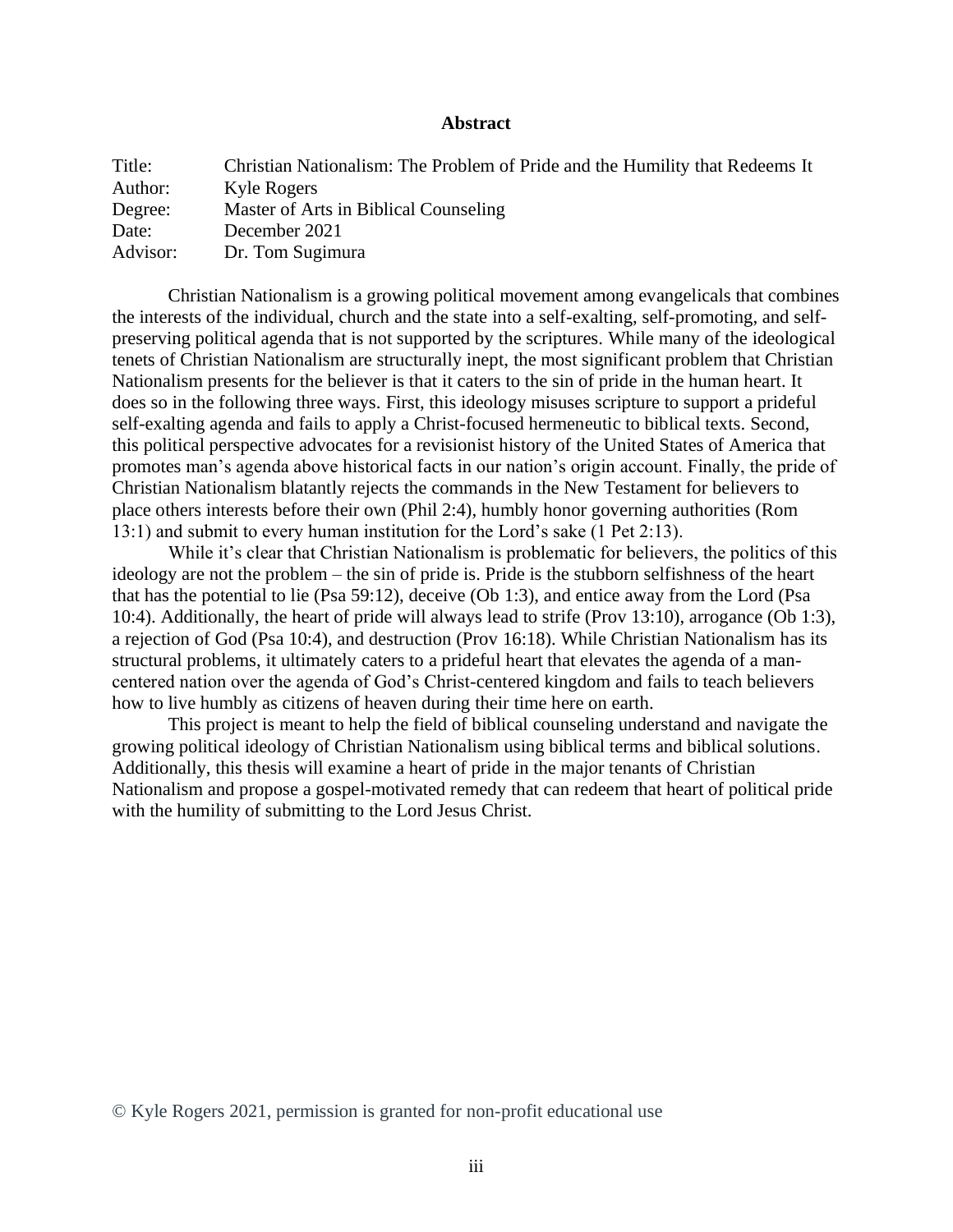#### I. Introduction

#### A. Statements of Relevance

- 1. The objective of this thesis is to help the field of biblical counseling understand the political ideology of Christian Nationalism and counsel individuals that are living in a prideful manifestation of that political perspective. Christian Nationalism is a growing political movement among evangelicals that combines the interests of the individual, church and the state into a self-exalting, self-promoting, and self-preserving political agenda that is not supported by the scriptures. This thesis will examine the heart of pride that drives the major tenants of Christian Nationalism and propose a gospelmotivated remedy that can redeem that heart of political pride with the humility of submitting to the Lord Jesus Christ.
- 2. Although this study will address the political ideology of Christian Nationalism, this thesis is ultimately directed at identifying pride from a biblical perspective and navigating the manifestations of that pride in the political worldview of Christian Nationalism. Consequently, this thesis will focus less on presenting a comprehensive survey of Christian Nationalism and focus more on the ways that the major principles of Christian Nationalism provide a platform for sinful manifestations of pride in the heart of the believer.
- 3. The bible has a lot to say about pride. Pride is an abomination to the Lord (Prov 16:5). Pride lies (Psa 59:12), pride deceives (Ob 1:3), and pride entices believers away from the Lord (Psa 10:4). Pride always leads to strife (Prov 13:10), arrogance (Ob 1:3), and destruction (Prov 16:18). Additionally, scripture tells us that pride is a sin (Prov 21:4), that God opposes the proud (Jas 4:6), and that God hates the sin of pride in the heart of man (Prov 8:13, Prov 6:17). Finally, Jesus Christ rebukes the proud in the gospels and

1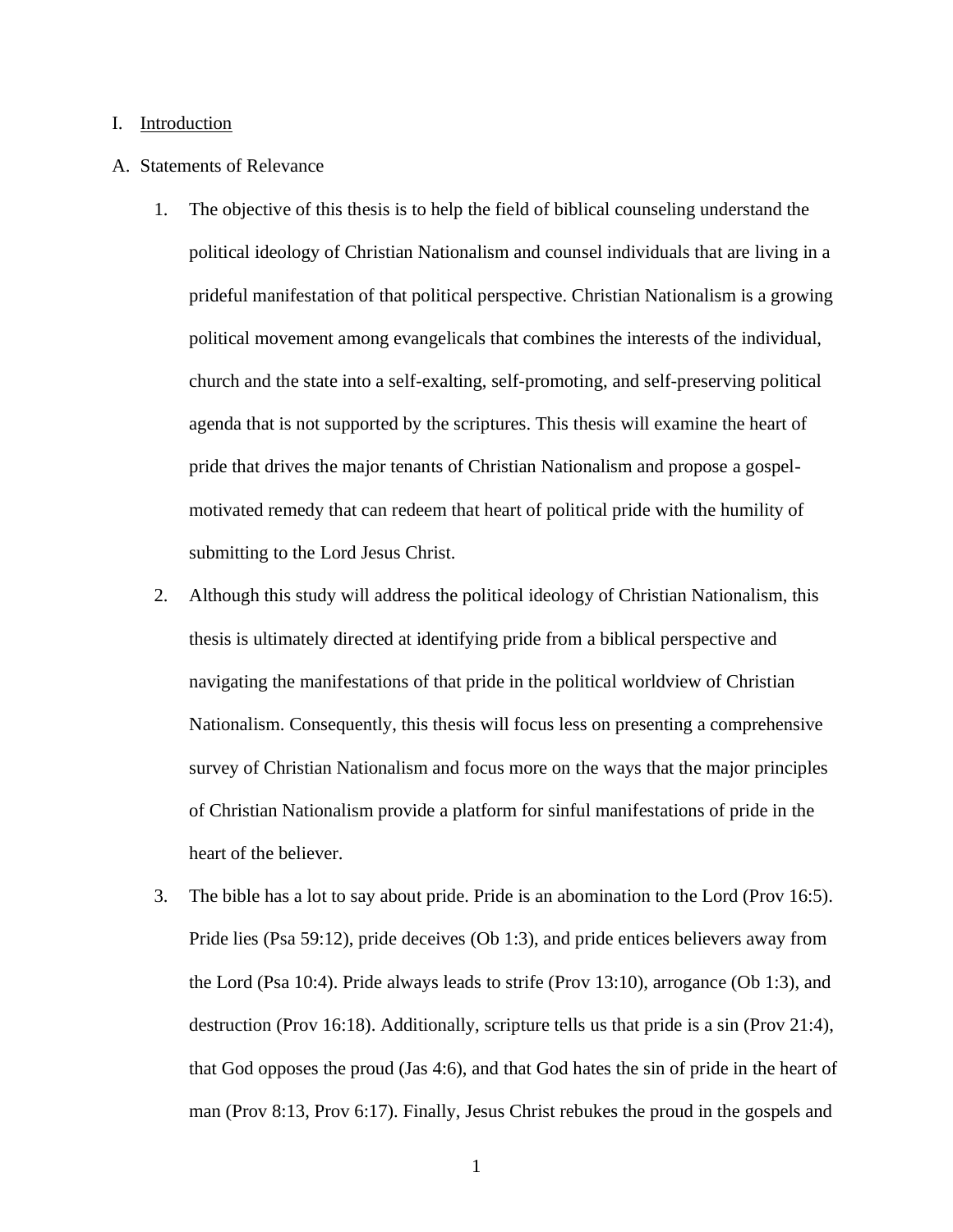invites his followers to find redemption for the pride of their hearts through a posture of humility before God (Matt 23:12, Lk 18:9-14).

- 4. On this, the bible also has a lot to say about humility. The bible tells us that God blesses the humble (Prov 22:4), that humility accompanies wisdom (Prov 11:2), that God promises to exalt the humble (Lk 14:11) and that God gives favor to the humble (Prov 3:34). As to the means by which humility may be acquired, the gospel of Jesus Christ invites pride-ridden sinners to place their faith in Jesus Christ, the Lowly Servant (Isa 53:3), and to receive the undeserved gift of humility through the humble life, sacrificial death and glorious resurrection of Jesus Christ from the dead (Phil 2:5- 11). From this, believers are called to put on humility (Col 3:12), clothe themselves in all humility (1 Pet 5:5), and to humble themselves before the Lord (Jas 4:10).
- B. Intended Audience and Scope
	- 1. My primary audience consists of adult Christians in my own local church that have considered, been tempted by, or have fully ascribed to a prideful manifestation of the Christian Nationalist worldview. My secondary audience are biblical counselors that require training in navigating the doctrinal challenges and questions that arise from man-centered political ideologies. My tertiary audience are believers in the American church that need guidance navigating the current American political landscape through a biblical lens.
	- 2. The scope of this thesis will include a comprehensive biblical survey of the sin of pride and explore the ways that pride manifests itself in the man-centered agenda of Christian Nationalism. Additionally, this thesis will present a proposed remedy for that political pride in the gospel of Jesus Christ and provide a humility driven, othersfocused and God-honoring alternative for believers to pursue.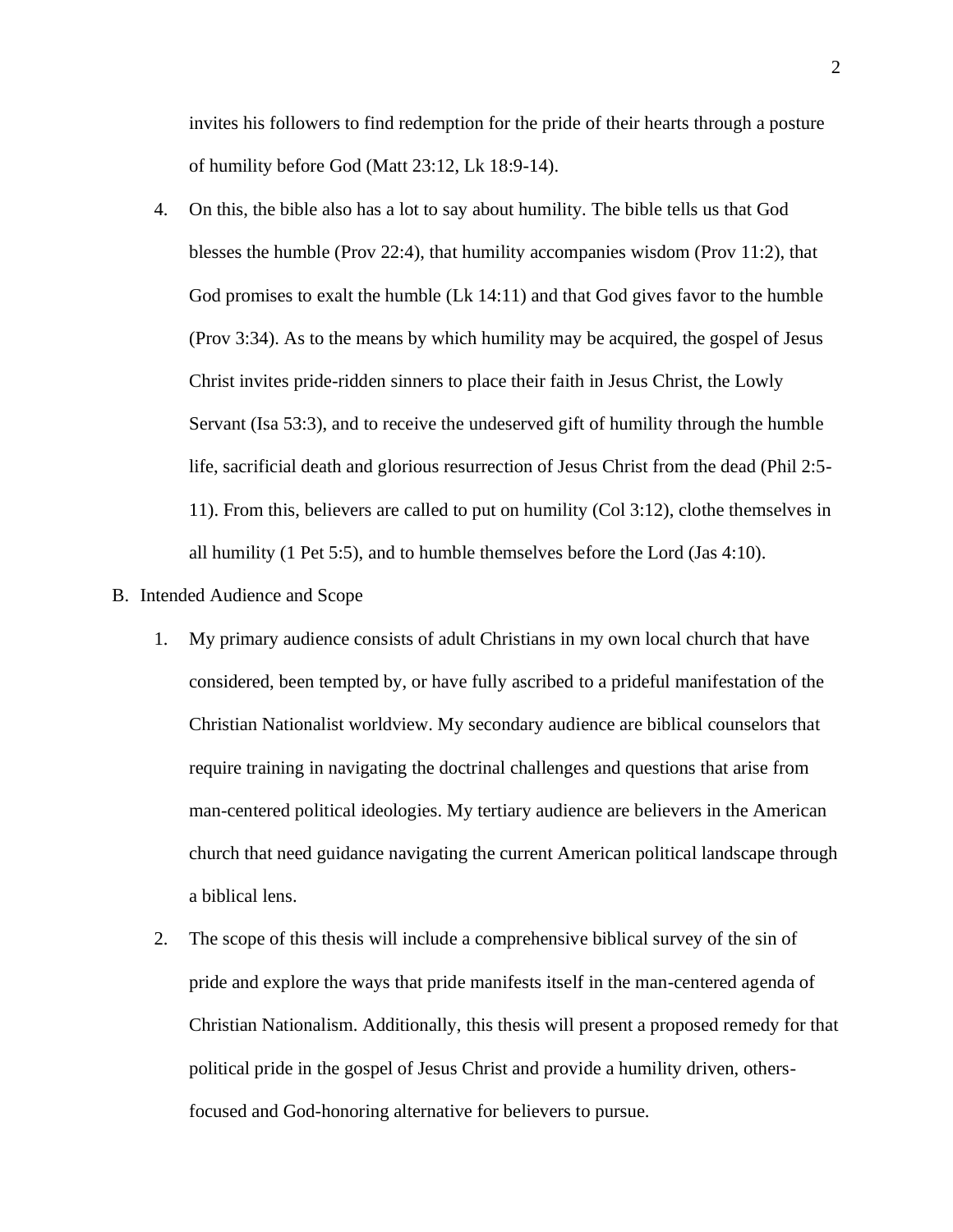- C. Research Methodology
	- 1. The majority of my research will be done using library resources, purchased books, and internet searches for relevant articles. Specifically, I intend to conduct my research in the following three categories: 1) Defining Christian Nationalism, 2) Prideful Manifestations of Christian Nationalism, and 3) Biblical Pride and Humility. I also plan to conduct several interviews with individuals from my own local church context that ascribe to a Christian Nationalist worldview in order to develop a real-life plan for counseling based on the real needs of real people.

## D. Assumptions

- 1. There are several assumptions that this thesis will be working from. First, this thesis will assume that the reader embraces the doctrines of the inspiration, inerrancy, authority and sufficiency of scripture. The doctrine of the inspiration of scripture tells us that God himself wrote the Bible (2 Pet 1:21) whereas the doctrine of the inerrancy of scripture tells us that God's Word is perfect and completely free from error (Psa  $19:7$ .<sup>1</sup> On the doctrine of the authority of scripture, the bible tells us that scripture carries the full weight and power of God's decreed decisions for the believer (Isa 55:10-11) and the doctrine of the sufficiency of scripture tells us that God's Word is profitable for teaching and training believers for every good work (2 Tim 3:16-17).<sup>2</sup> This thesis assumes a basic understanding and acceptance of these doctrines.
- 2. Second, this thesis will assume that the gospel of Jesus Christ is the only means by which a man might be saved. The scriptures tell us that the gospel is the message of

<sup>&</sup>lt;sup>1</sup> John MacArthur, *Biblical Doctrine: A Systematic Summary of Bible Truth* (Wheaton, Illinois: Crossway, 2017), 109. 2 Ibid, 100.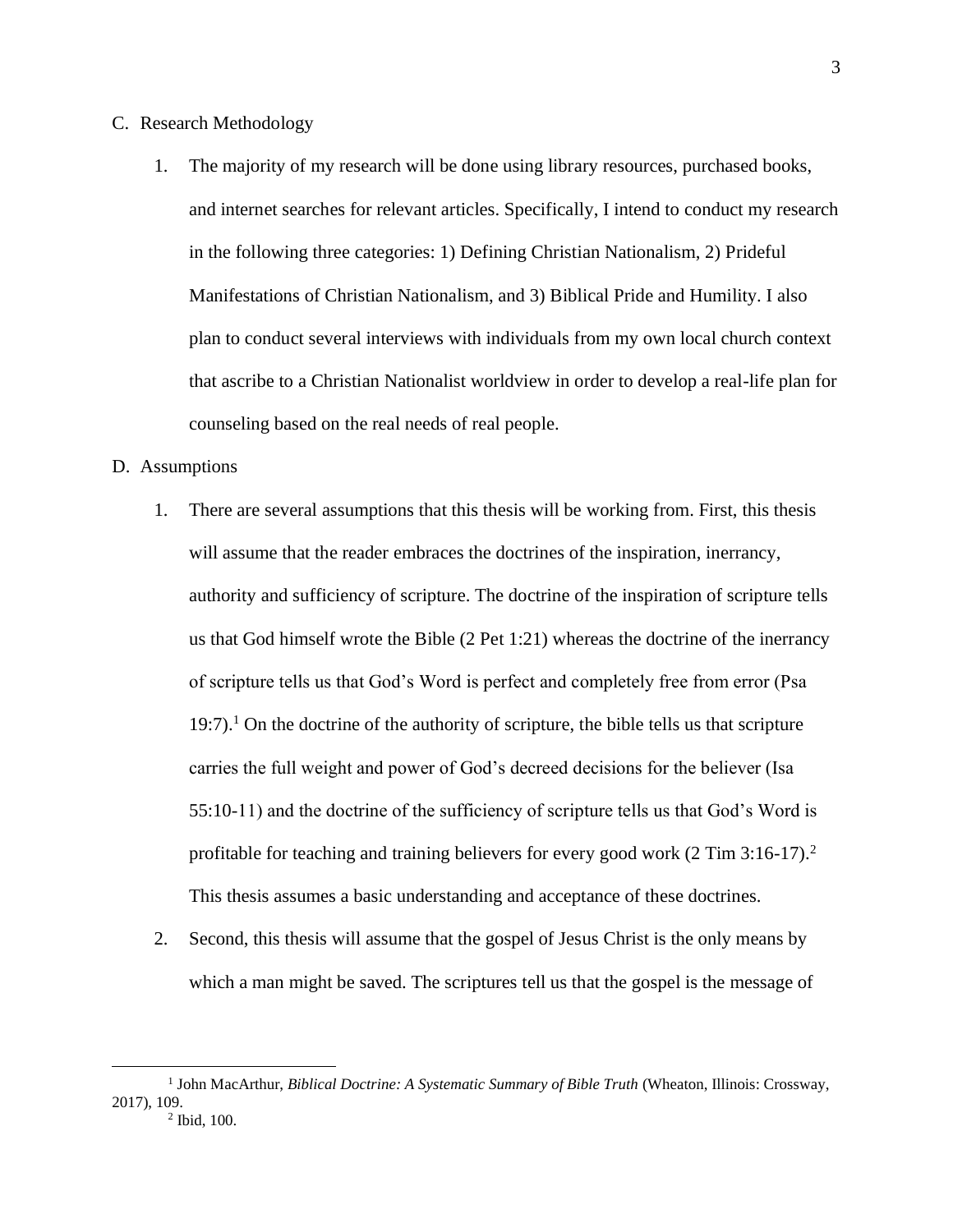Christ's sinless life  $(1 \text{ In } 3:5)$ , substitutionary death  $(1 \text{ Cor } 15:4)$ , and glorious resurrection (1 Cor 15:6-7) that promises to bring salvation to all those who would place their faith in Christ (Rom 1:18). This gospel of repentance and faith in Jesus Christ (Mk 1:15) is the only message of salvation (Eph 1:13) and the scriptures explicitly prohibit us from preaching a gospel contrary to the gospel message of Jesus Christ (Gal 1:6-9).

3. Finally, this thesis will assume that the gospel of Jesus Christ is the only means by which a man might be sanctified. The scriptures tell us that the grace of God in Christ Jesus trains the believer to renounce ungodliness and teaches them to life selfcontrolled and God-honoring lives (Tit 2:11-12). Additionally, this gospel has given the believer everything they need for life and godliness (2 Pet 1:3), has sealed the believer with the promised Holy Spirit (Eph 1:13), is the standard of truth for the believer and promises to bear fruit in the believer's life for the glory of God (Col 1:6). With that in mind, this thesis will not attempt to convince the reader of the value or importance of applying the gospel to the problems, questions, or struggles in one's life. However, it will attempt to demonstrate how the gospel of Jesus Christ applies to the problems, questions and struggles of life in a winsome way.

## II. Defining Terms

## A. Defining Biblical Pride

1. What is pride? Simply put, pride is a focus on self.<sup>3</sup> Pride elevates the agenda, service, preservation, recognition, and glorification of self over the agenda and worship of God and the love and service of others.

<sup>3</sup> Stuart Scott, *From Pride to Humility: A Biblical Perspective* (Focus Publishing, 2000), 6.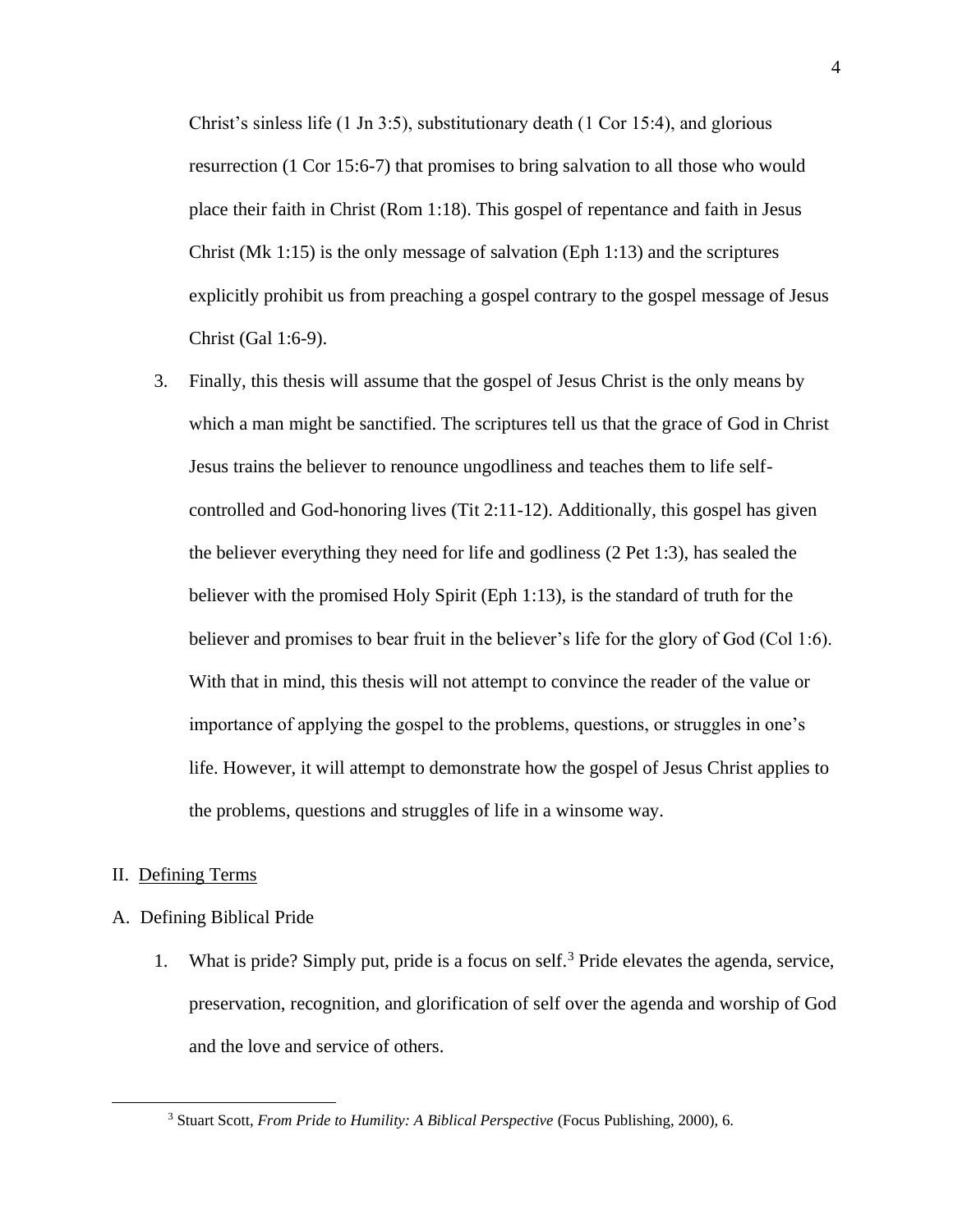- 2. Human pride originated at the Fall of Man when Adam and Eve chose to disobey God and elevate their agenda over his righteous commands (Gen 3:6). On this, Jonathan Leeman writes, "Adam's bite of the fruit…was a self-justified act of self-rule."<sup>4</sup>
	- a. This pride has infected every human being since (Rom 5:12) and the bible tells us that pride begins and flows from the sinful human heart of man (Prov 16:5).
	- b. On the scope of pride, C.S. Lewis writes that pride is the "one vice of which no man in the world is free, and of which hardly any people…ever imagine thy are guilty themselves."<sup>5</sup>
- 3. God provides a clear judgment regarding pride in the scriptures. The bible tells us that God opposes the proud (Jas 4:6), that God hates pride (Prov 8:13), that God hates the proud (Prov 16:5), and that God defines pride explicitly as sin (Prov 21:4).
- 4. Pride has many manifestations. Pride lies (Psa 59:12), pride deceives (Ob 1:3), and pride entices believers away from the Lord (Psa 10:4). Pride always leads to strife (Prov 13:10), arrogance (Ob 1:3), and destruction (Prov 16:18). Pride passes judgment on God (Rom 9:20), is easily angered (Matt 20:1-6), looks down on others (Luke 7:36- 50), is unteachable (Prov 13:1), cannot see beyond selfish desires (Matt 5:7), and will not listen to instruction (Prov 10:17).<sup>6</sup> Pride can look like moral self-righteousness (Luke 18:9), puffed up knowledge (1 Cor 8:1), boastfulness (1 Cor 4:7) or an independent spirit (Heb 13:17).<sup>7</sup>

<sup>4</sup> Jonathan Leeman and Andrew David Naselli, *How Can I Love Church Members with Different Politics?* Church Questions (Wheaton, Illinois: Crossway, 2020), 16.

<sup>5</sup> C.S. Lewis, *Mere Christianity* (San Francisco: Harper Collins, 2000), 10.

<sup>6</sup> Stuart Scott, *From Pride to Humility: A Biblical Perspective* (n.p.: Focus Publishing, 2000), 6-11.

<sup>7</sup> Jerry Bridges, *Respectable Sins: Confronting the Sins We Tolerate* (Colorado Springs, CO: NavPress, 2007), 89-100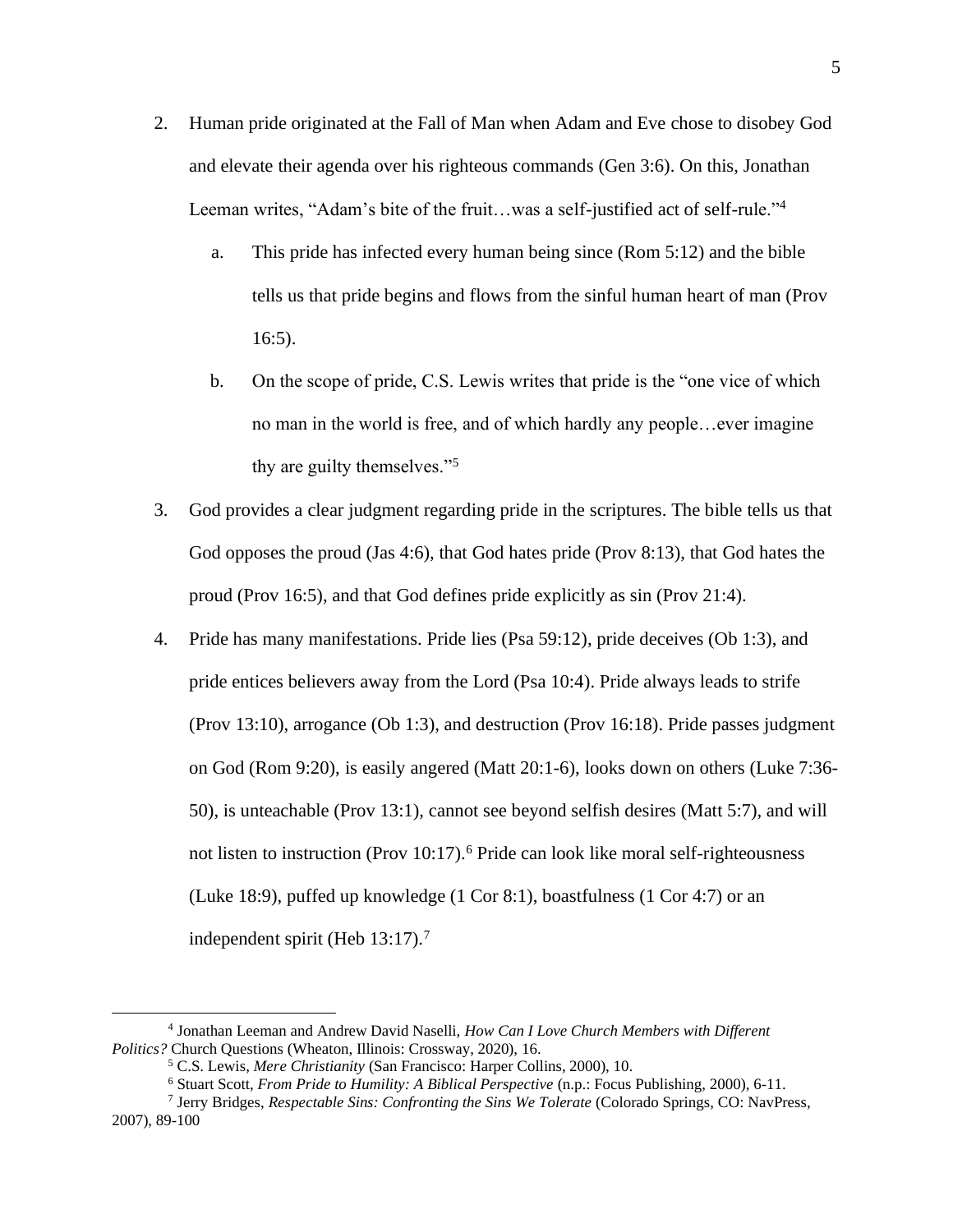- B. Defining Biblical Humility
	- 1. Humility, on the other hand, is a focus on God and others.<sup>8</sup> Humility recognizes and submits to the agenda, commands, and glory of God and aims to please God in all things, at all times and in every way.
	- 2. Humility is a posture of the heart (2 Chron 34:27). A heart of humility brings honor (Prov 15:33), righteous exaltation (1 Pet 5:6), favor (Prov 3:34), rest (Matt 11:29), salvation (Psa 149:4), and the inheritance of the kingdom of heaven for those that possess it (Matt 5:3).
	- 3. Humility is a command of God. Believers are called to clothe themselves in humility (1 Pet 5:5), put on a posture of humility toward others (Col 3:12), consider others more significant than themselves (Phil 2:3), think of themselves with sober judgment (Rom 12:3), and to live in harmony with one another (Rom 12:16).
	- 4. True humility is a gift that must be received and applied through faith in the gospel of Jesus Christ. Jesus is the perfect embodiment of humility in that he is the lowly servant (Isa 53:5), the sacrificial leader (Mk 10:45), the obedient Son (Jn 5:19), and the empathizing advocate (Heb 4:15). In his incarnation, he lowered himself (Phil 2:7). In his crucifixion, he sacrificed himself (Phil 2:8). And in his resurrection, his Father bestowed upon him the glory and praise that only He rightfully deserves (Phil 2:9-11). When an individual places their faith in Jesus Christ, they are gifted the humble mind of Christ through regeneration (Phil 2:5) and they are commanded to apply that humility by faith in the context of their interactions and relationships with the world around them (Phil 2:2-4).

<sup>8</sup> Jerry Bridges, *Respectable Sins: Confronting the Sins We Tolerate* (Colorado Springs, CO: NavPress, 2007), 19.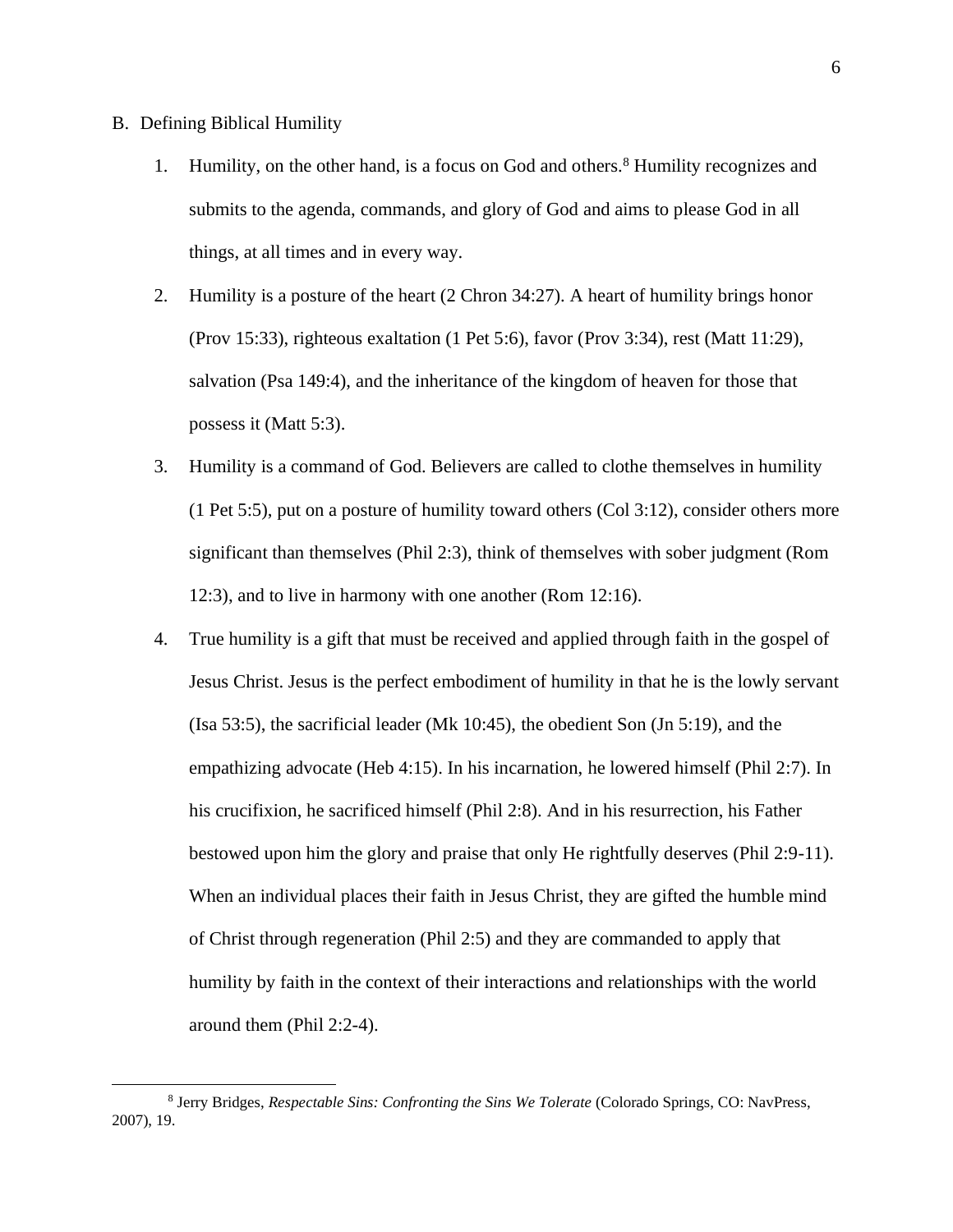- C. Defining Christian Nationalism
	- 1. The word 'nation' refers both to a large area of land that is controlled by its own government and the collective identity of the people that possess it. 9
	- 2. The English word 'nationalism' is a relatively new concept and only started to appear in literature in the late eighteenth century.<sup>10</sup> Nationalism is defined as "loyalty and devotion to one's nation; a sense of national consciousness exalting one nation above all others and placing primary emphasis on promotion of its culture and interests as opposed to other nations or supranational groups."<sup>11</sup> Sociologist Anthony D. Smith defines nationalism as "an ideological movement for the attainment and maintenance of autonomy, unity and identity."<sup>12</sup> Nationalism is primarily concerned with serving, promoting, and preserving the interests of one's nation above the interests of all other nations.
	- 3. Christian Nationalism is a political ideology that promotes the idea that the geopolitical nation-state must exalt, promote, and defend the Christian ethic, identity, and ideal above any other ethic, identity, or ideal. Simply put, it believes that the interests of the state need to reflect the interests of the Christian faith and that the state is responsible for using its power to accomplish that.
	- 4. American Christian Nationalism promotes the notion that the geopolitical nation-state of the United States of America must serve, promote and preserve the Christian ethic, identity, and ideal above any other ethic, identity, or ideal. Specifically, American

<sup>9</sup> *Merriam-Webster Dictionary*, s.v. "Nation," https://www.merriam-webster.com/dictionary/nation.

<sup>10</sup> Stephen Backhouse, *Kierkegaard's Critique of Christian Nationalism*, Oxford Theological Monographs (Oxford: Oxford University Press, 2011), 3.

<sup>11</sup> *Merriam-Webster Dictionary*, s.v. "Nationalism," [https://www.merriam](https://www.merriam-webster.com/dictionary/nationalism)[webster.com/dictionary/nationalism.](https://www.merriam-webster.com/dictionary/nationalism)

<sup>12</sup> Stephen Backhouse, *Kierkegaard's Critique of Christian Nationalism*, Oxford Theological Monographs (Oxford: Oxford University Press, 2011), 3.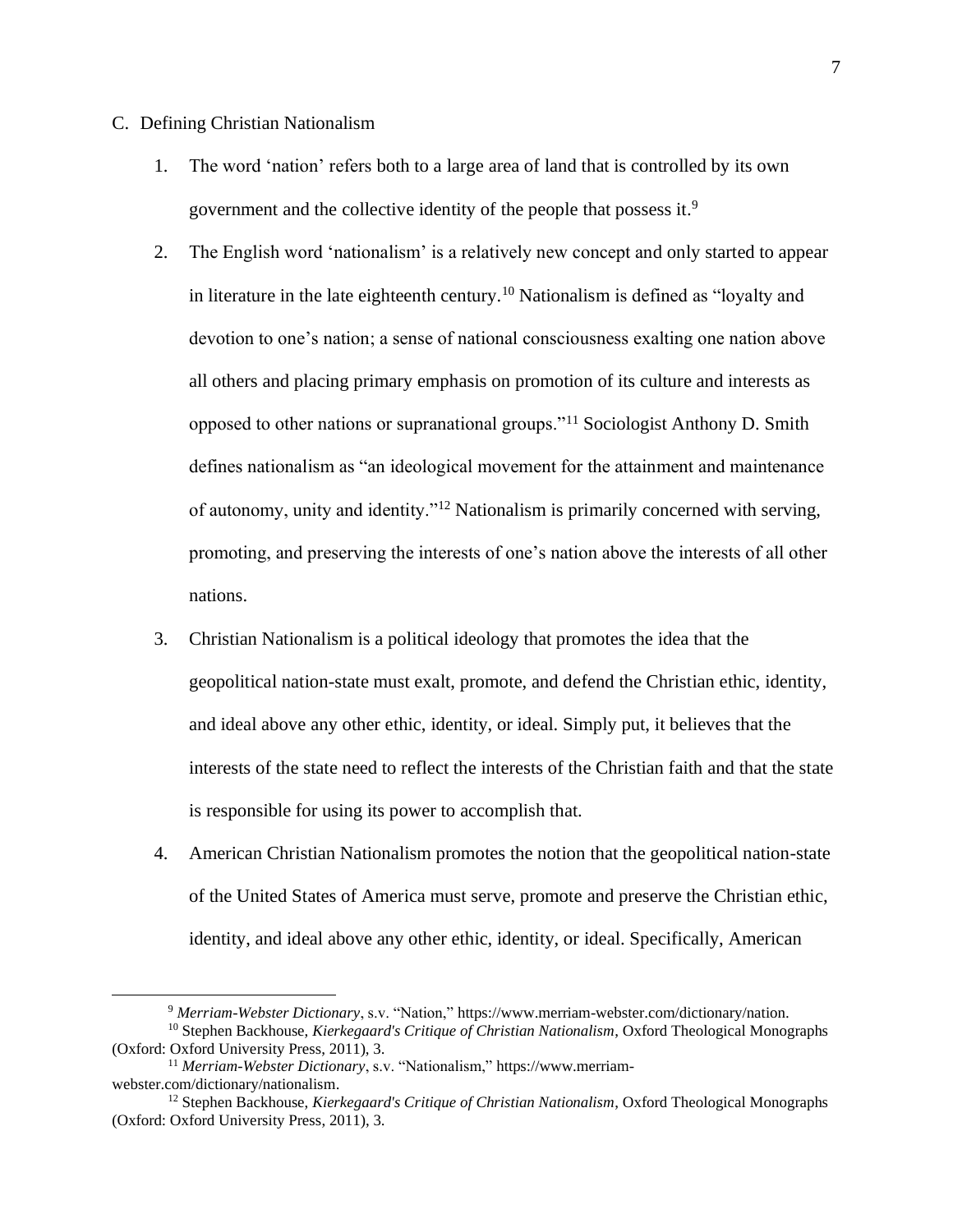Christian Nationalism advocates for the idea that the American republic was founded solely as a Christian nation, that the power of government rests not on the consent of the governed but on the theological doctrines of Christianity, and that our nation's laws must reflect the principles and commands of scripture.<sup>13</sup>

- D. Defining Principles of Christian Nationalism
	- 1. Christian Nationalism believes that America has been, is and must continue to be a Christian Nation. Prominent Christian Nationalists argue that the United States of America was founded by evangelical Christians and that, as a nation, it was built using Christian principles.<sup>14</sup> They also argue that our Founding Fathers used the Ten Commandments as the basis of law in the United States in order to ensure that the American nation would always be a Christian nation.<sup>15</sup>
	- 2. Christian Nationalism believes that the American Constitution must reflect and defend Christian values according to the Word of God. The Council for National Policy, the largest Christian Nationalist lobbying group at the national level, asserted in 2014 that their mission was to be "a united conservative movement that restores religious and economic freedom, a strong national defense, and Judeo-Christian values under the constitution."<sup>16</sup>
	- 3. Finally, Christian Nationalism believes that Christians must assert their moral, ethical, and religious dominion in American civilization and culture. C. Peter Wagner, former professor at Fuller Theological Seminary and self-professed 'godfather' of Christian

<sup>13</sup> Katherine Stewart, *The Power Worshippers: Inside the Dangerous Rise of Religious Nationalism* (New York: Bloomsbury Publishing, 2019), 4.

<sup>14</sup>Andrew L. Seidel, *The Founding Myth: Why Christian Nationalism Is Un-American* (New York: Sterling, 2019), 8.

<sup>15</sup> Jerry Falwell, *Listen, America!* (New York: Bantam Books, 1981), 29.

<sup>16</sup> Council for National Policy, *Membership Directory 2014* (Council for National Policy, 2014),

<sup>1,</sup> [https://splcenter.org/sites/default/files/cnp\\_redacted\\_final.pdf.](https://splcenter.org/sites/default/files/cnp_redacted_final.pdf)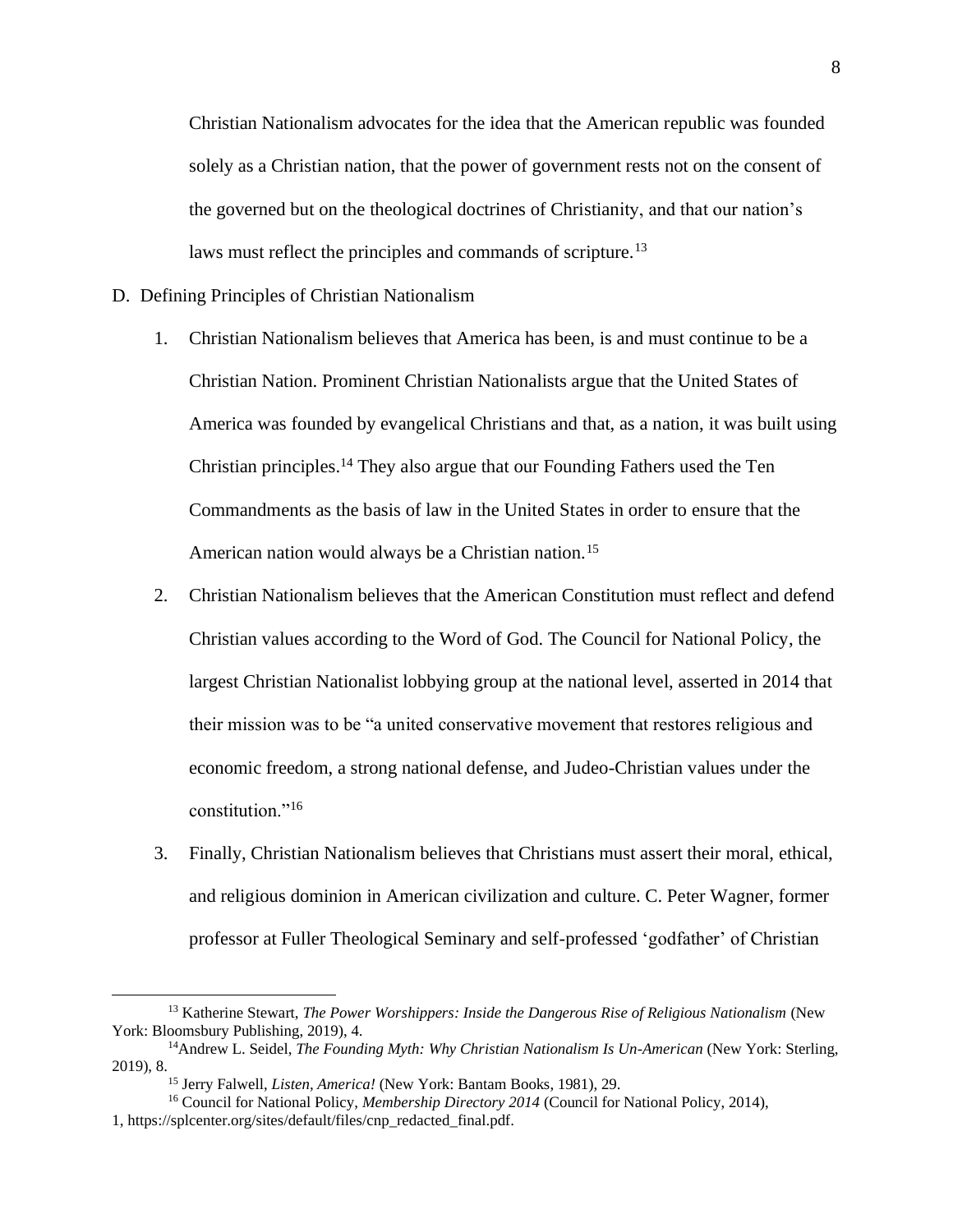Nationalist ideology, wrote, "Christians are called to take control of the major areas of civilization including government, business, education, the media, the arts, family, and religion."<sup>17</sup> He also writes, "Apostles have a responsibility for taking dominion over whatever molder of culture or subdivision God has placed them in," ultimately "taking dominion back from Satan."<sup>18</sup>

- E. Defining the Problem of Pride in Christian Nationalism.
	- 1. The Christian Nationalism ideology caters to the sinful agenda of pride in the human heart.
	- 2. The Christian Nationalist ideology exposes and caters to the sinful agenda of pride in the following four ways:
		- a. The Christian Nationalist ideology embodies a self-exalting agenda that intentionally misuses scripture, fails to apply a proper Christ-focused hermeneutic to biblical texts and makes a nation the focus of biblical texts instead of God.
		- a. The Christian Nationalist ideology embodies a self-promoting revisionist history of American Christianity that distorts historical facts about our nation's beginnings with propaganda fiction.
		- b. The Christian Nationalist ideology embodies a posture of self-preservation that blatantly rejects clear biblical commands regarding the believer's sacrificial, humble and submitted interactions with the state.

## III. The Problem of Pride

<sup>&</sup>lt;sup>17</sup> C. Peter Wagner, "Dominion! How Kingdom Action Can Change the World", (Ada, Minnesota: Chosen Publishing, 2008), 144.

<sup>&</sup>lt;sup>18</sup> Ibid, 154-55.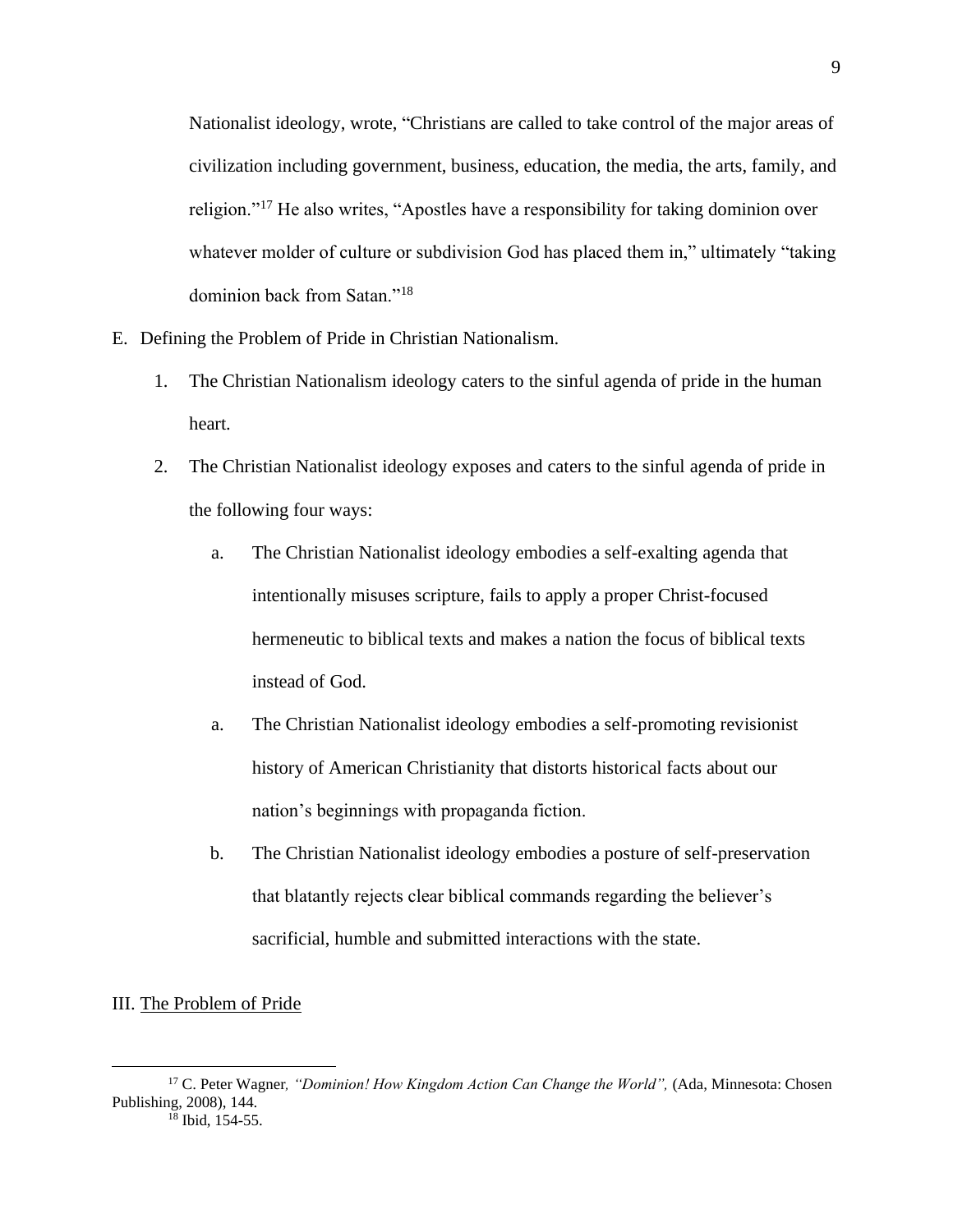## A. Pride is Self-Exalting

- 1. Pride demands to be worshipped.<sup>19</sup> The first commandment that God gave to the Israelites declared, "You shall have no other gods before me" (Ex 20:3). Pride sees this command as a threat to the glory and praise of self and rejects it, opting instead to worship self. On this rebellion, Puritan Thomas Watson said of pride, "It is spiritual drunkenness; it flies up like wine into the bran and intoxicates it. It is idolatry; a proud man is a self-worshipper."<sup>20</sup> In essence, Watson argues the following: "Pride seeks to ungod God."<sup>21</sup> Scripture tells us that the proud rejects God (Psa 10:4), that the proud says "I am god" ( $Ez$  28:2) and that the proud elevates the glory of self above the glory of God (Isa 14:13-14).
- 2. Pride demands to be served. The bible sets pride in direct opposition to an othersfocused mindset (Phil 2:3-4). Pride is incongruitous with relational harmony (Rom 12:16) and antithetical to a servant mindset. In fact, when James and John pridefully requested that Jesus sit them at his right and left, Jesus corrected them in their pride and said "Whoever would be great among you must be your servant, and whoever would be first among you must be slave of all. For even the Son of Man came not to be served but to serve and to give his life as a ransom for many" (Mk 10:43-45). Christ's words to his disciples consistently rebuked the self-serving mindset of pride (Matt 18:1-4).
- B. Pride is Self-Promoting.

<sup>19</sup> Wayne A. Mack and Joshua Mack, *Humility: The Forgotten Virtue*, Strength for Life (Phillipsburg, N.J.: P & R Pub., 2005), 99.

<sup>20</sup> Thomas Watson, *The Godly Man's Picture* (Carlisle, PA: The Banner of Truth Trust, 1992), 574.

<sup>21</sup> Stuart Scott, *From Pride to Humility: A Biblical Perspective* (Focus Publishing, 2000), 5.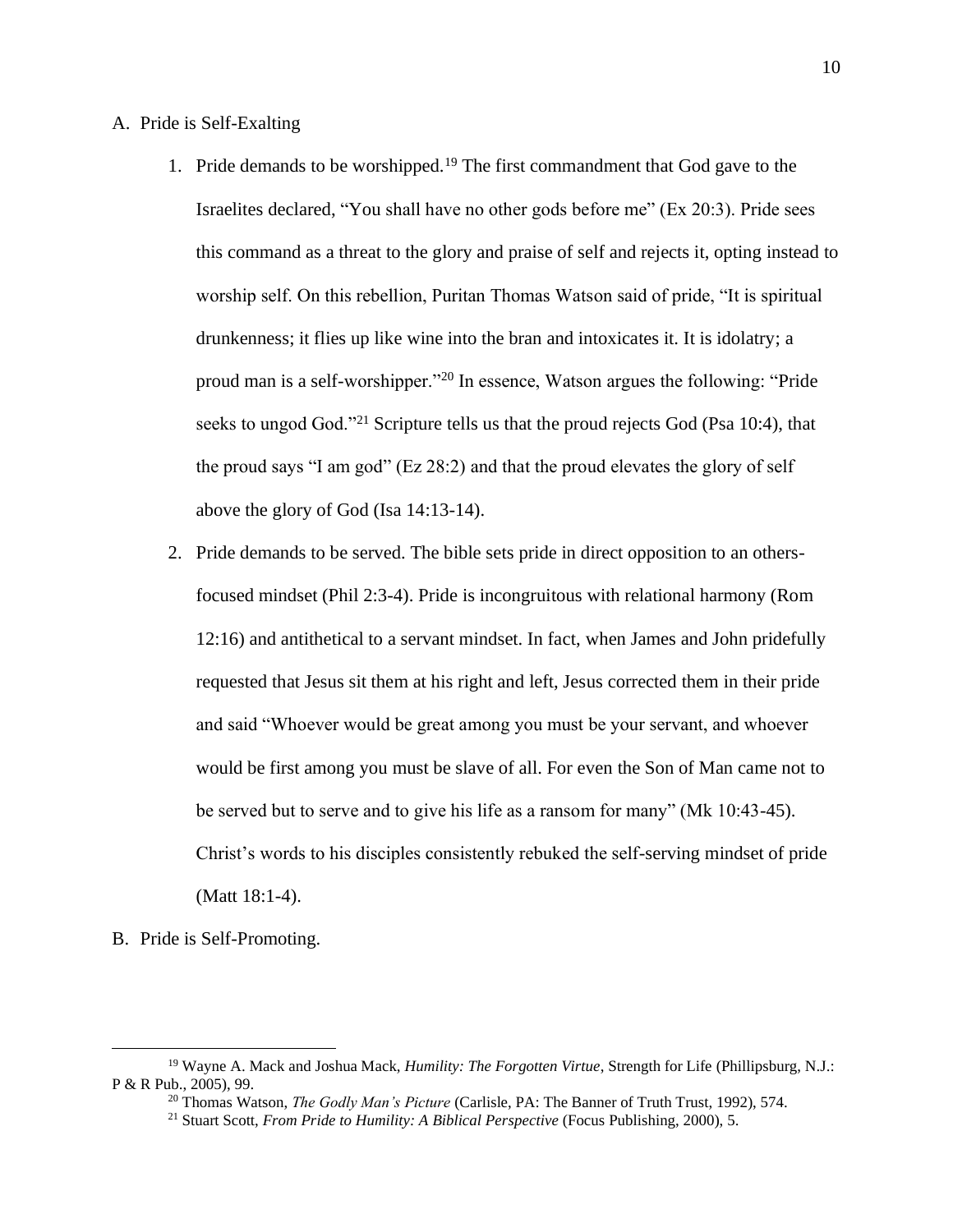- 1. Pride leads to an inflated view of self. Pride has a proclivity toward boasting in beauty (Ex 28:17), success (Ez 31:10), strength (2 Chron 36:16), wisdom (Jer 9:23a) and wealth (Jer 9:23b). Ultimately, pride boasts in the flesh because pride causes us to have an inaccurate view of ourselves (Gal 6:3). Pride leads to an inflated view of an individual's importance, gifts, abilities and accomplishments. $^{22}$
- 2. Pride steals the credit (Judg 7:2). In 1 Corinthians 4:7, Paul warns that pride causes man to have a superiority complex where he takes the credit for things he didn't accomplish. He writes, "What do you have that you did not receive? If then you received it, why do you boast as if you did not receive it?" (1 Cor 4:7). Wayne Mack argues that this prideful boasting is a lie that behaves as though man deserve the credit for something he didn't actually do.<sup>23</sup>
	- a. When King Nebuchadnezzar looked at the glory of Babylon and said, "Is not this great Babylon, which I have built by my mighty power as a royal residence and for the glory of my majesty" (Dan 4:30), God immediately spoke from heaven and rebuked him, saying, "…the Most High rules the kingdom of men and gives it to whom he will" (Dan 4:32).

## C. Pride is Self-Preserving.

- 1. Pride is linked to fear
	- a. When King Saul saw that David had defeated Goliath, Saul was jealous of David's glory (1 Sam 18:8a), saw David's glory as a threat to his throne (1 Sam 18:8b), and attempted to kill David with a spear (1 Sam 18:10-11).

<sup>22</sup> Stuart Scott, *From Pride to Humility: A Biblical Perspective* (Focus Publishing, 2000), 7.

<sup>23</sup> Wayne A. Mack and Joshua Mack, *Humility: The Forgotten Virtue*, Strength for Life (Phillipsburg, N.J.: P & R Pub., 2005), 103.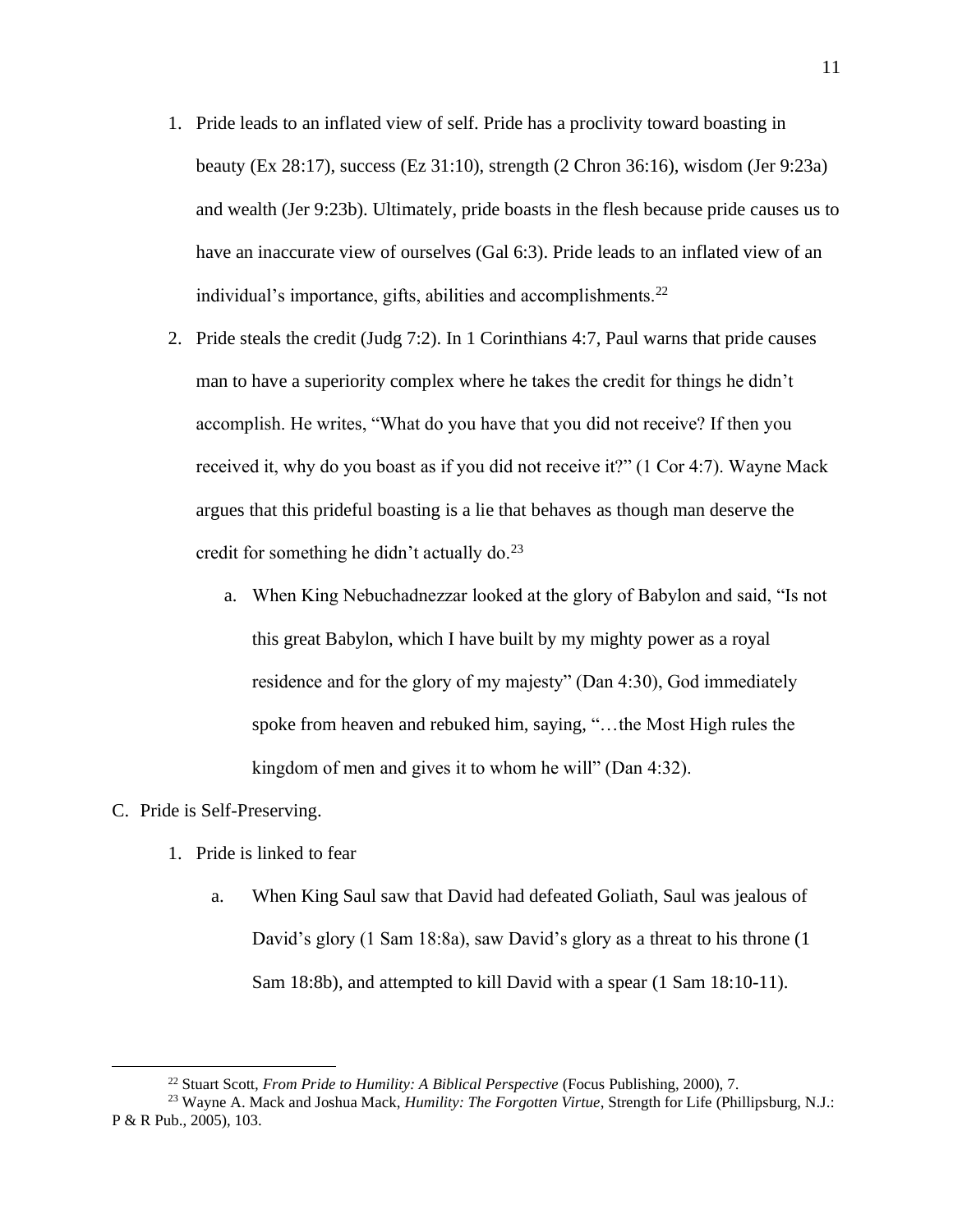Following this, the text tells us that Saul was afraid of David (1 Sam 18:15) and removed David from his presence in an effort to keep him from taking the throne (1 Sam 18:12).

- b. Pride is afraid of conquest and competition and influences man to take extraordinary measures to defend his own safety, reputation, and glory at all costs.
- 2. Pride is linked to self-protectionism.
	- a. When King Uzziah was successful in his military conquests (2 Chron 26:6-8), he returned to Jerusalem and enacted unprecedented defense mechanisms to protect the city from foreign invasion. As he did this, the text tells us King Uzziah grew strong and that "when he was strong, he grew proud" (2 Chron 26:16). As his strength grew in a climate of security, this provided a fertile ground for the sin of pride to grow in his heart (2 Chron 26:16).
- 3. Pride rejects the provision of God and replaces it with the provisions of man.
	- a. Influenced by the temptation of pride, Eve chose not to trust in the provision of God and sought to acquire satisfaction and wisdom for herself through the forbidden tree in the garden (Gen 3:6).
	- b. Pride elevates the value of riches (1 Tim 6:17), possessions (1 Jn 2:16), and human wisdom (Prov 26:12) over the provision and promises of the Lord.

## D. Pride is Self-Destructing.

- 1. Scripture provides a clear diagnosis and verdict for the sin of pride.
	- a. God opposes the proud (Jas 4:6), God hates pride (Prov 8:13), God is against the proud one (Jer 50:31), and God promises to bring punishment to the proud of heart (Prov 16:5).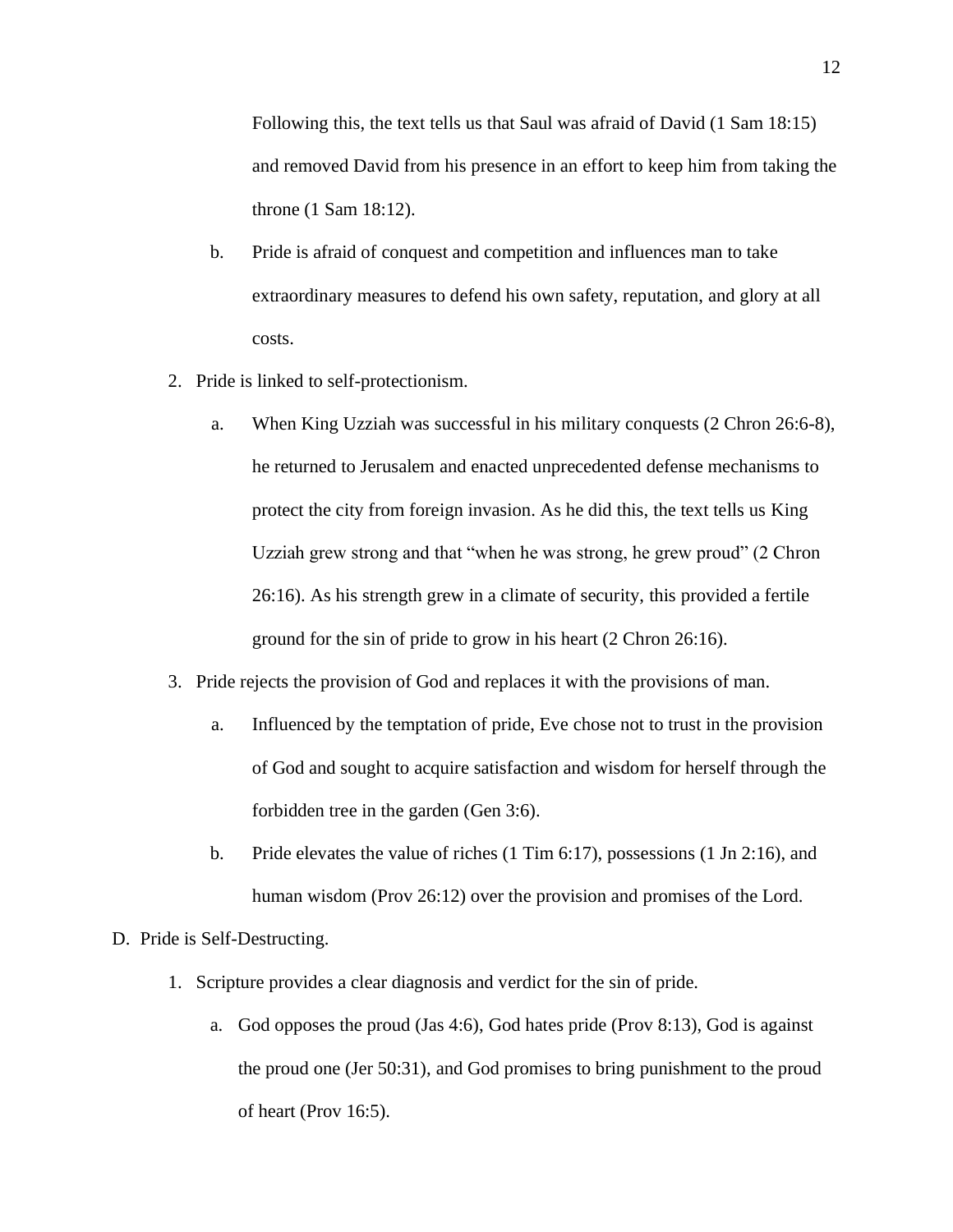- 2. Pride leads to conflict.
	- a. Pride is haughty (Prov 18:12), boastful (Zeph 2:10) and will lead to relational strife with others (Prov 13:10). The bible tells us that pride is a desire of the sinful flesh (1 Jn 2:16) that is set in direct opposition to relational unity (Phil 2:3).
- 3. Pride always leads to destruction apart from salvation in Jesus Christ.
	- a. Although the sin of pride says, "Who will bring me down" (Ob 1:3), God himself promises to bring the proud low (Prov 29:23), bring disgrace to the proud (Prov 11:2), tear down the house of the proud (Prov 15:25) and bring an end to the proud (Ez 30:6).
	- b. In the case of King Uzziah, his leprosy (2 Chron 26:20), isolation (2 Chron 26:21), and removal from the throne of Judah (2 Chron 26:21b) was caused by his pride (2 Chron 26:16).
	- c. In the case of King Saul, his self-centeredness disobedience caused him to be removed as King over Israel (1 Sam 13:13-14).
	- d. In the case of King Nebuchadnezzar, God responded to his prideful boasting and desire to be worshipped (Dan 4:30) by removing him from his position of authority (Dan 4:31) and causing him to experience a state of anthropomorphic insanity (Dan 4:33).
	- e. Pride condemned Satan to hell (Isa 14:12-15), pride caused King Herod to be eaten by worms (Acts 12:23), and pride caused Israel to be ransacked (Isa 3:16- 26), ravaged (Hos 13:6-8), and temporarily removed from the land of Canaan (Ez 16:50).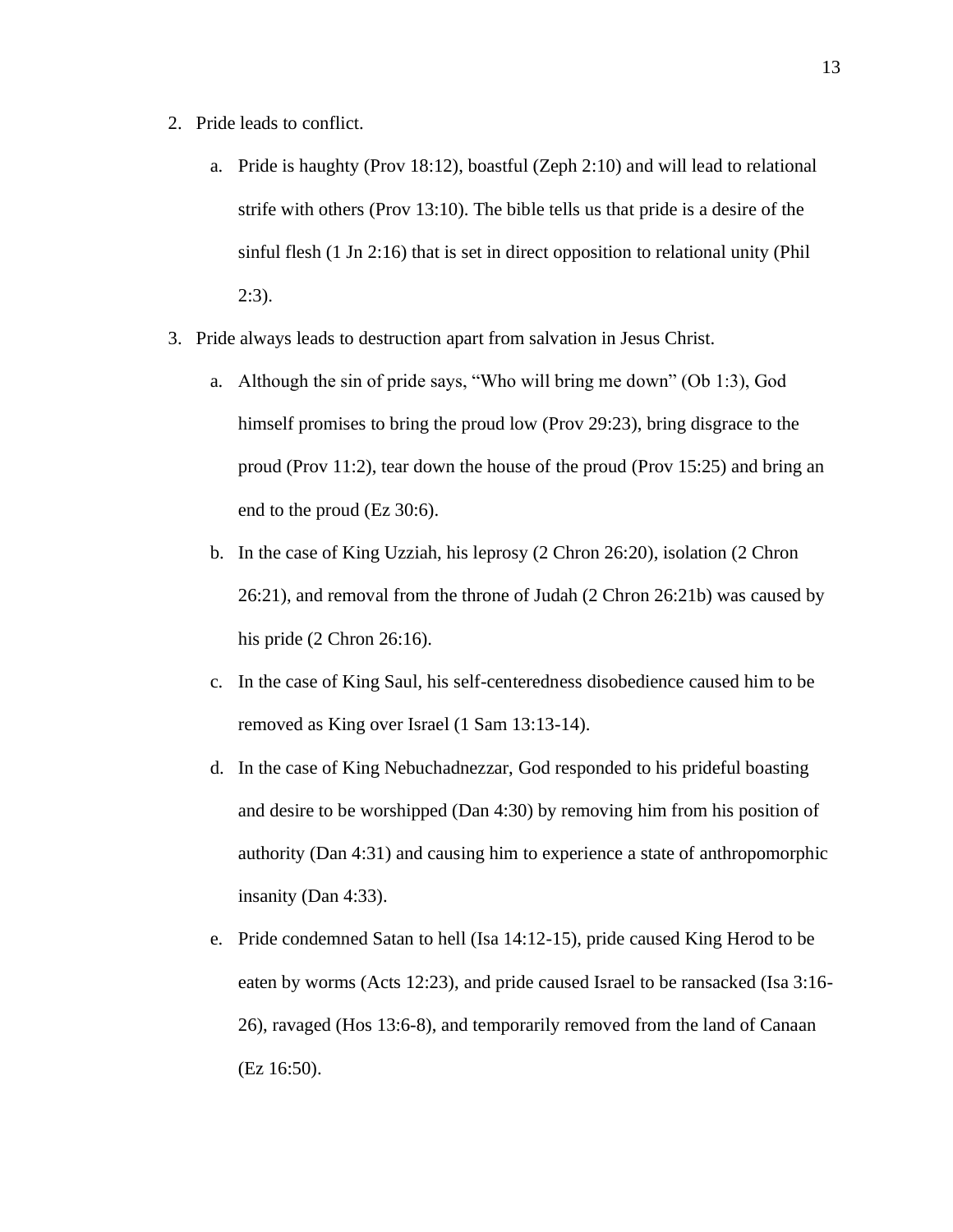#### IV. The Problem of Pride in Christian Nationalism

- A. The first way that we see the sin of pride manifest itself in the ideology of Christian Nationalism is through a self-exalting mishandling of biblical texts.
	- 1. The ideology of Christian Nationalism applies a self-exalting hermeneutic to John 1:5 that replaces the glory of Jesus Christ with the desire to worship and praise the American nation.
		- a. The Apostle John writes in John 1:5, "The light shines in the darkness and the darkness has not overcome it".
		- b. On the first anniversary of the 9/11 attacks, President George W. Bush concluded his commemorative speech with a casual, but intentional, exegesis of John 1:5 for his American audience. Of the American nation, he proclaimed, "Ours is the cause of human dignity; freedom guided by conscience and guarded by peace. This ideal of America is the hope of all mankind. The hope that drew millions to this harbor. That hope still lights our way. And the light shines in the darkness. And the darkness will not overcome  $it.$ <sup>24</sup>"
		- c. An American-centric hermeneutic would read John 1:5 and believe that God intended for the American ideal to be the light that shines in the darkness. However, John 1:9 clearly identifies Jesus Christ as the 'true light' that has come into the world. Therefore, John 1:5 exalts Jesus Christ as the 'light that shines in the darkness' and not the values of a particular nation-state.

<sup>&</sup>lt;sup>24</sup> President George W. Bush, "President's Remarks to the Nation", (Ellis Island: NY, 2002), https://georgewbush-whitehouse.archives.gov/news/releases/2002/09/20020911-3.html.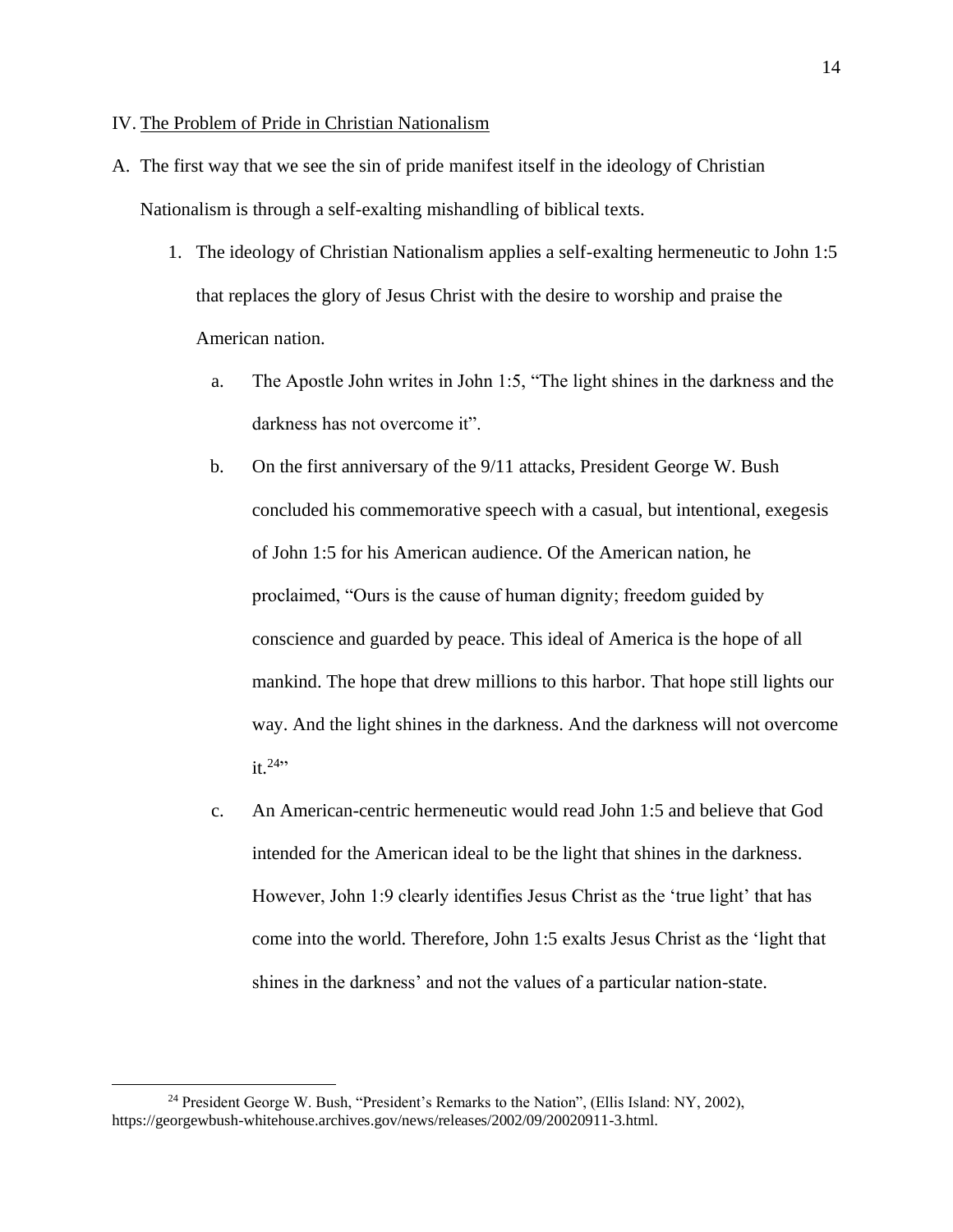- d. The ideology of Christian Nationalism replaces the glory of Jesus in this text with a prideful exaltation of the American nation and it uses a self-exalting hermeneutic to facilitate this agenda.
- 2. The ideology of Christian Nationalism applies a self-exalting hermeneutic to Matthew 28:18-20 that aims to serve the purpose of building a Christian nation instead of recognizing the commission to build building Christ's kingdom.
	- a. Jesus told his disciples prior to his ascension, "All authority in heaven and on earth has been given to me. Go therefore and make disciples of all nations, baptizing them in the name of the Father, and of Son and of the Holy Spirit, teaching them to observe all that I have commanded you. And behold I am with you to the very end of the age" (Matt 28:18-20).
	- b. Marshall Foster quotes these words of Jesus in his book, *The American Covenant,* and writes, "The Great Commission provided the primary impetus for the building of Christian civilizations around the world."<sup>25</sup> Likewise, he writes, "Our forefathers understand that our commission was to spread the message of Christ to the world and build a Biblically based civilization.<sup>"26</sup>
	- c. A nation-building hermeneutic reads Matthew 28:18-20 and believes that Jesus is calling his believers to build a Christian Republic.<sup>27</sup> However, Matthew 28:18-20 does not advocate for this. Instead, this text advocates for the expansion of Christ's kingdom across many nations and the discipleship of people, not inanimate geo-political constructs.

<sup>25</sup> Marshall Foster, *The American Covenant: The Untold Story*, American Campfire Revival ed. (Ventura: Nordskog Publishing Inc., 2021), 70

 $26$  Ibid,  $71$ .

<sup>27</sup> Ibid, 202.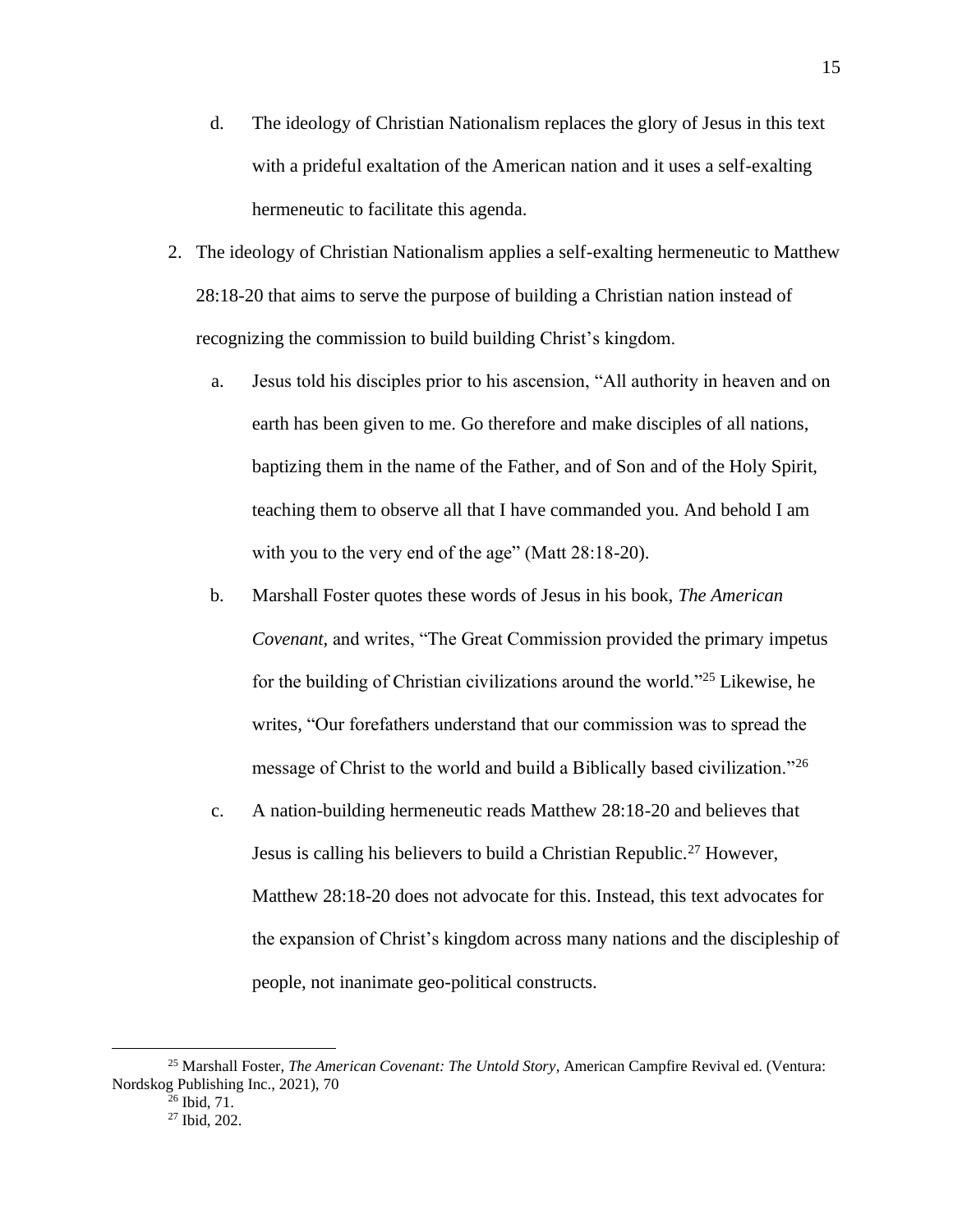- d. The ideology of Christian Nationalism replaces Christ's commission to make disciple of all nations with a self-exalting mission to create a Christian nation and it uses a prideful hermeneutic to facilitate this agenda.
- 3. The ideology of Christian Nationalism applies a self-exalting hermeneutic to Luke 4:18-19 that replaces Christ's mission to bring liberty to the spiritually enslaved with the mission of bringing independent self-governance to the politically ruled.
	- a. In Luke 4:18-19, Jesus commissions his formal ministry by declaring, "The Spirit of the Lord is upon me, because he has anointed me to proclaim good news to the poor. He has sent me to proclaim liberty to the captives and recovery of sight to the blind, to set at liberty those who are oppressed, to proclaim the year of the Lord's favor."
	- b. The ideology of Christian Nationalism argues that this text shows us that Christ promised to bring religious and civil liberty to the believer. On this text, Marshall Foster concludes that Luke 4:18-19 is the biblical precedent for self-governance. He writes, "There is no limit to what we as self-governing Christians can accomplish when we understand our history and stand firm in the liberty for which Christ has set us free."<sup>28</sup>
	- c. Whereas a self-governing hermeneutic might read Luke 4:18-19 and believe that Christ promised to set captives free from tyrannical political rule, the promise of Luke 4:18-19 is a prophetic fulfillment of Isaiah 61:1-2 which

<sup>28</sup> Marshall Foster, *The American Covenant: The Untold Story*, American Campfire Revival ed. (Ventura: Nordskog Publishing Inc., 2021), 126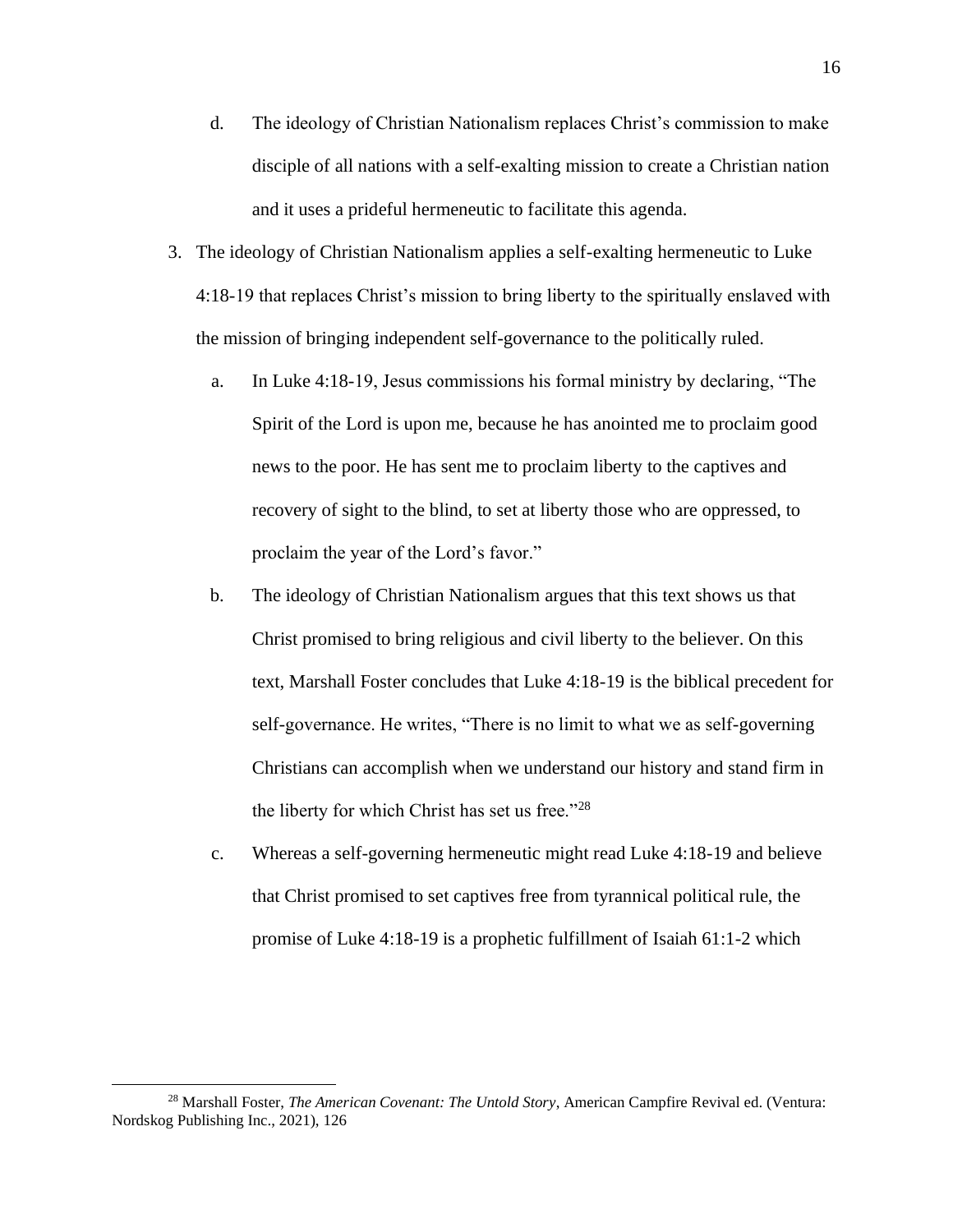anticipates spiritual salvation, not self-governance, for those that would place their faith in Jesus Christ.<sup>29</sup>

- d. The ideology of Christian Nationalism replaces Christ's promise to set spiritual captives free with a prideful desire for autonomy and it uses a selfexalting hermeneutic to facilitate this agenda.
- B. The second way that the sin of pride manifest itself in the ideology of Christian Nationalism is through a self-promoting adherence to an American revisionist history.
	- 1. The Christian Nationalist ideology ignores historical facts about our nation's history and replaces them with exaggerations and inventions that support its own self-promoting agenda.
	- 2. There are two false historical convictions that the Christian Nationalist ideology promotes that expose an exaggerated view of reality and attempts to give the Christian religion credit for something undeserved.
		- a. First, the Christian Nationalist ideology falsely promotes the idea that the founding fathers of America were distinctly Christian leaders.
			- i. Prominent televangelist Jerry Falwell writes, "Any diligent student of American history finds that our great nation was founded by godly men upon godly principles to be a Christian nation."<sup>30</sup>
			- ii. This is historically inaccurate. For example, George Washington, our nation's first president, did not claim to be a Christian and he did not

<sup>29</sup> Leon Morris, *Luke: An Introduction and Commentary,* vol. 3, Tyndale New Testament Commentaries (Downers Grove, IL: InterVarsity Press, 1988), 126.

<sup>30</sup> Jerry Falwell, *Listen, America!* (New York: Bantam Books, 1981), 29.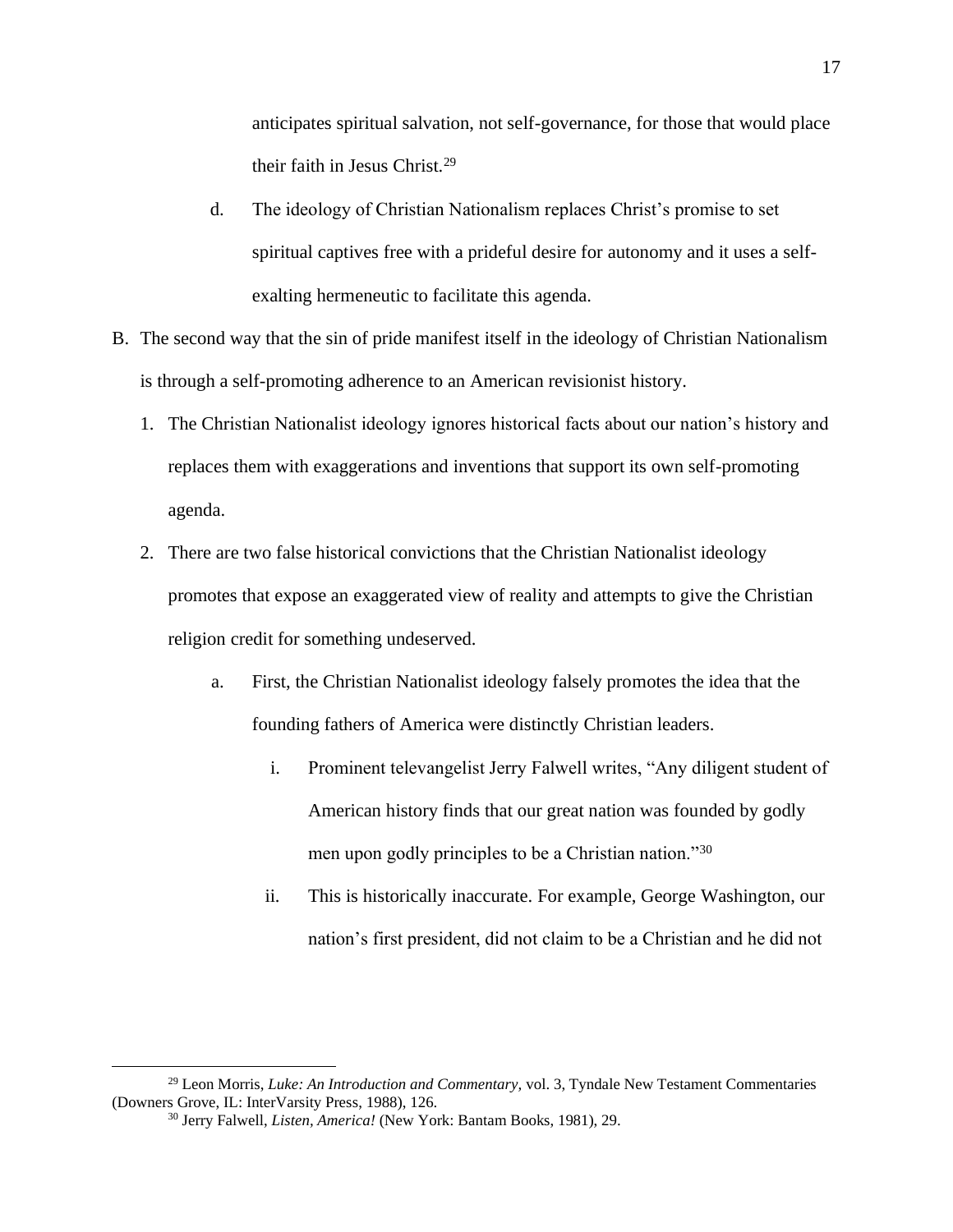advocate for explicitly Christian doctrines in the founding of our nation.

- iii. While George Washington is quoted as giving credit to 'almighty God' and the 'beneficent Author of all good that was' in his Thanksgiving Declaration of 1789, those terms for God are more consistent with a deistic religious perspective than a Christian one. It is important to note that George Washington excluded the distinctively Christian doctrines of human sinfulness, the incarnation of Christ, and salvation by faith alone in Jesus Christ alone in all of his public addresses.<sup>31</sup> In fact, Washington's bishop in the Protestant Episcopal Church said that Washington never took communion in his church and that he had "no degree of recollection will bring to my mind any fact which would prove General Washington to have been a believer in the Christian revelation."<sup>32</sup>
- iv. Ben Franklin, another founding father who signed both the Declaration of Independence and the United States constitution, did also not claim to be a Christian. On his lack of Christian faith, he once wrote in a letter to a friend, "As to Jesus of Nazareth…I think the system of morals and his religion, as he left them to us, is the best the world ever saw, or is likely to see; but I apprehend it has received various

<sup>31</sup> Steven Green, *Inventing a Christian America: The Myth of the Religious Founding* (New York: Oxford University Press, 2015), 149.

 $32$  Ibid, 28.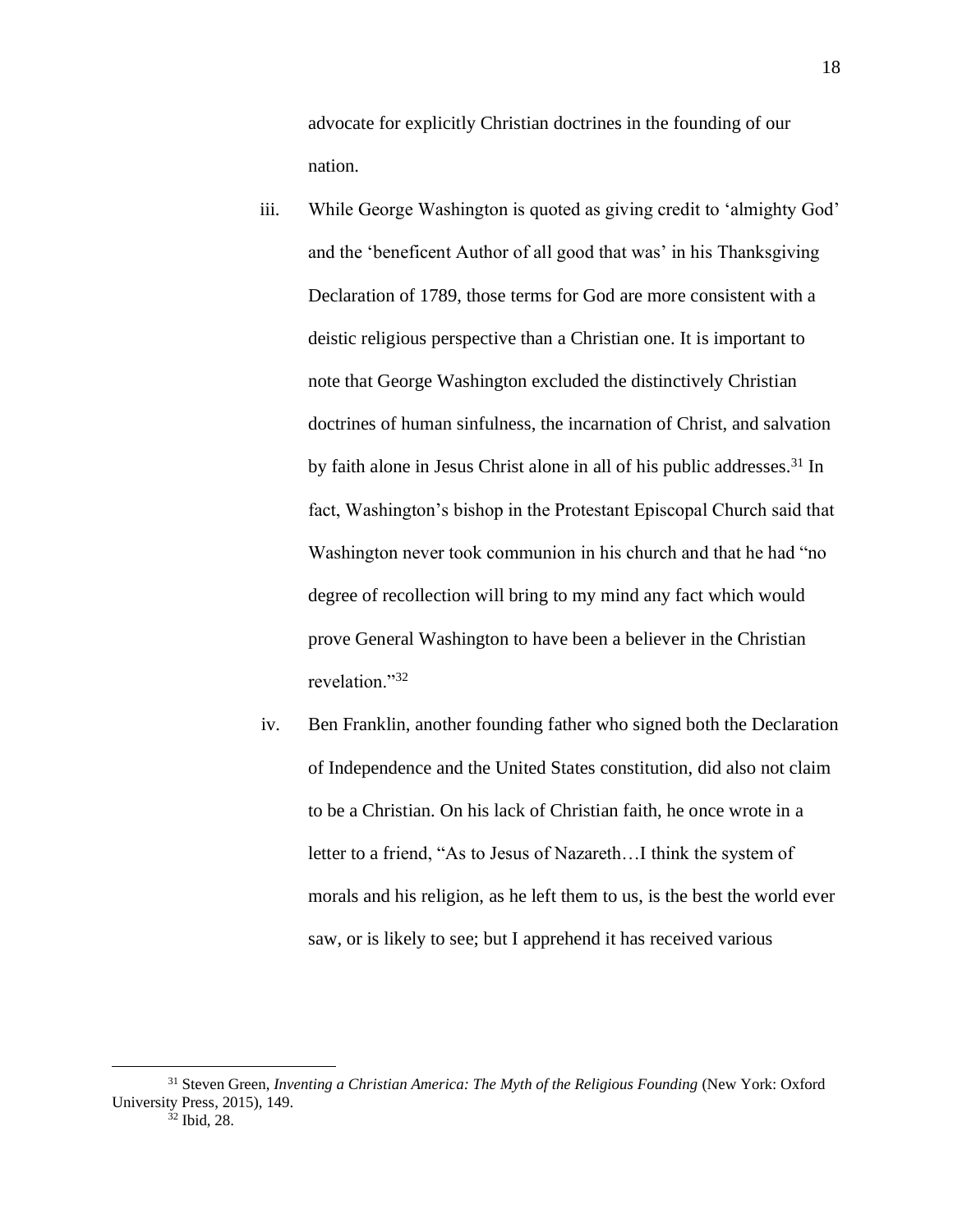corrupting changes, and I have, with most of the present dissenters in England, some doubts as to his divinity."<sup>33</sup>

- b. Second, the Christian Nationalist ideology falsely promotes the idea that the United States Constitution was originally intended to be a distinctly Christian document.
	- i. Rosalie Slater wrote in her book, *Teaching and Learning America's Christian History,* wrote of the U.S. Constitution, "The spirit which was intended and understood by our Founding Fathers is missing – and has been for the last one hundred years. That spirit was a Christian foundation of our Constitution – the faith of our fathers." $34$
	- ii. This is historically inaccurate. George Washington did not intend for the U.S. Constitution to embody the spirit of a Christian document. When confronted by several Presbyterian ministers for omitting distinctly Christian language from the U.S. Constitution, he responded, "The path of true piety is so plain as to require but little political direction. To this consideration we ought to ascribe the absence of any regulation, respecting religion, from the Magna-Charta of our country. To the guidance of the ministers of the gospel this important object is, perhaps, more properly committed."<sup>35</sup>

<sup>33</sup> Benjamin Franklin, *To Ezra Stiles: With a Statement of His Religious Creed* (Letter: March 9 1790), https://www.bartleby.com/400/prose/366.html

<sup>34</sup> Rosalie J. Slater, *Teaching and Learning America's Christian History*, (San Francisco: Foundation for American Christian Education, 1975), 240.

<sup>35</sup> Andrew L. Seidel, *The Founding Myth: Why Christian Nationalism Is Un-American* (New York: Sterling, 2019), 35.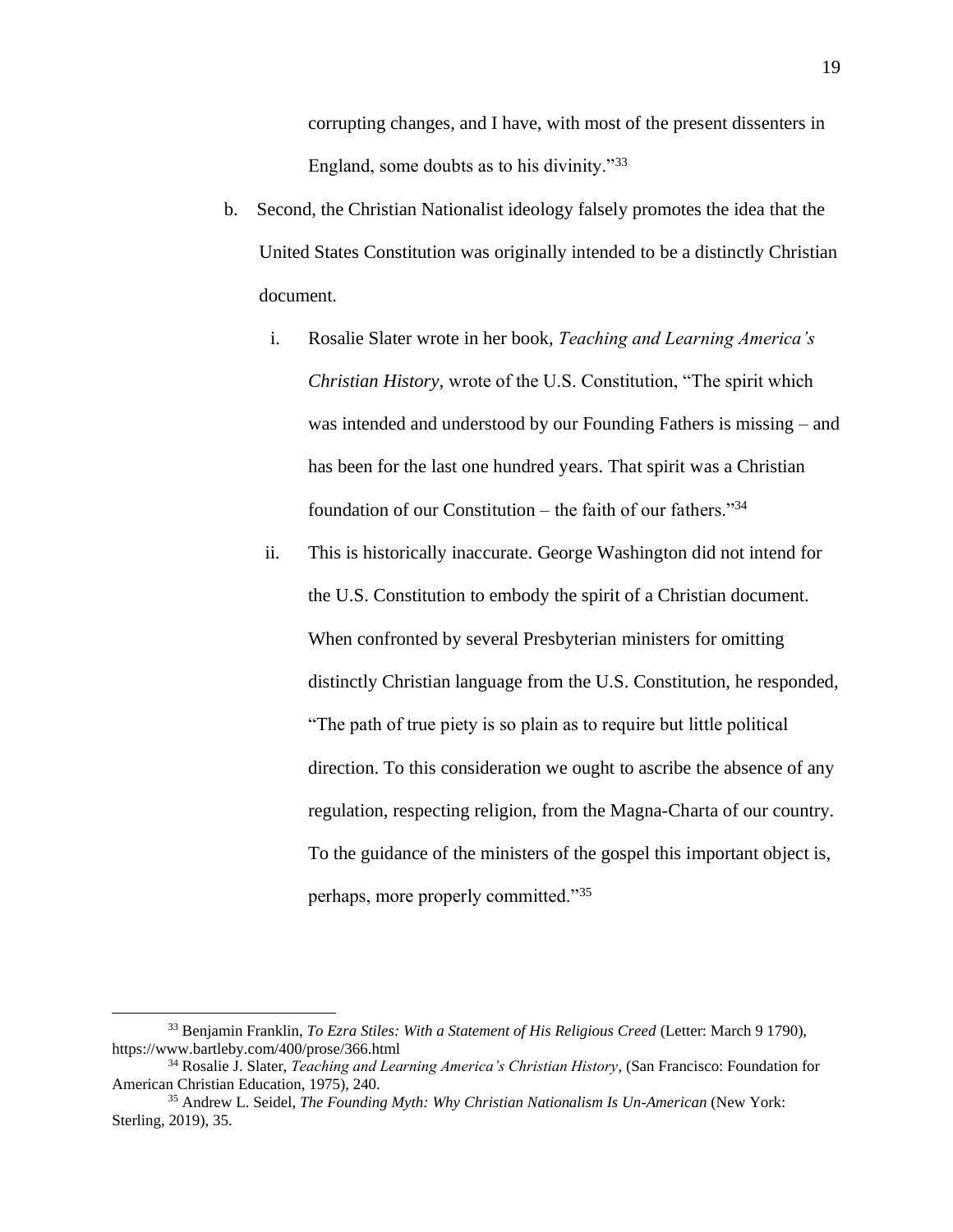- iii. Additionally, Joseph Story, Supreme Court Justice from 1812 to 1845, wrote regarding the prohibition of religious tests for publicly held offices in Article VI, Clause 3 that the prohibition existed "to cut off for ever every pretense of any alliance between church and state in the national government."<sup>36</sup>
- C. The third way that pride manifests itself in the ideology of Christian Nationalism is through a self-preserving rejection of explicit biblical instruction.
	- 1. The Christian Nationalist ideology replaces the instruction of 1 Peter 2:13 for believers to humbly submit to governmental authorities and argues instead for a selfpreserving dominion of the political sphere.
		- a. C. Peter Wagner, 'godfather' of Christian Nationalist ideology, wrote that "Christians are called to take control of the major areas of civilization including government, business, education, the media, the arts, family, and religion."<sup>37</sup> He also writes, "Apostles have a responsibility for taking dominion over whatever molder of culture or subdivision God has placed them in."38
		- b. The bible does not advocate for believers to take dominion over the sphere of government. <sup>39</sup> Instead, believers are called to humbly submit to human institutions for the purposes of preserving their evangelical witness (1 Peter 2:12-13) and to trust in God's sovereign authority over those institutions.

<sup>36</sup> Andrew L. Seidel, *The Founding Myth: Why Christian Nationalism Is Un-American* (New York: Sterling, 2019), 33.

<sup>&</sup>lt;sup>37</sup> C. Peter Wagner, *"Dominion! How Kingdom Action Can Change the World"*, (Ada, Minnesota: Chosen Publishing, 2008), 144.

Ibid, 154-55.

<sup>39</sup> Wayne A. Grudem, *Politics According to the Bible: A Comprehensive Resource for Understanding Modern Political Issues in Light of Scripture*(Grand Rapids, Mich.: Zondervan, 2010), 99.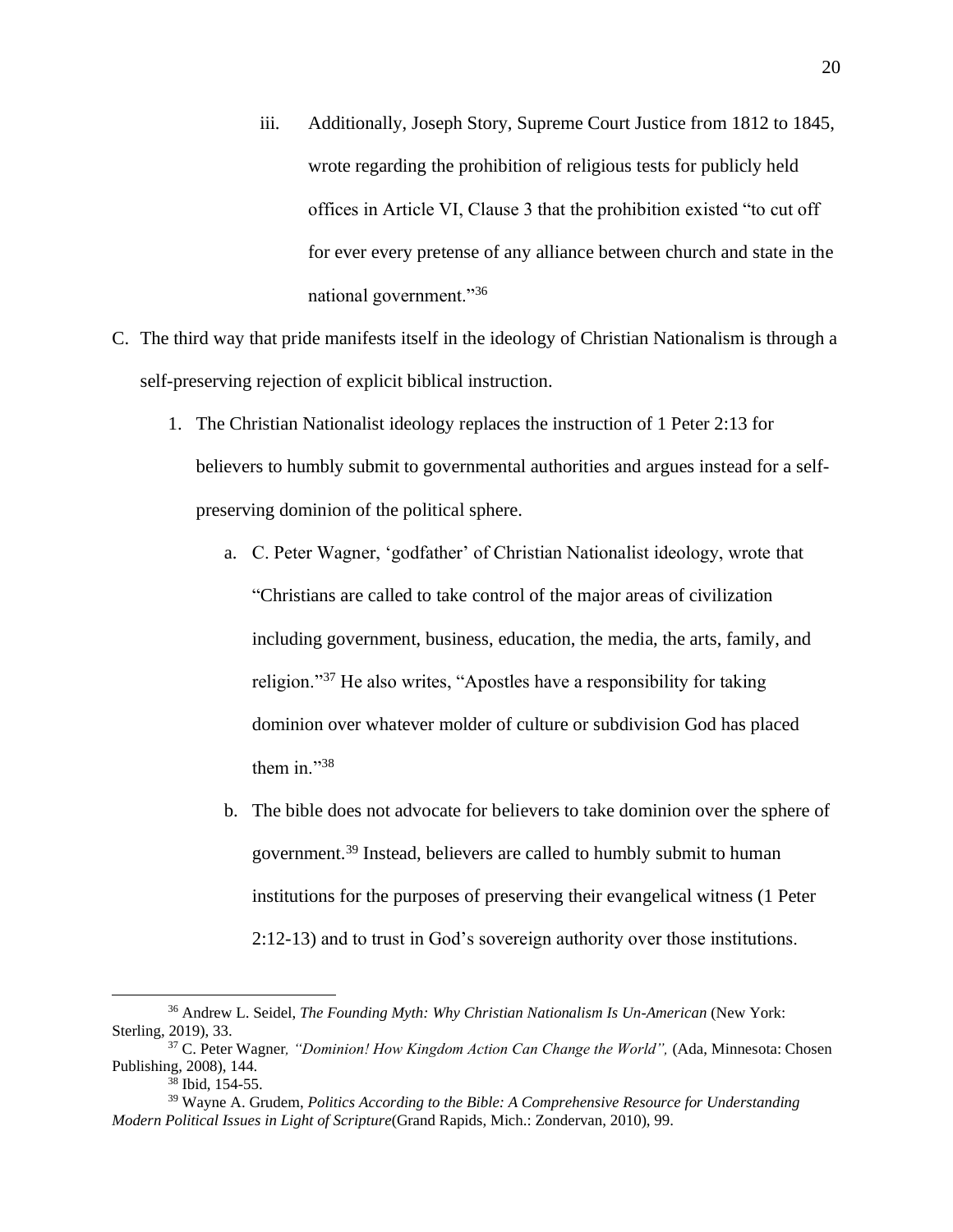- i. Peter writes, "Be subject for the Lord's sake to every human institution, whether it be to the emperor as supreme, or to governors as sent by him to punish those who do evil and to praise those who do good. This is the will of God, that by doing so you should put to silence the ignorance of foolish people" (1 Pet 2:13-15).
- ii. Similarly, Paul writes in Romans 13, "Let every person be subject to the governing authorities. For there is no authority except from God, and those that exist have been instituted by God" (Rom 13:1).
- iii. The commands of 1 Peter 2 and Romans 13 are particularly striking considering the fact that both were instructing their original audience to be subject to the irreligious, amoral and evil political authority of the Roman Emperor Nero. 40
- 2. The Christian Nationalist ideology doubts the promises of God in the scriptures and asserts that only a Christian state can provide the safety, resource, and provision that the believer requires.
	- a. The bible tells the believer that they have been given everything they need for life and godliness through Jesus Christ (2 Pet 1:3), asserts that God will provide everything the believer needs when they seek Christ's kingdom (Matt 6:33), and that God will supply the believer's every need through Jesus Christ (Phil 4:19).
	- b. The Christian Nationalist ideology disagrees with these biblical promises and argues that the self-governed individual, family, business, church and republic are God's means for providing for his people.

<sup>40</sup> Wayne A. Grudem, *1 Peter: An Introduction and Commentary*, vol. 17, Tyndale New Testament Commentaries (Downers Grove, IL: InterVarsity Press, 1988), 127.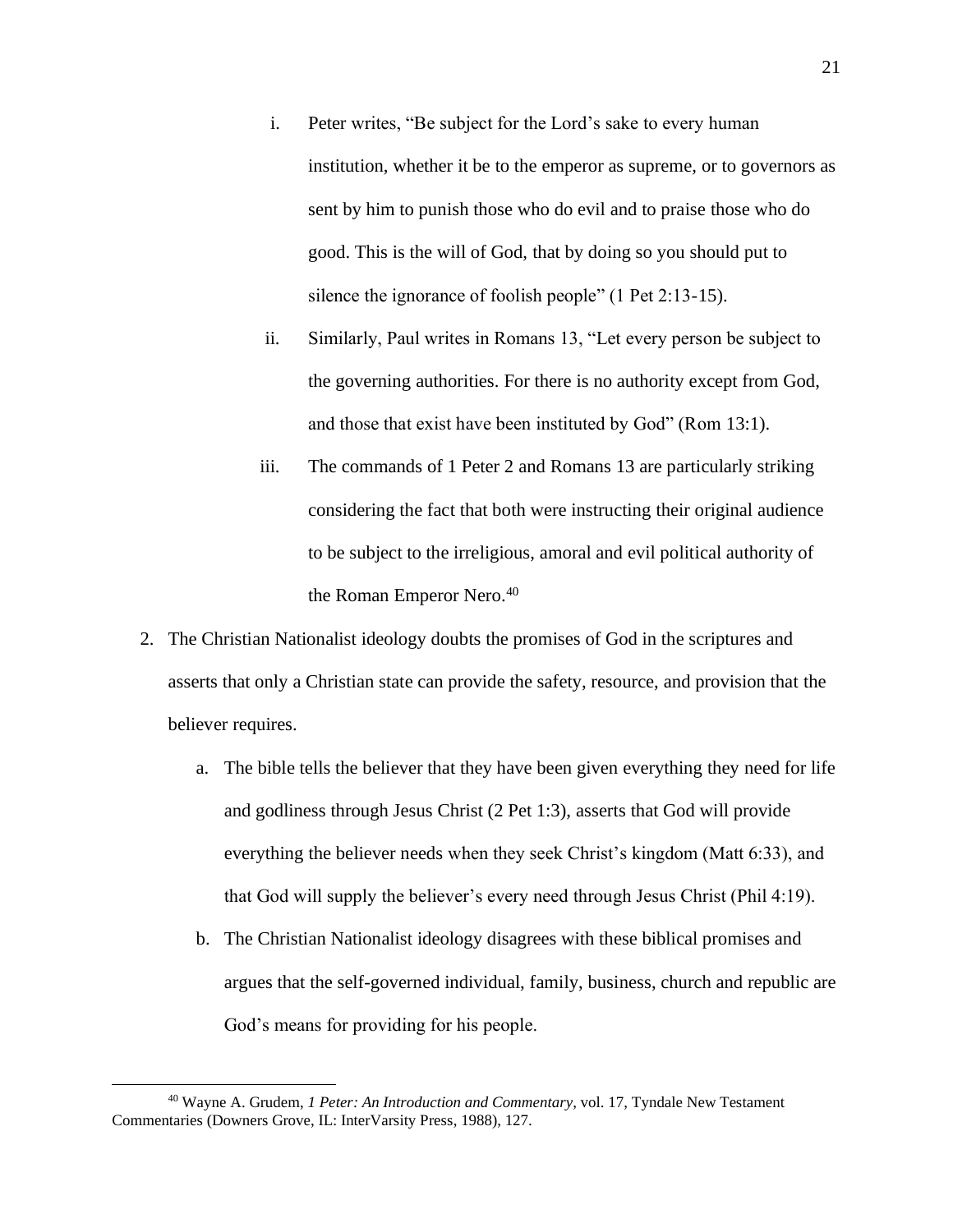i. Quoting Proverbs 25:28, which reads, "A man without self-control is like a city broken into and left without walls," Marshall Foster writes in *The American Covenant,* "If we cannot rule ourselves, our cities will certainly break down and will, in their chaos, eat up our liberty."<sup>41</sup>

## V. The Solution of Humility in the Gospel

- A. Humility Commanded
	- 1. God repeatedly celebrates the attribute of humility throughout his Word.
		- a. Humility is rewarded (Prov 22:4), honored (Prov 29:23), adorned (Psa 149:4), and looked upon with favor by the Lord (Psa 138:6).
	- 2. God commands his people to be humble in their relationship with him.
		- a. The Lord requires that believers walk humbly with him (Mic 6:8), instructs believers to humble themselves before him (1 Pet 5:6), and tells his people that humility is a prerequisite for enjoying a relationship with him (2 Chron 7:14).
	- 3. God also commands his people to be humble in their interactions with one another.
		- a. Believers are called to clothe themselves in humility toward one another (1 Pet 5:5), to consider others as more important than themselves (Phil 2:3), and to live in harmony with one another (Rom 12:16).
	- 4. As it relates to the pride of Christian Nationalism, the scriptures urge the believer to:

<sup>41</sup> Marshall Foster, *The American Covenant: The Untold Story*, American Campfire Revival ed. (Ventura: Nordskog Publishing Inc., 2021), 210.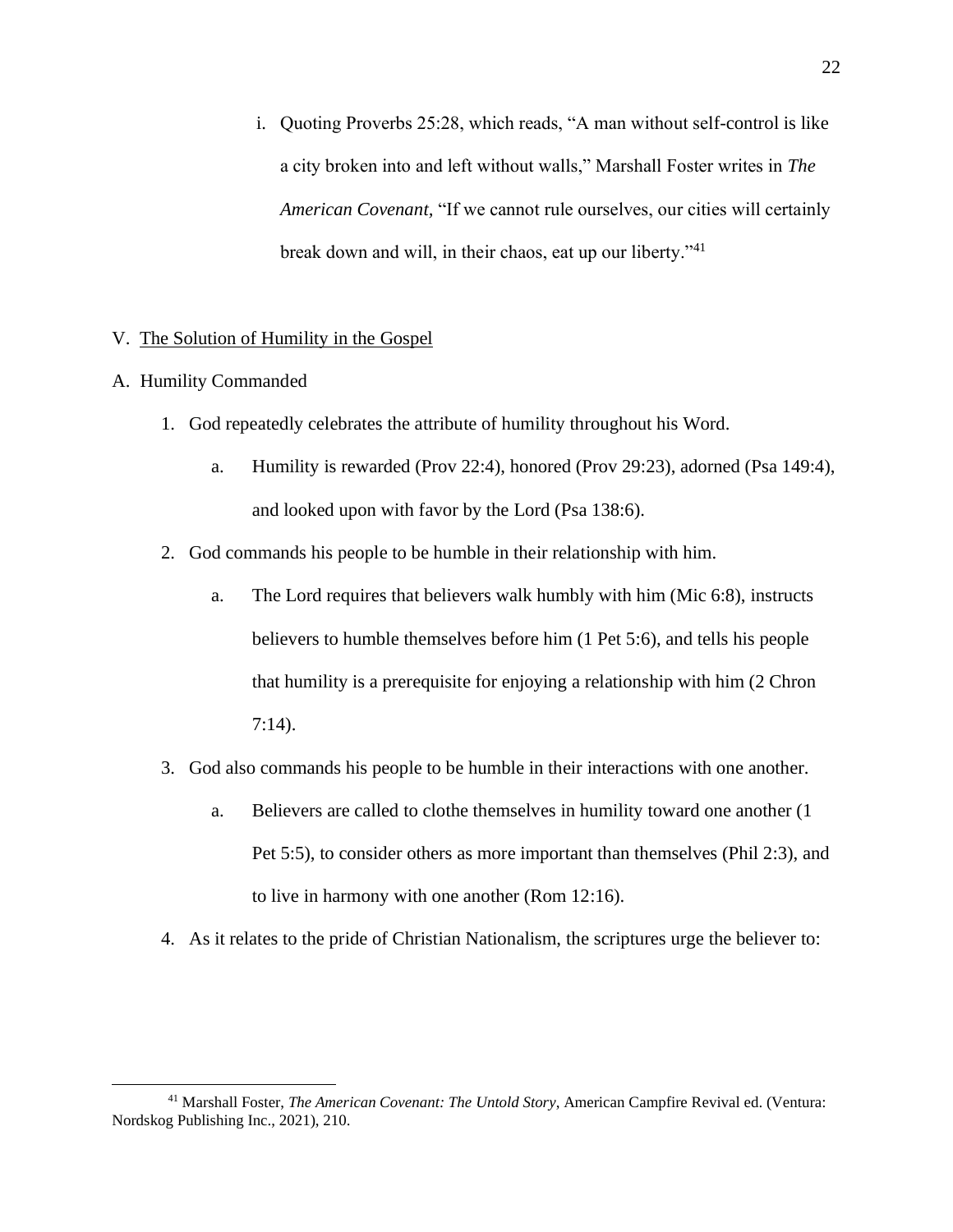- a. Acknowledge that a heart posture of humility is celebrated by God, commanded by God for their interactions with the Lord and commanded by God for their interactions with others.
- b. Humility is not a suggestion for the believer; it is a command.<sup>42</sup> Therefore, the believer must recognize that biblical humility must mark their life as a follower of Jesus Christ.

## B. A Humility Deficit

- 1. Although humility is commanded and required in the lives of God's people, humility is completely foreign to the natural man.
	- a. God's Word tells us that the natural man suppresses the truth of God (Rom 1:18), refuses to honor God (Rom 1:21), claims to be wise in their own eyes (Rom 1:22), and exchanges the truth about God for a self-serving lie (Rom 1:25).
- 2. Humility is impossible for the unregenerate.
	- a. Paul writes, quoting Psalm 14, "None is righteous, no, not one; no one understands; no one seeks for God. All have turned aside; together they have become worthless; no one does good, not even one" (Rom 3:10-12).
	- b. Similarly, Psalm 10:4 tells us that the proud do not seek the Lord and that every thought of the proud heart rejects the very existence of God. On this, Wayne Mack writes, "Pride is the nature of the unbeliever, who does not know how to be anything else."<sup>43</sup>

<sup>42</sup> Wayne A. Mack and Joshua Mack, *Humility: The Forgotten Virtue*, Strength for Life (Phillipsburg, N.J.: P & R Pub., 2005), 21. <sup>43</sup> Ibid, 123.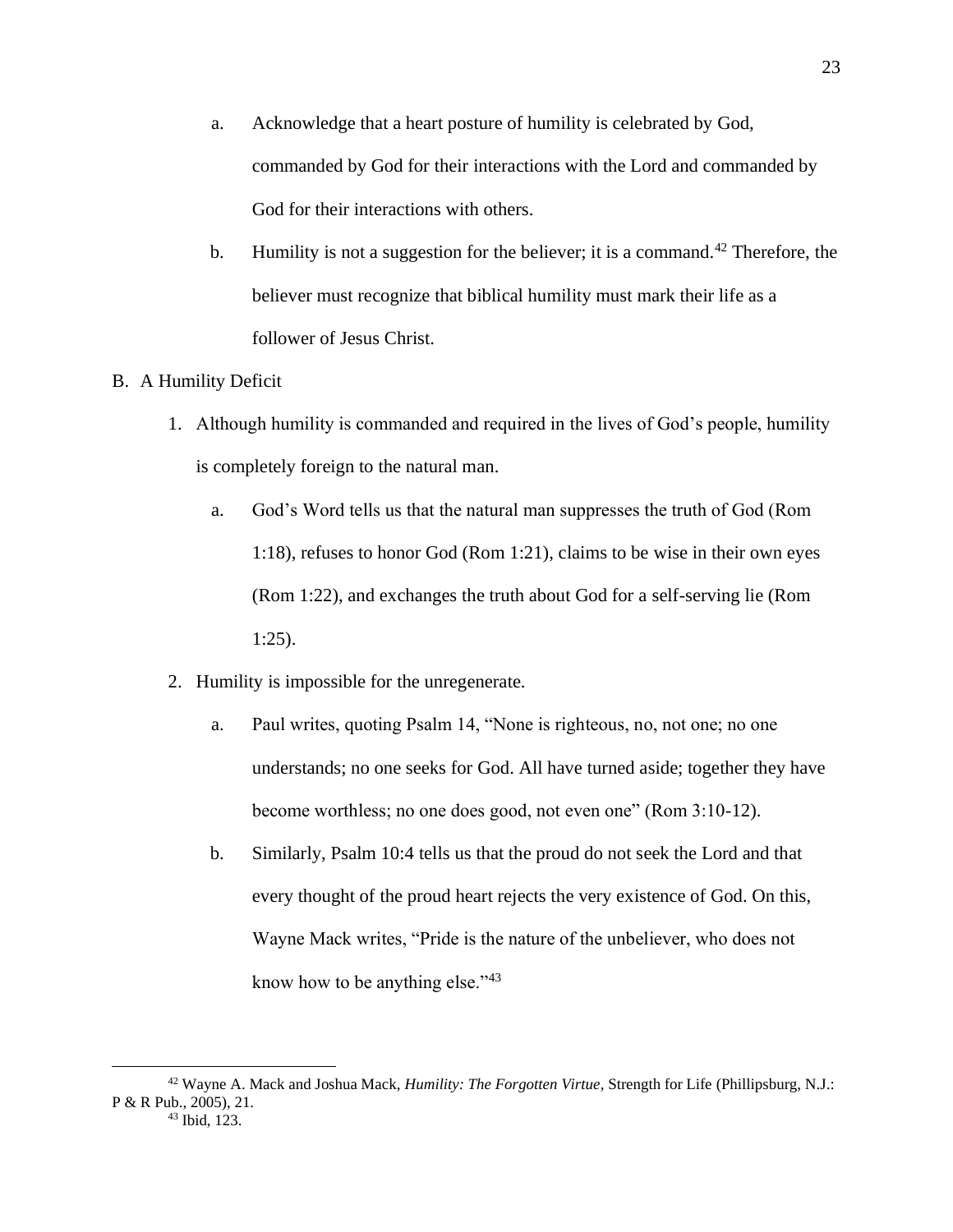- 3. There are very real consequences for a heart of unrepentant pride.
	- a. Scripture promises that pride will be accompanied by disgrace (Prov 11:2), strife (Prov 13:10), divine opposition (Jas 4:6), God's wrath (Prov 8:13), destruction (Prov 18:12), punishment (Prov 16:5), and hopelessness (Prov 26:12).
- 4. As it relates to the pride of Christian Nationalism, the scriptures urge the believer to:
	- a. Recognize that any man-made political ideology will promote a self-serving, self-promoting, and self-preserving agenda that is void of true biblical humility.
	- b. Admit that they are unable to cultivate true humility in their heart apart from God's intervening work in their life and recognize the need for divine rescue in order to be saved from the consequences of their sinful pride before God.
- C. Perfect Humility Personified
	- 1. Jesus embodied perfect humility in his incarnation.
		- a. Jesus was born in the modest city of Bethlehem (Mic 5:2), was placed in a lowly manger (Lk 2:7), and had a remarkably modest physical appearance (Isa 53:2).
	- 2. Jesus embodied perfect humility in his submission to God's Word.
		- a. Jesus rebuked temptation with scripture (Lk 4:1-10), answered complex questions with scripture (Matt 19:4), and used the precedent of scripture to understand and navigate current events (Matt 24:36-39).
	- 3. Jesus embodied perfect humility in his obedience to the will of the Father.
		- a. Jesus was perfectly obedient to his Father (Rom 5:19), did all that his Father commanded him (Jn 14:31), always sought to please his Father (Jn 8:29),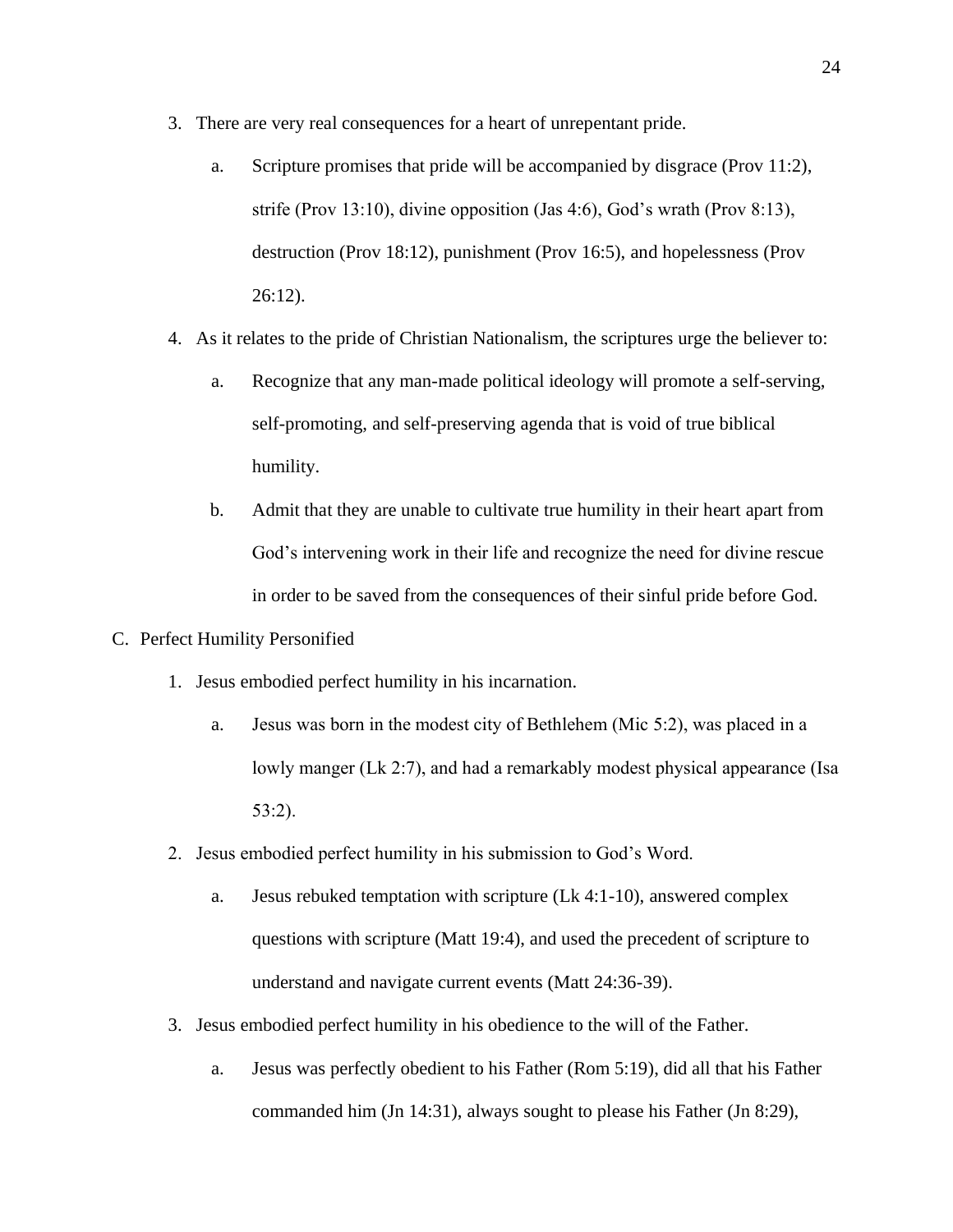recognized his Father's sovereign authority (Jn 19:11), and perfectly prioritized his Father's will over his own (Lk 22:42).

- 4. Jesus embodied perfect humility in his service to others.
	- a. Jesus embodied the posture of a servant in his earthly ministry (Jn 13:3-5), did not come to be served but to serve others (Matt 20:28), and lived amongst his followers as a servant (Lk 22:27).
- 5. Jesus embodied perfect humility in his sacrificial death on a cross.
	- a. Jesus empathized with the hopeless state of the unregenerate (Phil 2:6), left heaven and took the form of a servant (Phil 2:7), and humbled himself by becoming obedient unto death on a cross (Phil 2:8).
- 6. Jesus embodies perfect humility in his reign and rule as King.
	- a. Jesus does not exalt himself but is exalted as King by his Father (Phil 2:9), heaven (Phil 2:10a), the inhabitants of the earth (Phil 2:10b), and the inhabitants of hell (Phil 2:10c).
	- b. Jesus' eternal kingdom is marked by a heart posture of humility (Matt 18:4).
- 7. As it relates to the pride of Christian Nationalism, the scriptures urge the believer to:
	- a. Affirm the biblical truths of Christ's humble incarnation, Christ's humble submission, Christ's humble obedience, Christ's humble mission, Christ's humble cross, and Christ's humble yet glorious kingdom reign.
	- b. Recognize that the message of Christianity is centered upon the person and work of the humble God-man, Jesus Christ. No other agenda, interest, or ideology can distract for the glory that Christ alone deserves.
	- c. Emulate the example of Christ (1 John 2:6) and follow other believers that are committed to following Christ's humble example (1 Cor 11:1).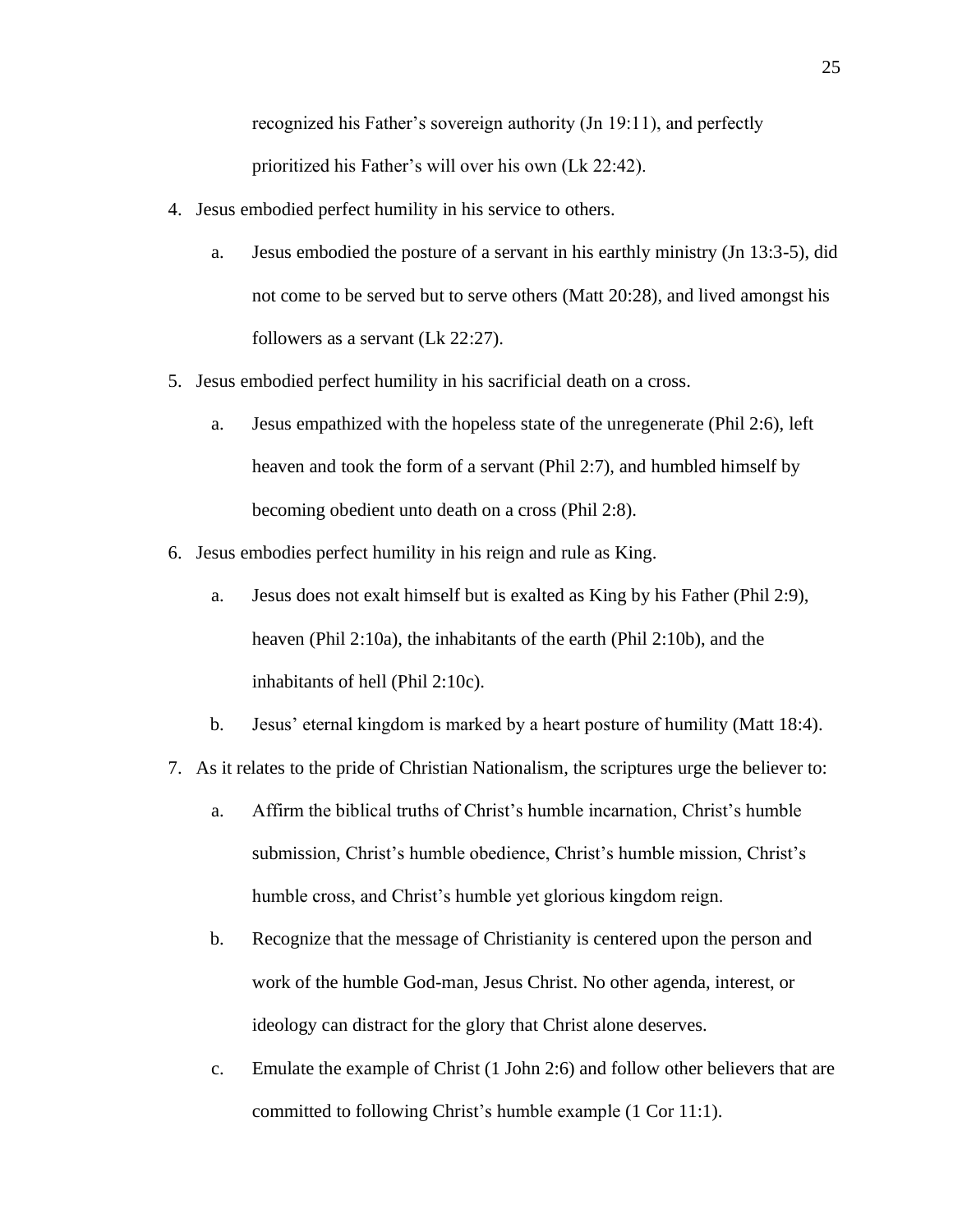- D. Salvation Through the Humility of Faith and Repentance in Jesus Christ.
	- 1. Salvation is preceded by a humble recognition and confession of one's sin.
		- a. In Luke 18:9-14, Jesus told a parable about a Pharisee and a Tax Collector that highlights the prerequisite of humility in God's plan of salvation. In it, the Pharisee stood in a public place and praised his own righteous deeds before God whereas the Tax Collector beat his breast and said, "God, be merciful to me, a sinner!" (Lk 18:11-13). Following this, Jesus celebrates the humility of the Tax Collector and says, "Everyone who exalts themselves will be humbled, but the one who humbles himself will be exalted" (Lk 18:14).
		- b. The bible teaches that a humble recognition of sin is a prerequisite for justification in God's plan of salvation.
	- 2. Salvation requires a repentant rejection of one's pride.
		- a. In 2 Chronicles 7:14, the Lord tells his people, "If my people who are called by my name humble themselves, and pray and seek my face and turn from their wicked ways, then will hear from heaven and will forgive their sin and heal their land."
		- b. Similarly, Proverbs 3:7-8 instructs, "Do not be wise in your own eyes; fear the Lord, and turn away from evil. It will be healing to your flesh and refreshment to your bones".
		- c. The bible teaches that forgiveness and salvation only happen when we turn away from our sinful pride.
	- 3. Salvation is secured through faith in Jesus Christ.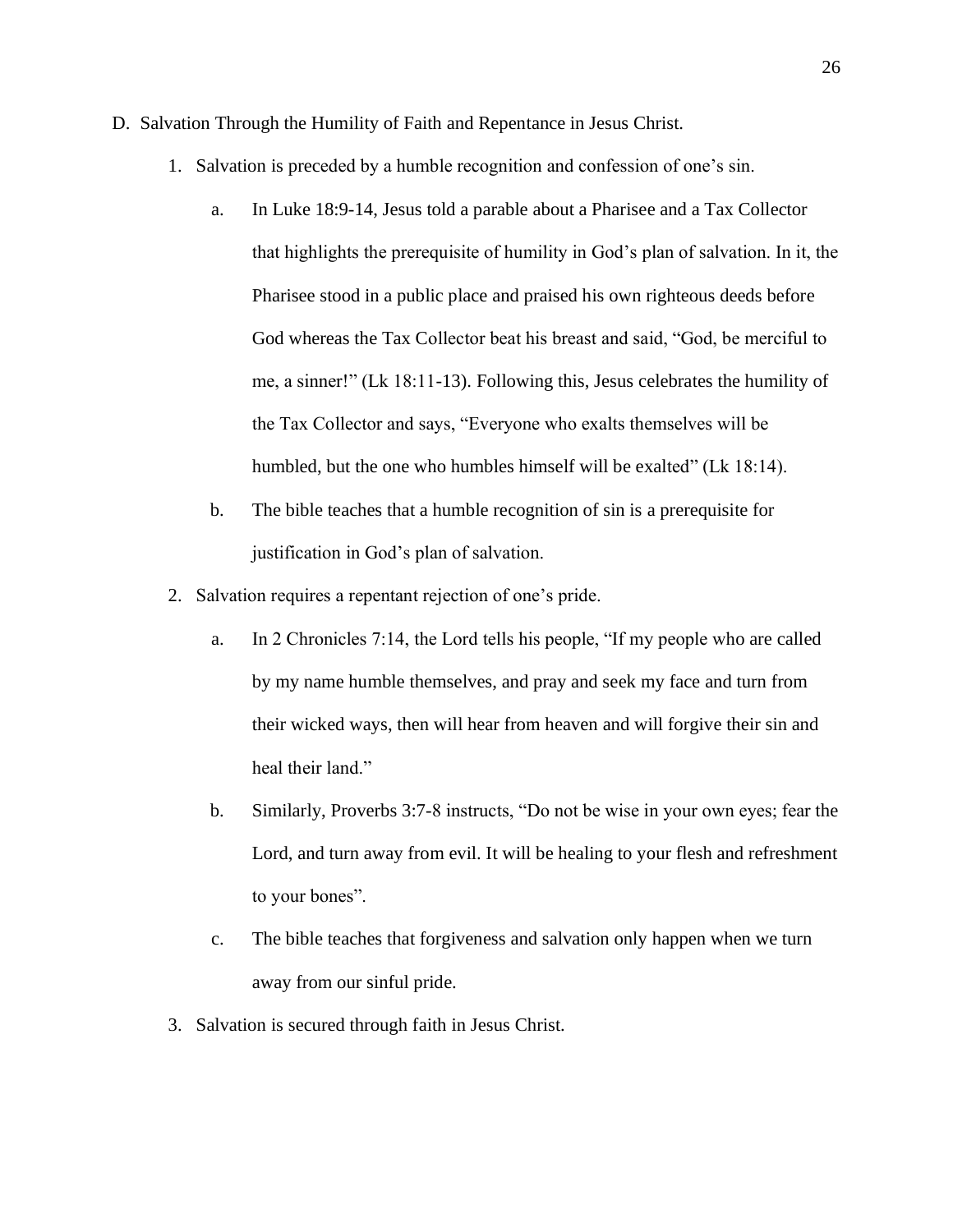- a. Paul teaches that salvation takes place when a person humbly acknowledges the Lordship of Jesus Christ and trusts that God the Father raised Jesus Christ, the Son, from the dead (Rom 10:9).
- b. Additionally, Paul tells the Ephesian church that salvation takes place through faith in Jesus Christ as a gift of God's grace (Eph 2:8). Salvation is not a result of human works and provides no room for human boasting (Eph 2:9)
- c. Wayne Mack writes in *Humility: The Forgotten Virtue*, "The path to true humility must begin with the new birth. The bible makes it clear that no unsaved person can be truly humble."<sup>44</sup>
- 4. Salvation accomplishes a regenerative work in the believer.
	- a. Salvation gives the believer a soft heart (Ez 36:26), causes them to become a new creation (2 Cor 5:17), and makes them alive in Jesus Christ (1 Cor 15:22).
	- b. Salvation also gives the believer the humble mind of Jesus Christ (Phil 2:5) and the Holy Spirit to propel God-honoring obedience (Ez 26:27).
- 5. As it relates to the pride of Christian Nationalism, the gospel urges the believer to:
	- a. Acknowledge that salvation and the benefits of salvation are only possible through faith in the Lord Jesus Christ.
	- b. Recognize that this salvation is given as a gift of God, who saves men in this way to ensure that no man can boast in their own salvation.
	- c. Recognize the fact that believers are given a new nature in order to walk in humility toward both God and others as evidence of their regeneration.

<sup>44</sup> Wayne A. Mack and Joshua Mack, *Humility: The Forgotten Virtue*, Strength for Life (Phillipsburg, N.J.: P & R Pub., 2005), 123.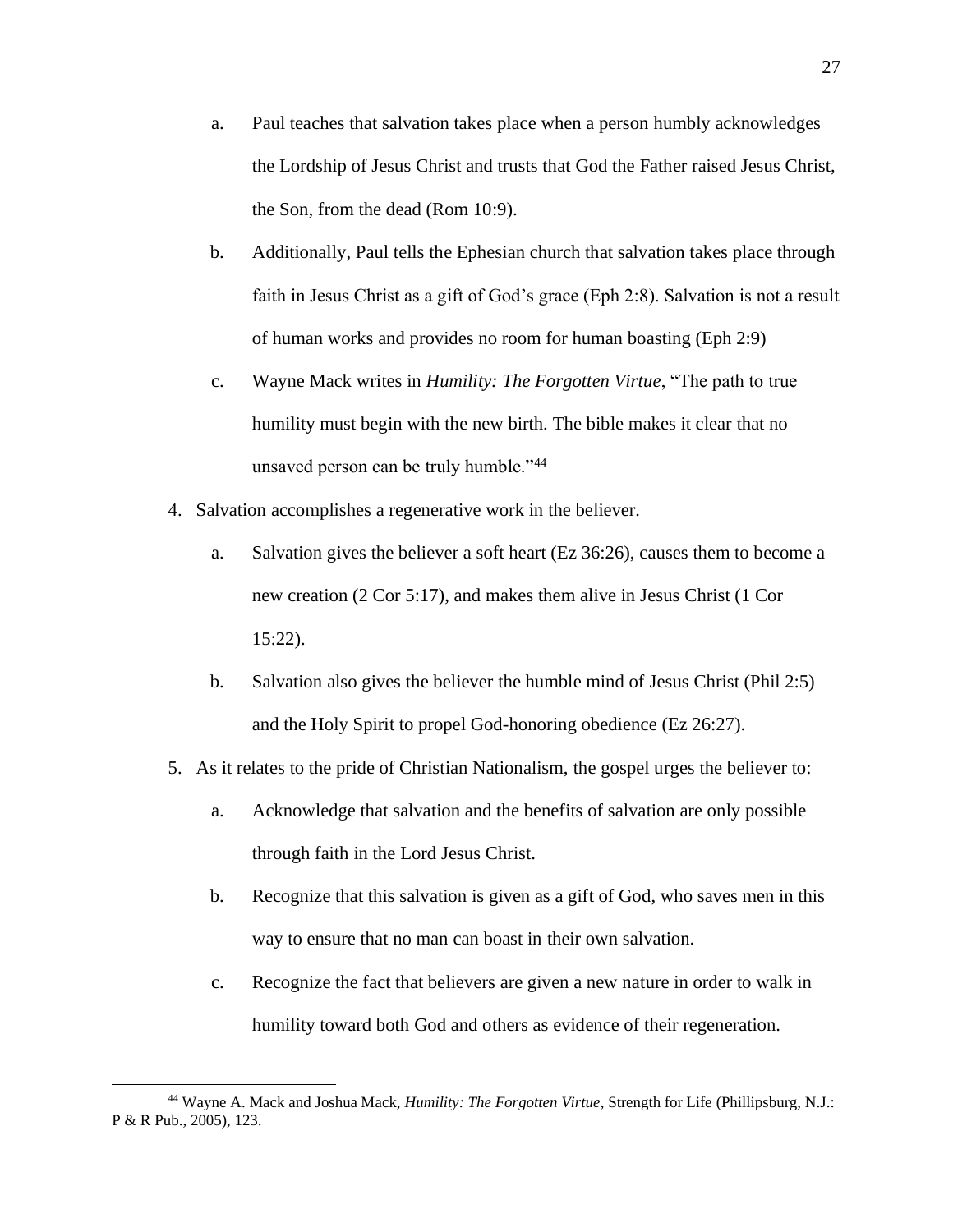## E. Putting On Humility

- 1. Regenerate believers are called to completely 'put off' their sinful pride.
	- a. Jerry Bridges writes in *Respectable Sins*, "One of the problems with pride is that we can see it in others but not in ourselves."<sup>45</sup> Pride is deceiving in its nature and the believer must be committed to diagnosing and dealing with their pride biblically.
	- b. Paul calls believers in Colossians 3 to 'put to death what is earthly' in them (Col 3:5),'put away' all marks of the old man (Col 3:8), and 'put off the old self with its practices and desires' (Col 3:9).
	- c. Paul calls believers in Ephesians 4 to 'put off your old self, which belongs to your former manner of life and is corrupt through deceitful desires' (Eph 4:22). The 'old self' is darkened in understanding (Eph 4:18a), alienated from life with God (Eph 4:18b), symptomatic of a hard heart (Eph 4:18c), and greedy to practice impurities (Eph 4:19).
	- d. The sinful marks of the 'old self' include:
		- i. False speech (Eph 4:25), unrighteous anger (Eph 4:26), dishonesty (Eph 4:28), corrupting talk (Eph 4:29), and slander along with bitterness and malice (Eph 4:21).
		- ii. Evil desires (Col 3:5), idolatry (Col 3:5), slander (Col 3:8), and lying (Col 3:9).
- 2. Believers are called to completely 'put on' their new identity through faith in Jesus Christ.

<sup>45</sup> Jerry Bridges, *Respectable Sins: Confronting the Sins We Tolerate* (Colorado Springs, CO: NavPress, 2007), 89.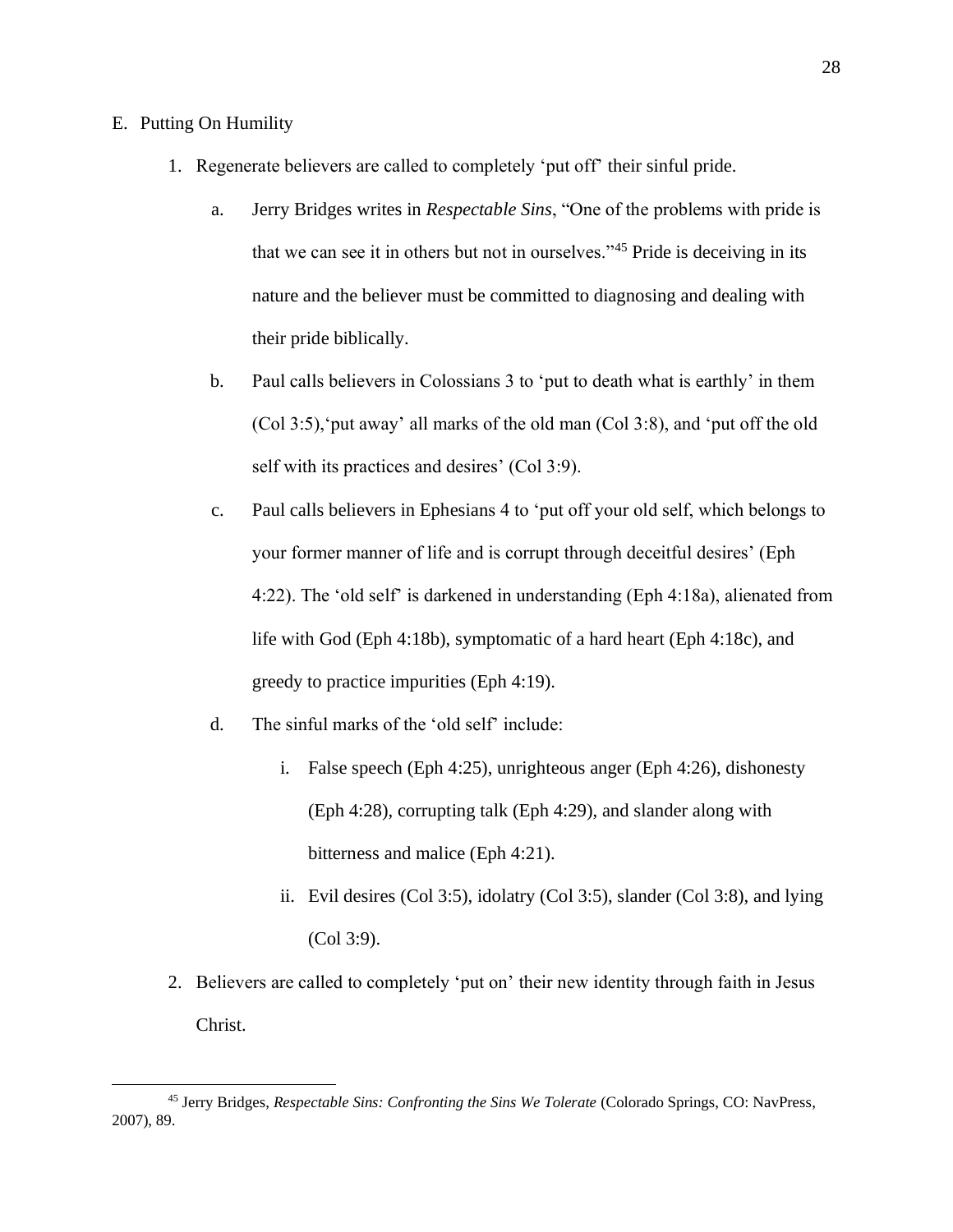- a. Paul calls believers in Colossians 3 to 'put on the new self' which, through faith, is being renewed in righteous knowledge after the image of its creator (Col 3:10).
- b. Paul calls believer in Ephesians 4 to 'put on the new self' which has been regenerated, justified, and declared holy through faith in Jesus Christ (Eph 4:24).
- 3. Believers are called to 'put on' the humble marks of the new self along with its desires, actions, and behaviors.
	- a. Paul calls believers in Colossians 3 to 'put on' humility, compassion, kindness, meekness and patience (Col 3:12). Likewise, believers are called to bear with one another and forgive one another in the same way that God in Christ has forgiven them (Col 3:13). Believers are also called to put on love (Col 3:14), Christ's peace (Col 3:15a), and thankfulness (Col 3:15b). Finally, believers are called to do everything in both word and deed "In the name of the Lord Jesus, giving thanks to God the Father through him" (Col 3:17).
	- b. Paul calls believers in Ephesians 4 to 'put on' truth speaking (Eph 4:25a), recognize the inherent unity in the body of Christ (Eph 4:25b), turn away from unrighteous anger (Eph 4:26), have their lives marked by honesty and generosity (Eph 4:27-28), speak only to build others up (Eph 4:29) and live from a posture of kindness, tenderheartedness, and forgiveness (Eph 4:32).
- 4. As it relates to the pride of Christian Nationalism, the believer must:
	- a. Reject and 'put off' the prideful claims of Christian Nationalism entirely. This includes: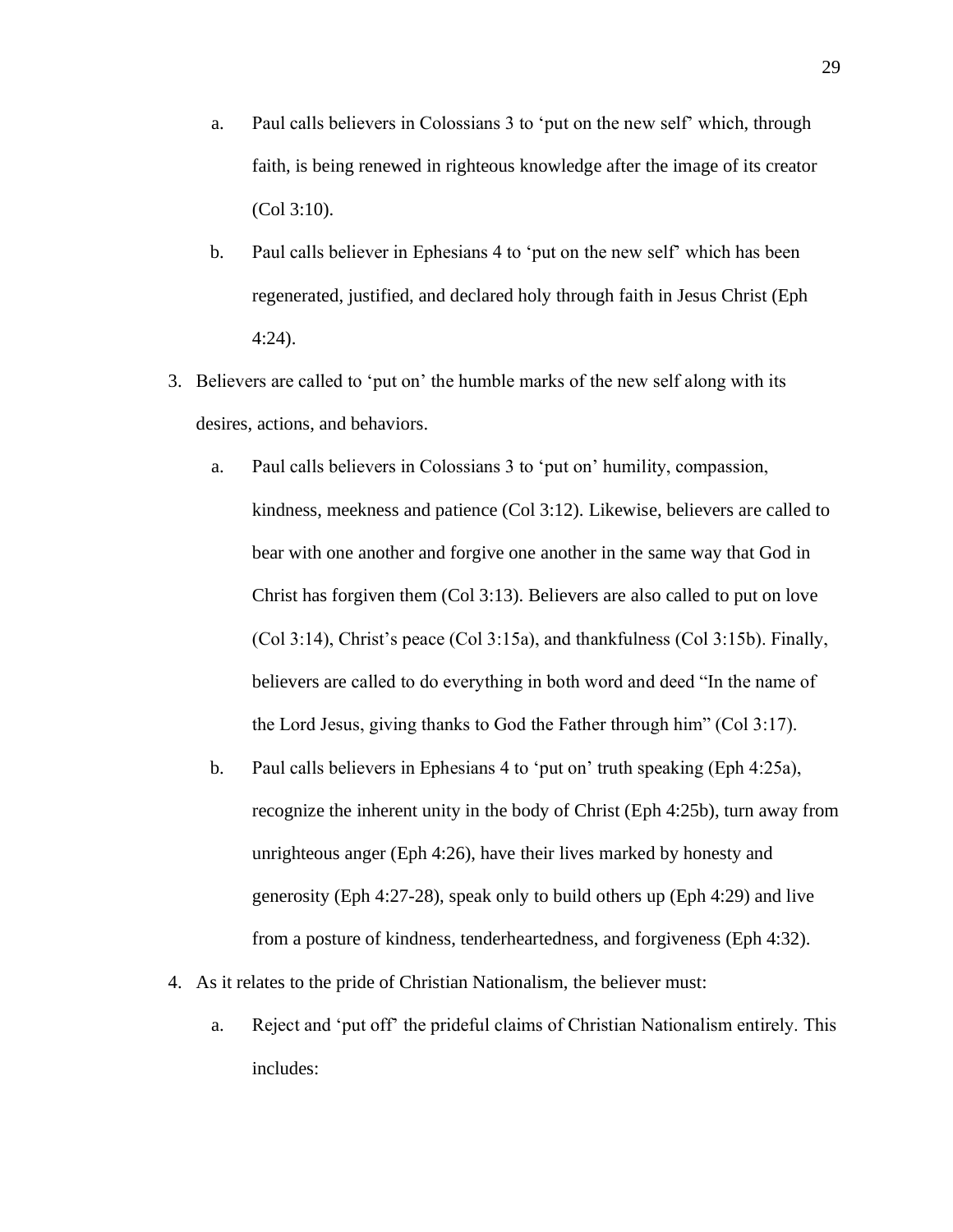- i. Rejecting the self-exalting hermeneutic that attempts to distort biblical texts and replace Christ as the focus of scripture with the American Christian ideal.
- ii. Rejecting the self-promoting revisionist history that replaces historical truths about our nation's founding with fabricated exaggerations.
- iii. Rejecting the self-preserving pursuit of self-rule in the believer's life.
- b. The Christian Nationalist must fully embrace the humble message and promises of the gospel of Jesus Christ. This includes:
	- i. Embracing a Christ-focused hermeneutic that sees the promise, person and glory of Jesus Christ as the ultimate focus of the scriptures.
	- ii. Embracing a historically accurate rendering of our nation's history that acknowledges that deism, not evangelical Christianity, influenced our nation's founding.
	- iii. Embracing the biblical commands of humility and the biblical promises of God's provision for believers that walk humbly before the Lord.
- c. The Christian Nationalist must commit to pursuing a lifestyle that will be marked by biblical humility. This includes:
	- i. Replacing a self-exalting mindset with the faith-fueled commitment to honestly speak the truth to one's neighbor in a way that builds others up in love.
	- ii. Replacing a self-promoting mindset with the faith-fueled commitment to walk in meekness, kindness, and to do everything for the glory of Jesus Christ.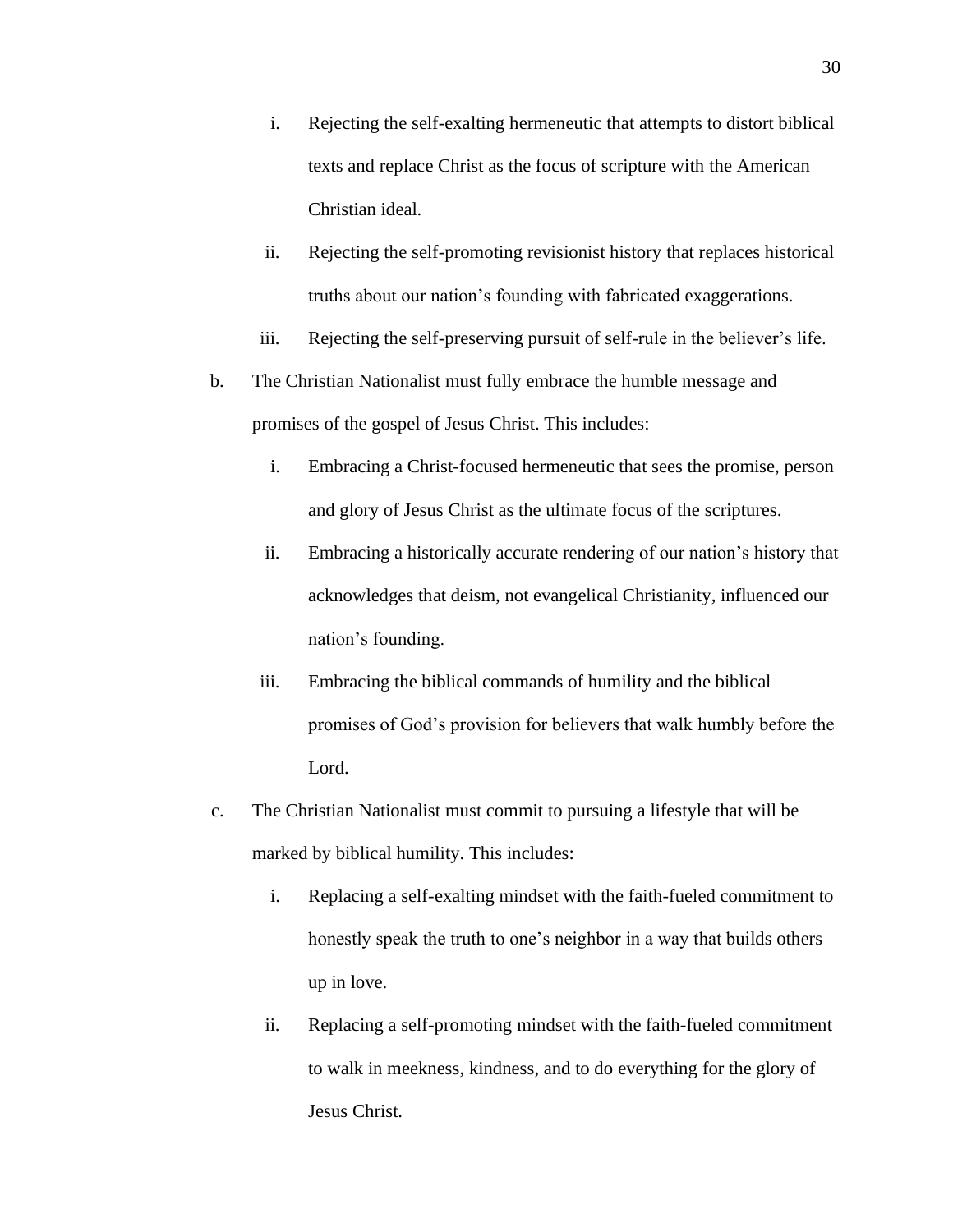iii. Replacing a self-preserving mindset with the faith-fueled commitment to generously and sacrificially serve others as more significant than oneself (Phil 2:3)

## F. Benefits of Humility

- 1. Jesus tells his followers that the humble will be blessed.
	- a. "Blessed are the poor in spirit, for theirs is the kingdom of heaven" (Matt 5:3).
	- b. Jerry Bridges writes, "This abject poverty of spirit comes from our awareness of our own dreadfully sinful condition."<sup>46</sup>
	- c. John Owen writes, "He that walks humbly walks safely."<sup>47</sup>
- 2. Jesus tells his followers that God promises to lift up the humble.
	- a. "Everyone who exalts himself will be humbled, but that the one who humbles himself will be exalted" (Luke 18:9-14).
	- b. "Whoever humbles himself like this child is the greatest in the kingdom of heaven" (Matt 18:4).
- 3. Believers are called to live as missionary servants of God so that others might come to glorify God (1 Pet 2:11-18).
	- a. Believers do this by living God-honoring lives among unbelievers.
		- i. "Beloved, I urge you as sojourners and exiles to abstain from the passions of the flesh, which wage war against your soul. Keep your conduct among the Gentiles honorable, so that when they speak

<sup>46</sup> Jerry Bridges, *The Blessing of Humility* (Colorado Springs: NavPress, a NavPress resource published in alliance with Tyndale House Publishers, Inc., 2016), 10.

<sup>47</sup> John Owen. *Overcoming Sin and Temptation* (Wheaton: Crossway, 2006), 300.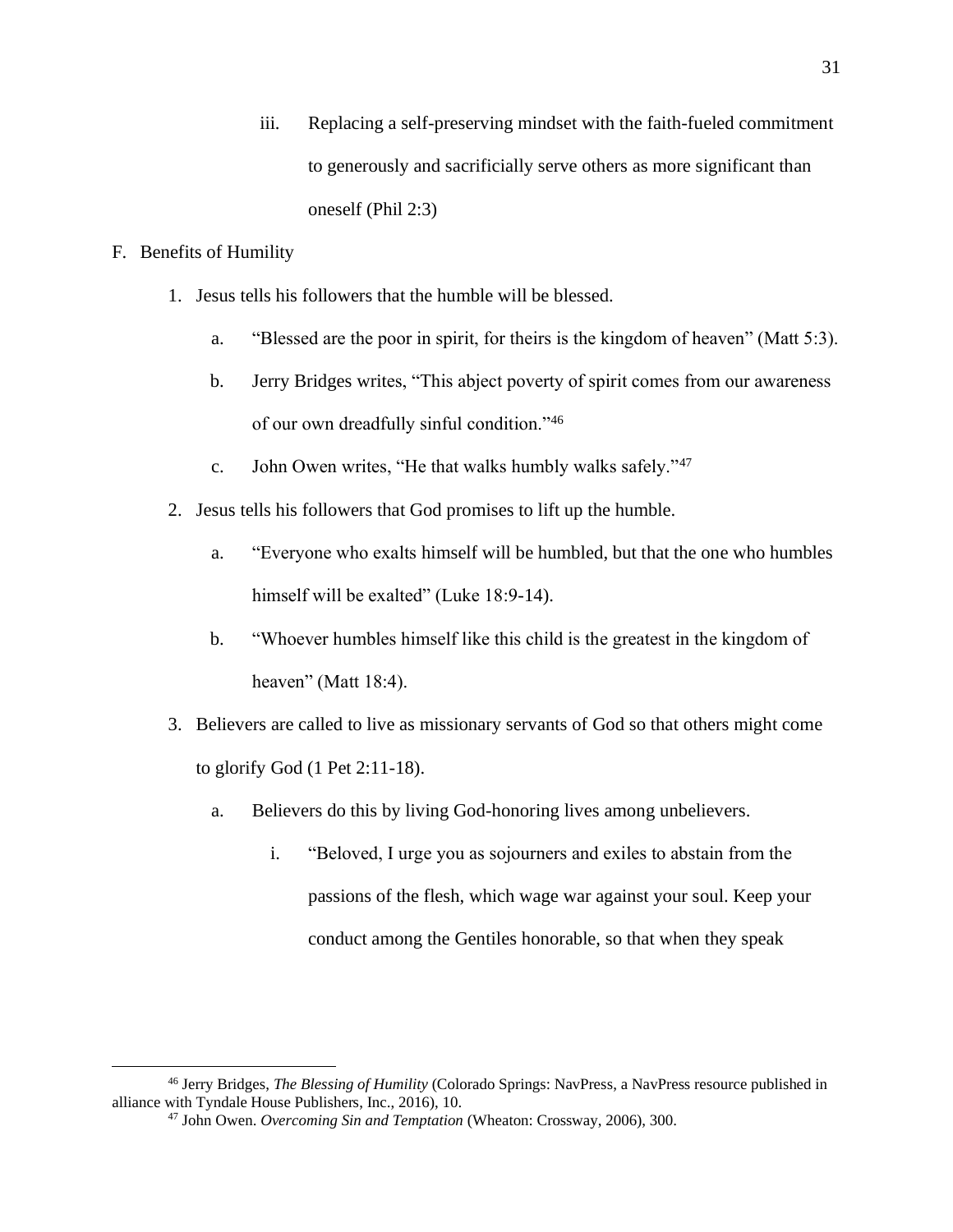against you as evildoers, they may see your good deeds and glorify God on the day of visitation" (1 Pet 2:11-12).

- b. Believers do this by living in humble submission to governing authorities.
	- i. "Be subject for the Lord's sake to every human institution, whether it be to the emperor as supreme, or to governors as sent by him to punish those who do evil and to praise those who do good" (1 Pet 2:13-14).
	- ii. "Let every person be subject to the governing authorities. For there is no authority except from God, and those that exist have been instituted by God. Therefore, whoever resists the authorities resists what God has appointed, and those who resist will incur judgment" (Rom 13:1-2).
- c. Believers do this by living as humble servants of God.
	- i. "Live as people who are free, not using your freedom as a cover-up for evil, but living as servants of God. Honor everyone. Love the brotherhood. Fear God. Honor the emperor" (1 Pet 2:16-17).
- 4. Humble believers can trust in the promise of God's provision for the humble.
	- a. Peter tells believers, "Humble yourselves, therefore, under the mighty hand of God so that at the proper time he may exalt you, casting all your anxieties on him, because he cares for you" (1 Pet 5:6-7).
	- b. This command is accompanied by a promise of eternal provision in Jesus Christ.
		- i. "And after you have suffered a little while, the God of all grace, who has called you to his eternal glory in Christ, will himself restore, confirm, strengthen and establish you" (1 Pet 5:10).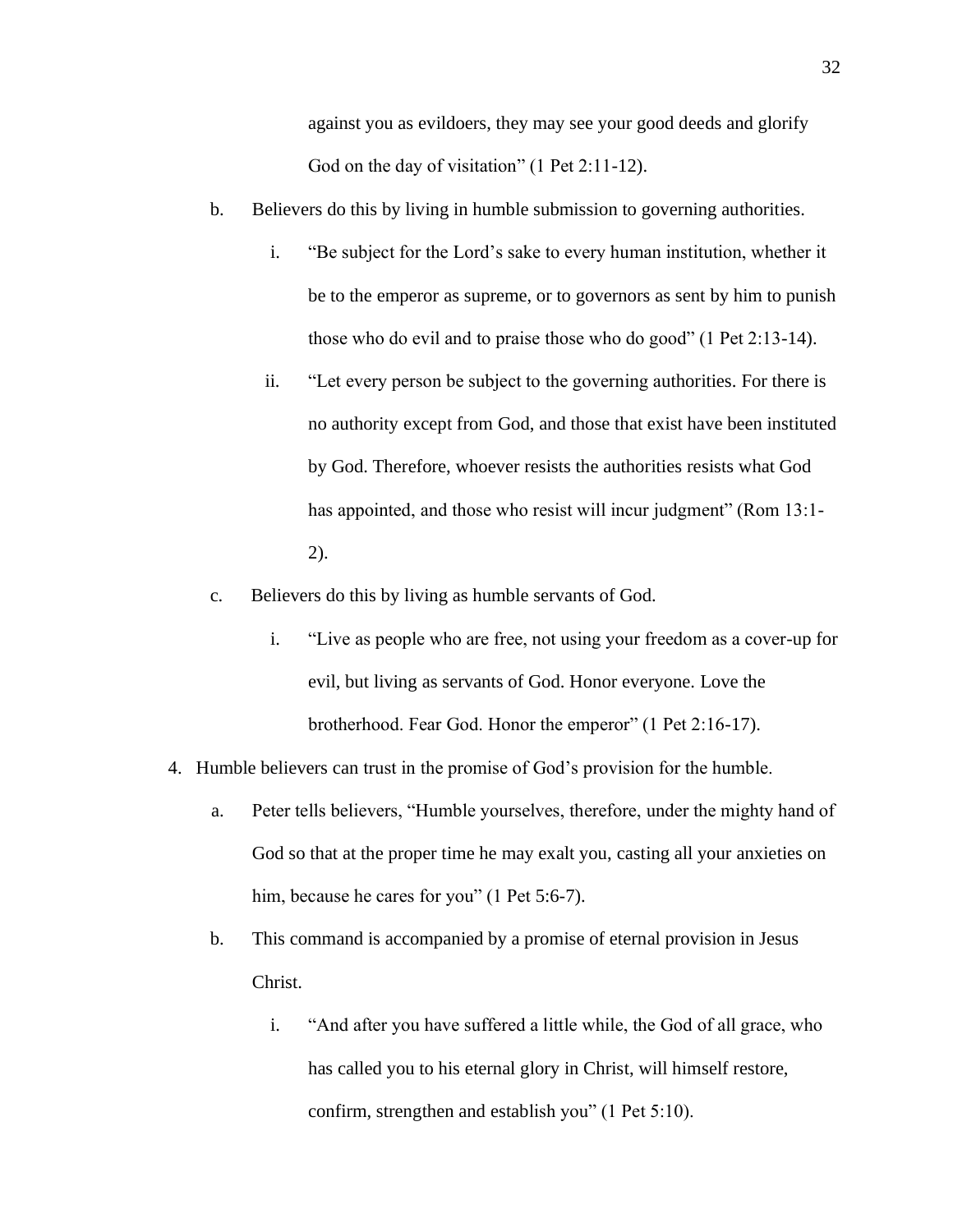- ii. Stuart Scott writes, "We should strive to keep an eternal perspective and place all our hope in our future with Christ."<sup>48</sup>
- a. God's promised provision for the humble is in light of God's dominion rule and glory.
	- i. Peter concludes his call to humility and promise of God's provision with the statement, "To him be the dominion forever and ever. Amen" (1 Pet 5:11).

## VI. A Plan for Counseling

## A. Pre-Counseling

- 1. The heart of sinful pride is resistant to help, unaware of itself, and unwilling to be challenged. With this, the following two scenarios represent the most likely situations in which someone struggling with a prideful manifestation of the Christian Nationalist ideology would likely seek biblical counseling:
	- a. They have been confronted in their prideful sin by a brother or sister in Christ according to Matthew 18:15-17.
		- i. "If you brother sins against you, go and tell him his fault between you and him alone. If he listens to you, you have gained your brother. If he does not listen, take one or two others along with you, that every charge may be established by the evidence of two or three witnesses. If he refuses to listen to them, tell it to the church. And if he refuses to listen even to the church, let him be to you as a Gentile and a tax collector" (Matt 18:15-17).

<sup>48</sup> Stuart Scott, *From Pride to Humility: A Biblical Perspective* (Focus Publishing, 2000), 33.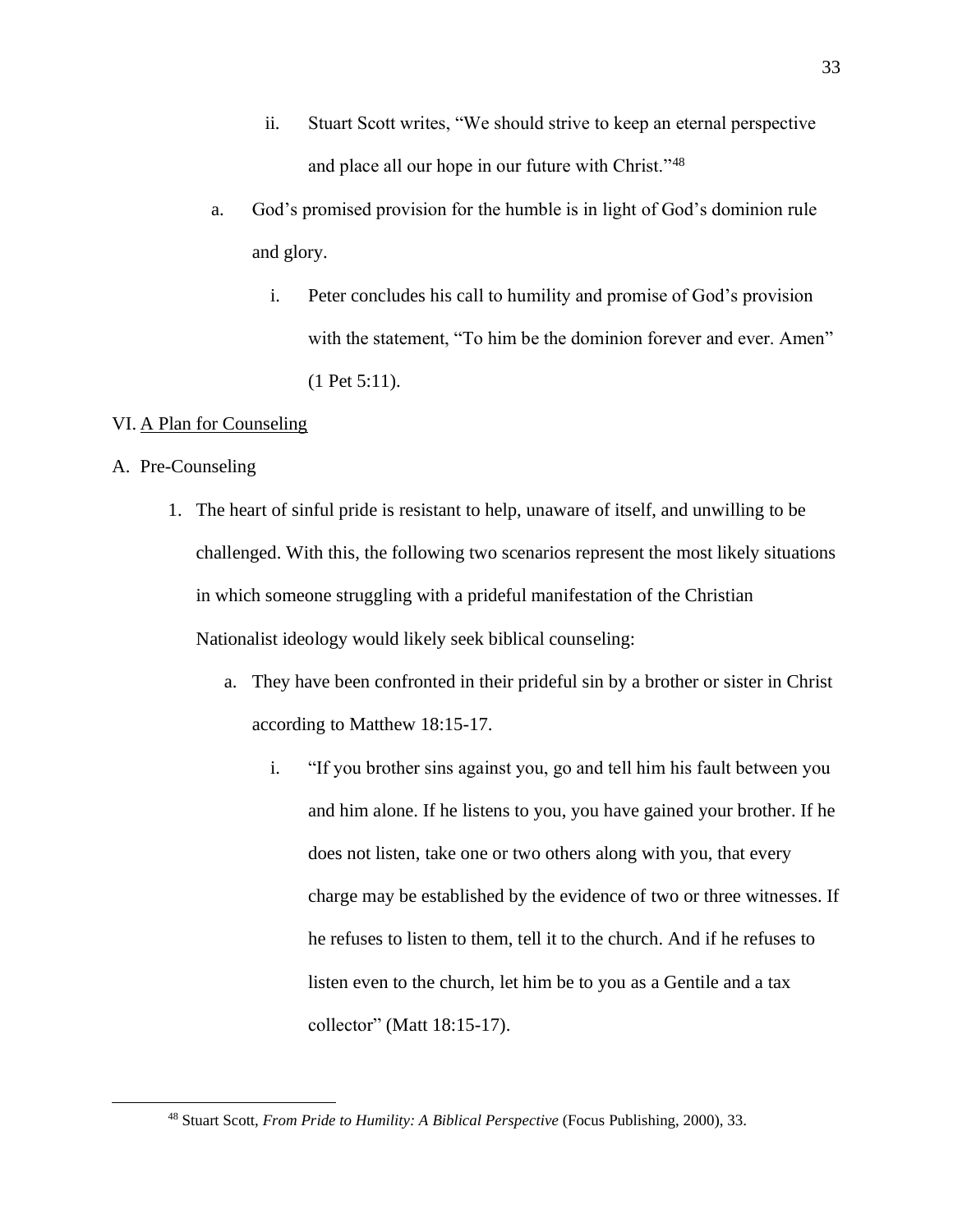- b. There were pursued in their prideful sin by a brother or sister in Christ according to Galatians 6:1.
	- i. "Brothers, if anyone is caught in any transgression, you who are spiritual should restore him in a spirit of gentleness" (Gal 6:1).
- 2. Prior to counseling, the counselee candidate would be asked to complete the following steps in order to enter into a formal biblical counseling relationship with the counselor.
	- a. The completion of a PDI (Personal Data Inventory).<sup>49</sup>
	- b. The completing of a Consent to Counsel form.<sup>50</sup>
- 3. In the first counseling session, the counselee would be asked the following questions accompanied by the identified homework assignments:
	- a. Why have you come to biblical counseling?
	- b. What have you done about your problem so far?
	- c. What would you like to see happen in biblical counseling?
	- d. Homework: please write out your testimony describing how you became a Christian, what your Christian life looks like, and how see you this problem impacting your life.
	- e. Homework: please share a one-page summary of your political convictions including how your faith informs and shapes those convictions.

<sup>49</sup> Jay E. Adams, *The Christian Counselor's Manual: The Practice of Nouthetic Counseling*, The Jay Adams Library (Grand Rapids, MI: Zondervan, 1986), 433.

<sup>50</sup> Stuart Scott, *Consent Form.* https://oneeightyministries.org/wp-content/uploads/2020/12/Consent-Formcounselor.pdf.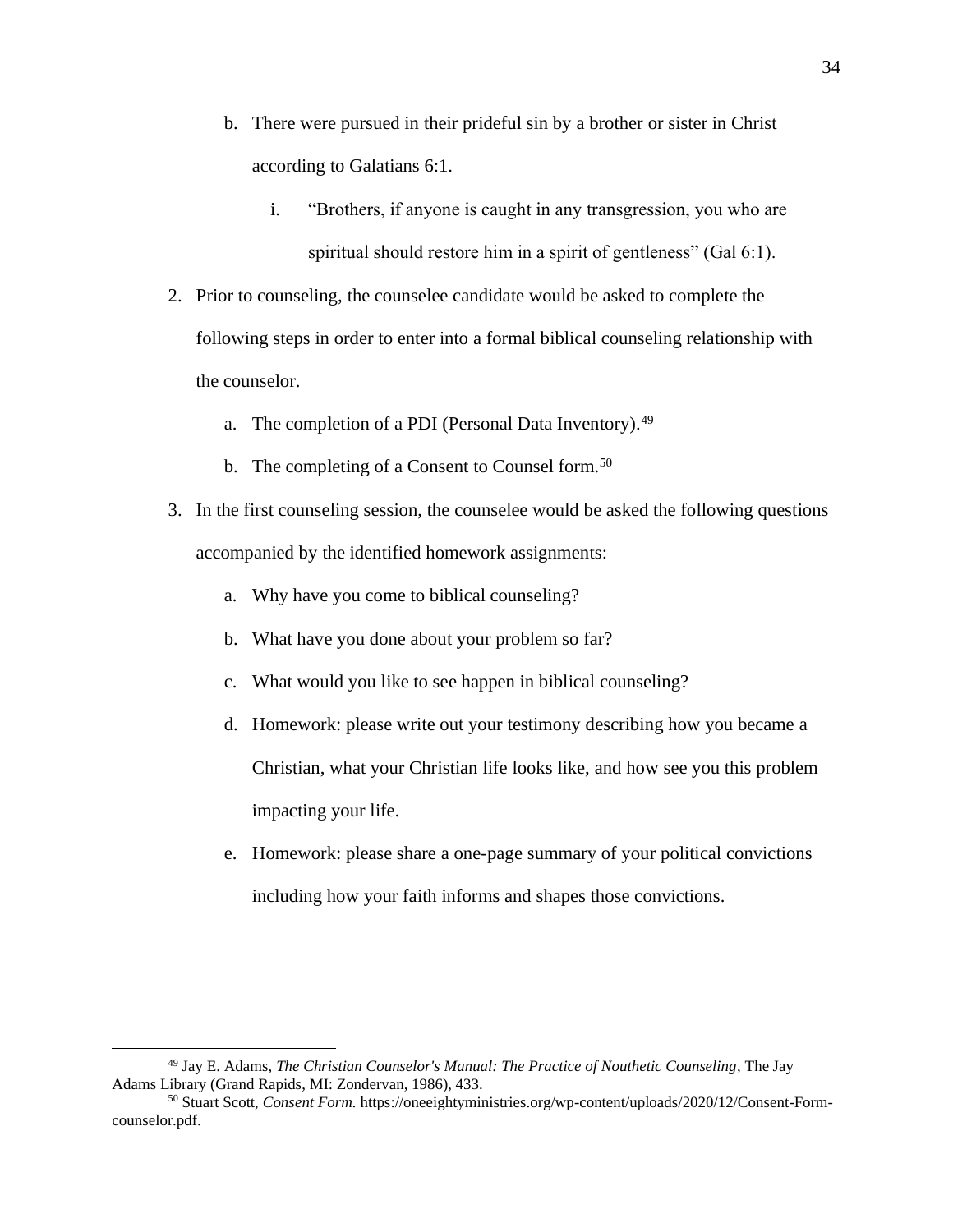- f. Homework: please read Psalm 19:7, 2 Timothy 3:16-17, Hebrews 4:12-13, and Psalm 1 and tell me, "What do each of these passages tell us about God's Word and it's benefit for our lives?"
- 4. In the second counseling session, the counselor and counselee would take time to review their homework and walk through the gospel of Jesus Christ to establish whether or not the counselee had placed their faith in Jesus Christ. In this gospel presentation, the counselor would use 'Section V, Subpoints A-D' to share the gospel with the counselee.
	- a. If the counselee professed faith in Jesus Christ, the counselor would move forward by beginning to address the counselee's heart issues.
	- b. If the counselee did not profess faith in Jesus Christ, the counselor would remain in 'pre-counseling' and aim instead to evangelize the counselee.
- B. Addressing Heart Issues
	- 1. The first heart issue the counselor would address would be the sin of self-exalting pride.
		- a. The counselor and counselee would examine what the bible says about selfexalting pride.
			- i. The bible tells us that pride rejects God (Psa 10:4), pretends to be God (Ez 28:2), and elevates the glory of self above the glory of God (Isa 14:13-14). The bible also tells us that pride is opposed to an othersfocused mindset (Phil 2:3-4) and incongruitous with relational harmony (Rom 12:16).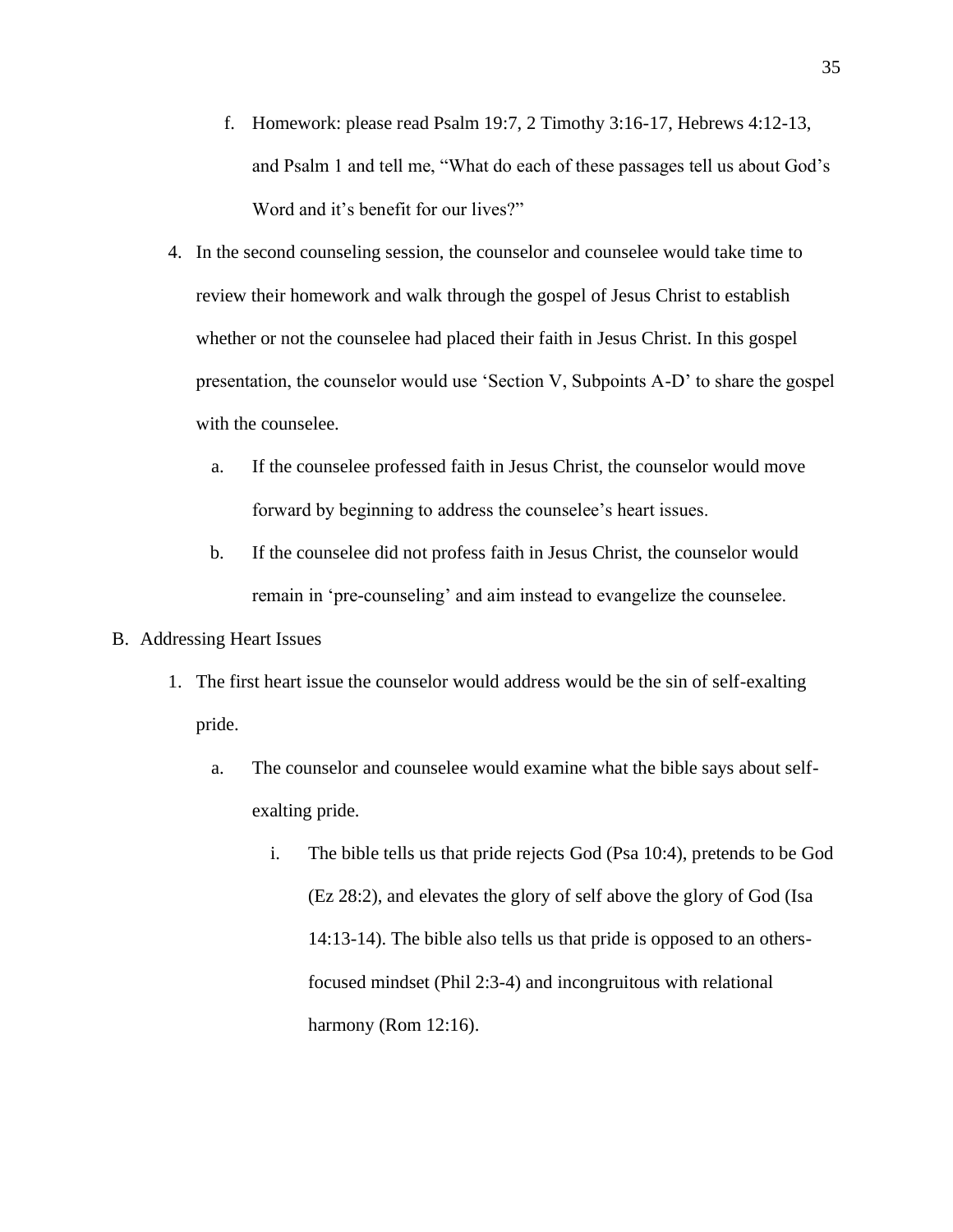- ii. The bible presents the case study of Jonah as a nationalist that elevated his own agenda above the agenda and commands of God (Jonah 1:3) and who God then brought low in his pride (Jonah 1:7-17).
- b. The counselor would expose the sin of self-exalting pride in the Christian Nationalist ideology.
	- i. The counselor would use 'Section IV, Subsection A' to show the counselee that the ideology of Christian Nationalism applies a selfexalting hermeneutic to biblical texts and replaces the glory of Jesus Christ with the desire to worship and praise the American nation.
- c. The counselor and the counselee would examine the sin of self-exalting pride in the counselee's heart.
	- i. Using Jeremiah 17:5-10 and the Three Trees Diagram in "The Big Picture", the counselor would examine the 'heat', 'thorns', and 'root' manifestations of self-exalting pride in the counselee.<sup>51</sup>
- 2. The second heart issue the counselor would address would be sin of self-promoting pride.
	- a. The counselor and counselee would examine what the bible says about selfpromoting pride.
		- i. The bible tells us that pride boasts in the flesh (Ex 28:17, Ez 31:10, 2 Chron 36:16, Jer 9:23) and that pride causes us to have an inaccurate view of ourselves (Gal 6:3).

<sup>51</sup> Timothy S. Lane and Paul David Tripp, *How People Change*, 2nd ed. (Greensboro, N.C.: New Growth Press, 2008), 83-84.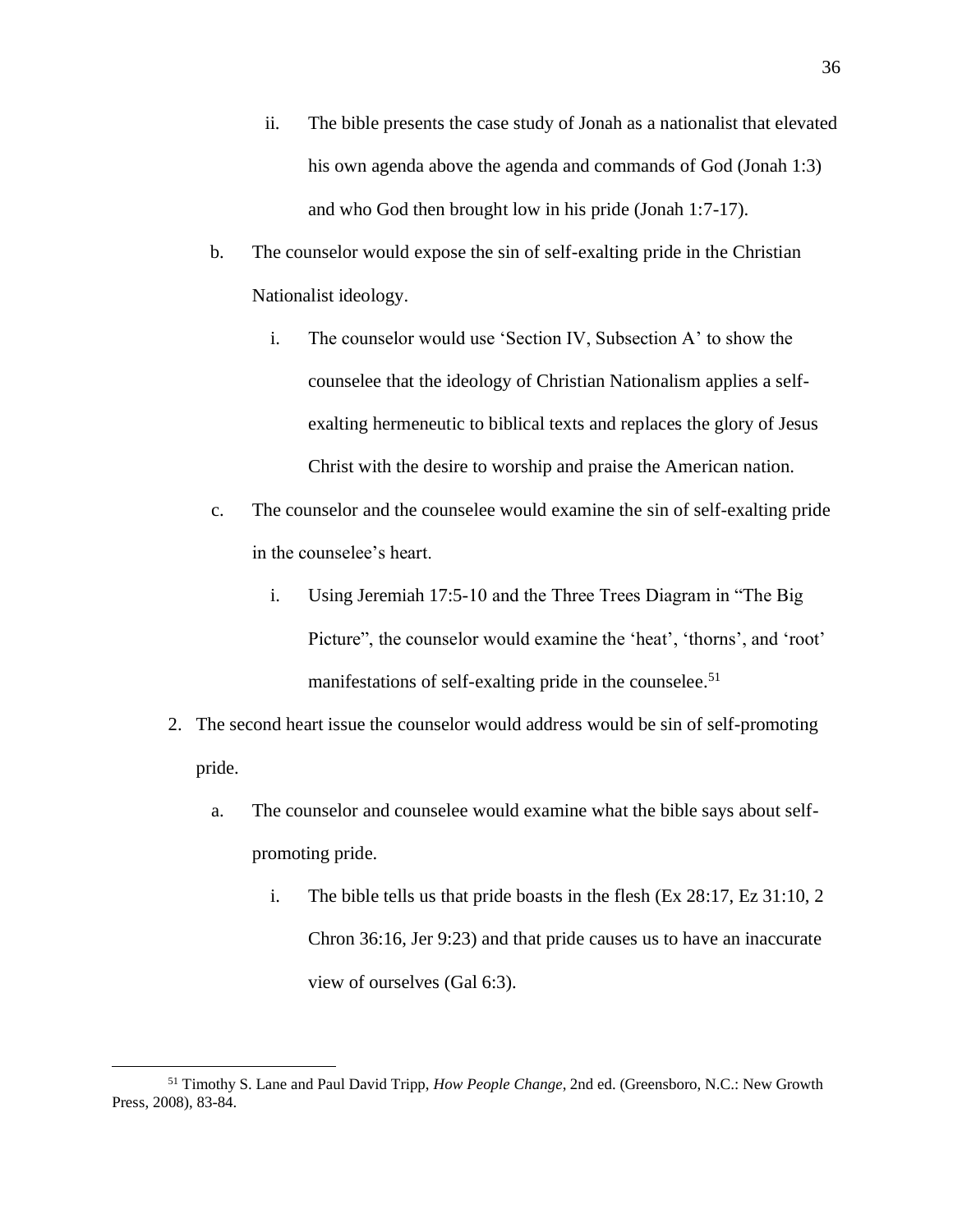- ii. The bible presents the case study of King Nebuchadnezzar as an example of self-promoting pride, who promoted his own glory and boasted in the glory of his nation (Dan 4:30), but who God humbled and brought low in his pride (Dan 4:21-33).
- b. The counselor would expose the sin of self-promoting pride in the Christian Nationalist ideology.
	- i. The counselor would use 'Section IV, Subsection B' to show the counselee that the ideology of Christian Nationalism ignores historical facts about our nation's history and replaces them with self-promoting exaggerations.
- c. The counselor and the counselee would examine the sin of self-promoting pride in the counselee's heart.
	- i. Using Jeremiah 17:5-10 and the Three Trees Diagram in "The Big Picture", the counselor would examine the 'heat', 'thorns', and 'root' manifestations of self-promoting pride in the counselee.<sup>52</sup>
- 3. The third heart issue the counselor would address would be sin of self-preserving pride.
	- a. The counselor and counselee would examine what the bible says about selfpreserving pride.
		- i. The bible provides several examples for us of how pride is linked to self-preservation (2 Chron 26:6-8, 1 Sam 18:10-11).

<sup>52</sup> Timothy S. Lane and Paul David Tripp, *How People Change*, 2nd ed. (Greensboro, N.C.: New Growth Press, 2008), 83-84.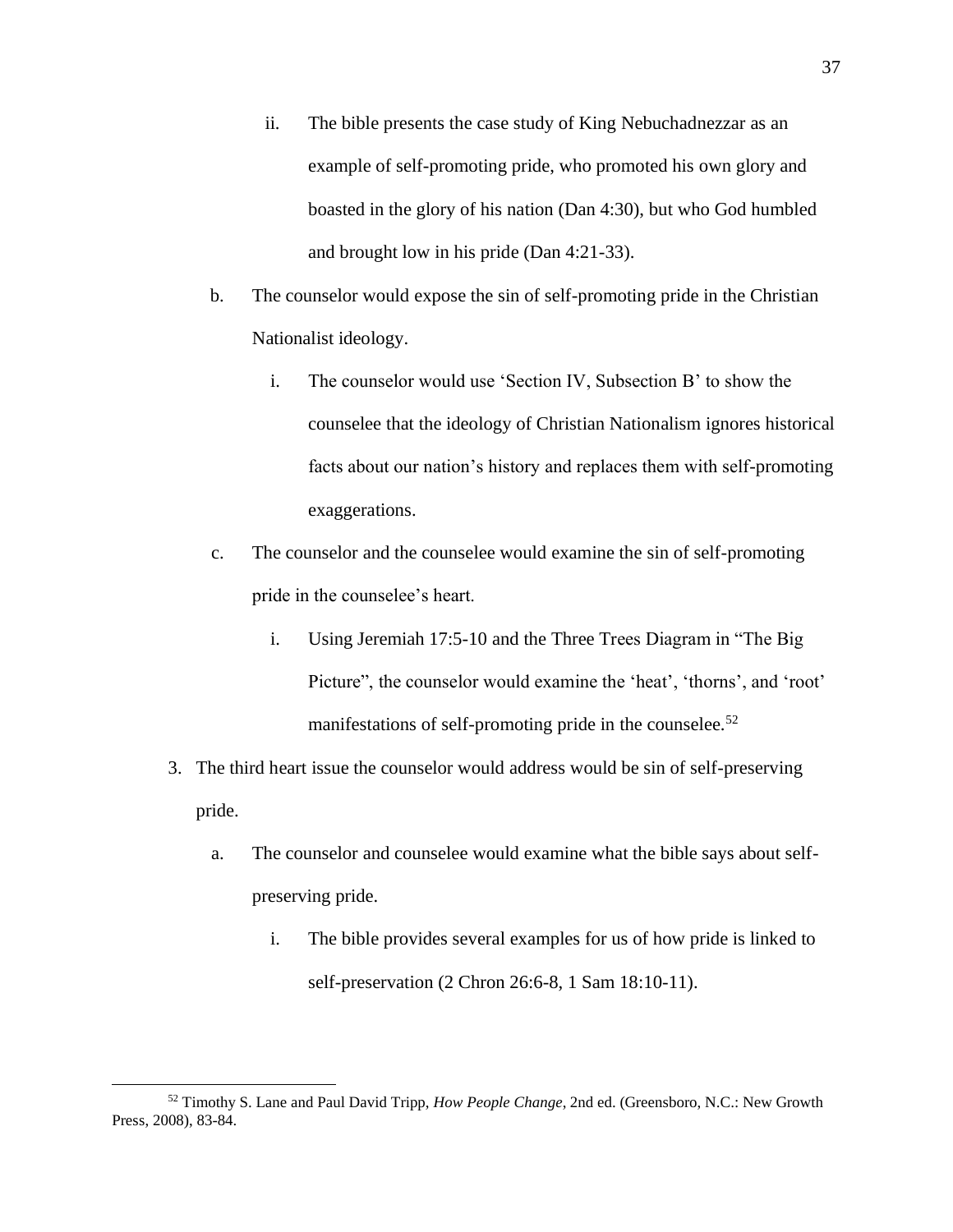- ii. The bible also shows us how self-preserving pride elevates the value of riches (1 Tm 6:17), possessions (1 Jn 2:16), and human wisdom (Prov 26:12), over the provision and promises of the Lord.
- iii. The bible presents the case study of King Saul as an example of selfpreserving pride, who was jealous of God's anointed, David, and attempted to kill David in an effort to stay on the throne (1 Sam 18:10- 11).
- b. The counselor would expose the sin of self-preserving of pride in the Christian Nationalist ideology.
	- i. The counselor would use 'Section IV, Subsection C' to show the counselee that the ideology of Christian Nationalism ignores clear biblical instruction and promise in order to preserve one's own sense of self-rule, autonomy and safety.
- c. The counselor and the counselee would examine the sin of self-preserving of pride in the counselee's heart.
	- i. Using Jeremiah 17:5-10 and the Three Trees Diagram in "The Big Picture", the counselor would examine the 'heat', 'thorns', and 'root' manifestations of self-preserving pride in the counselee.<sup>53</sup>

## C. Biblical Instruction

1. The biblical counselor would use Jeremiah 17:7-10 and the following passages to instruct the counselee to walk in repentance and righteous living through faith in the gospel of Jesus Christ.

<sup>53</sup> Timothy S. Lane and Paul David Tripp, *How People Change*, 2nd ed. (Greensboro, N.C.: New Growth Press, 2008), 83-84.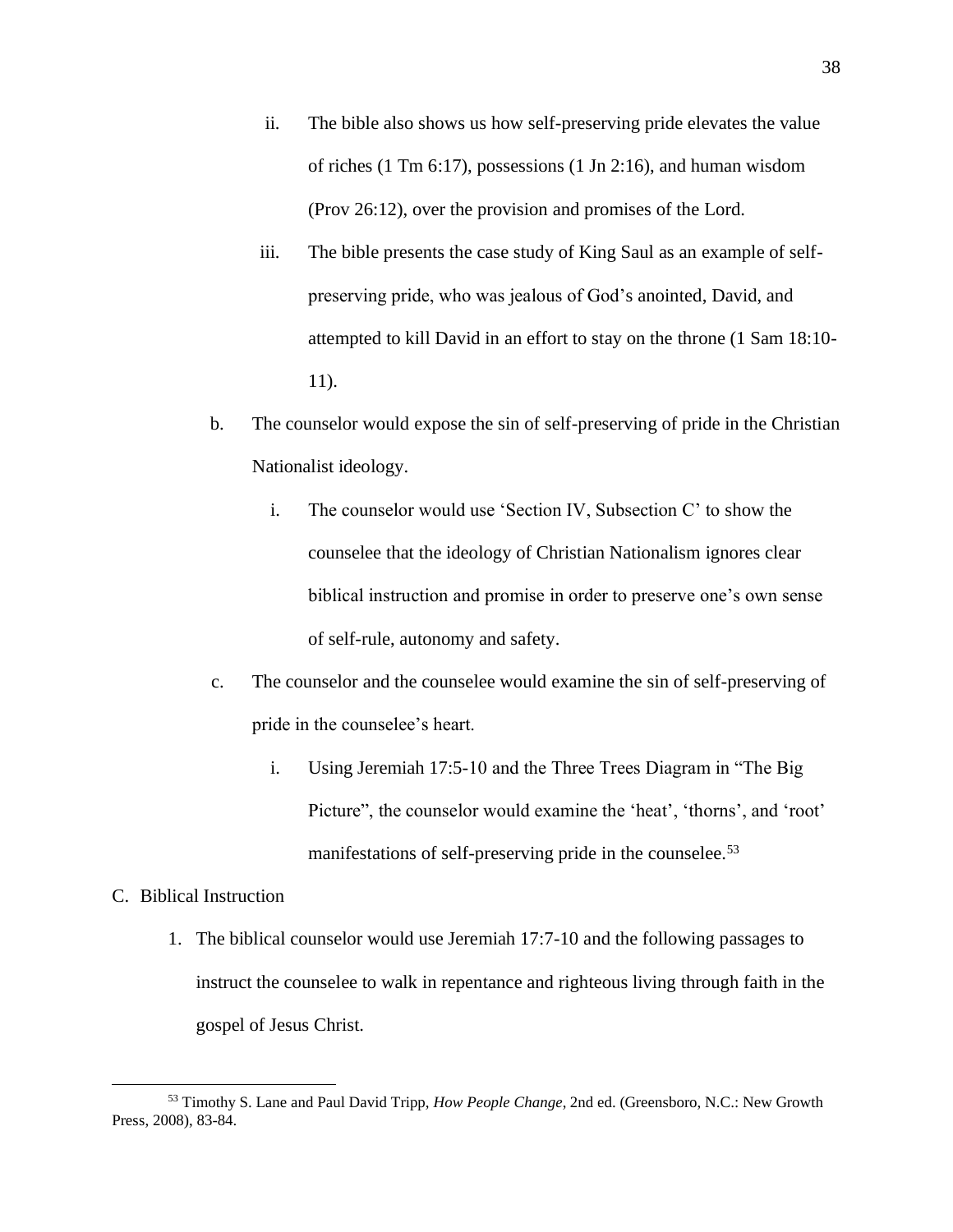- 2. The counselor would instruct the counselee in Ephesians 4:22-32, highlighting the following:
	- a. The biblical call to "put off your old self, which belongs to your former manner of life and is corrupt through deceitful desires" (Eph 4:22), is darkened in understanding (Eph 4:18a), alienated from life with God (Eph 4:18b), symptomatic of a hard heart (Eph 4:18c), and greedy to practice impurities (Eph 4:19). This includes:
		- i. Putting off false speech (Eph 4:25), unrighteous anger (Eph 4:26), dishonesty (Eph 4:28), corrupting talk (Eph 4:29), and slander (Eph 4:21).
	- b. The biblical command to 'put on the new self' which has been regenerated, justified, and declared holy through faith in Jesus Christ (Eph 4:24). This includes:
		- i. Putting on truth speaking (Eph 4:25a), recognizing the inherent unity in the body of Christ (Eph 4:25b), turning away from unrighteous anger (Eph 4:26), having their lives marked by honesty and generosity (Eph 4:27-28), speaking only to build others up (Eph 4:29), and living from a posture of kindness, tenderheartedness, and forgiveness (Eph 4:32).
- 3. The counselor would instruct the counselee in Colossians 3:5-17, highlighting the following:
	- a. The biblical call to put 'put to death what is earthly' in them (Col 3:5),'put away' all marks of the old man (Col 3:8), and 'put off the old self with its practices and desires' (Col 3:9). This includes: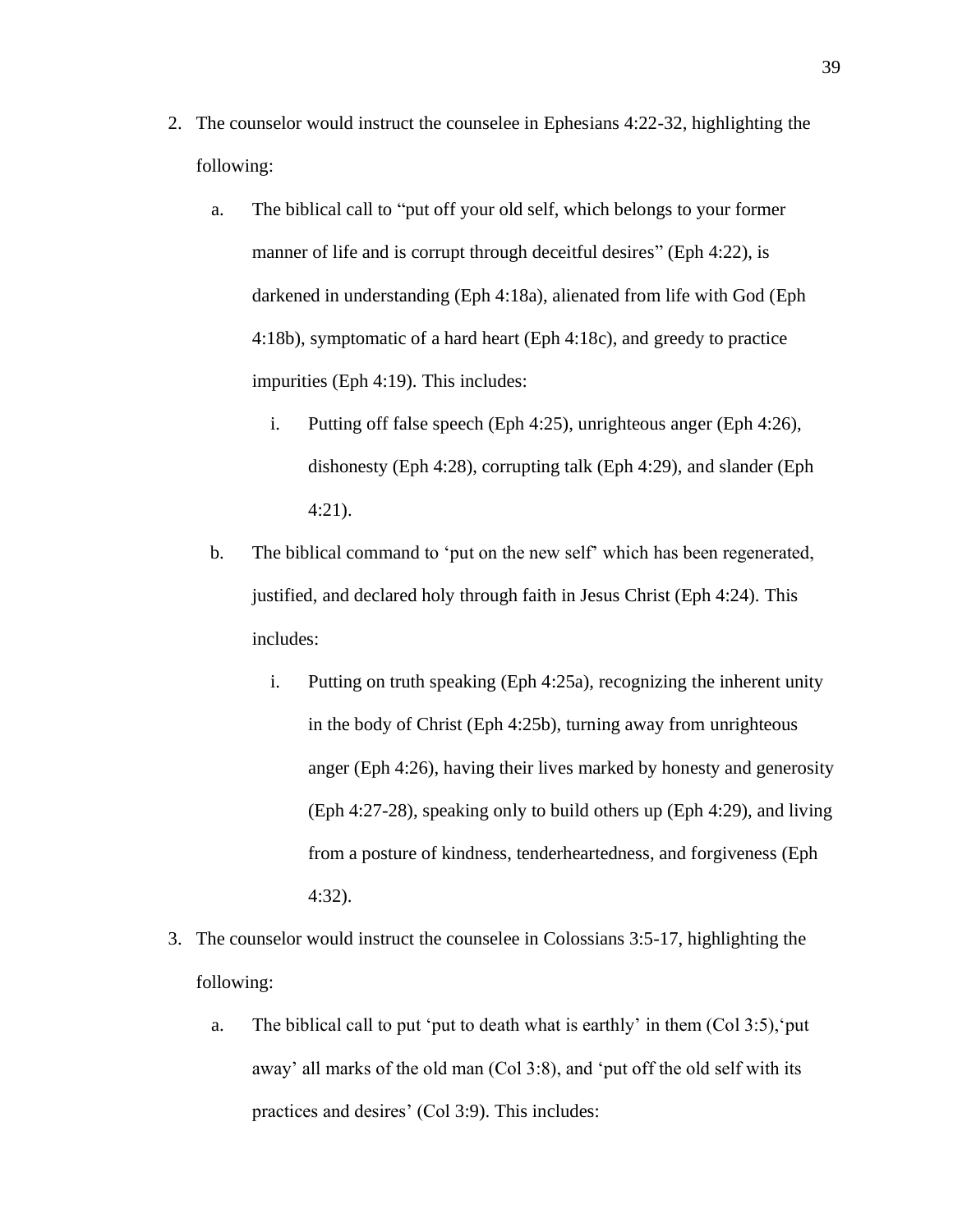- i. Putting off evil desires (Col 3:5), idolatry (Col 3:5), and lying (Col 3:9).
- b. The biblical command to 'put on the new self' which, through faith, is being renewed in righteous knowledge after the image of its creator (Col 3:10). This includes:
	- i. Putting on humility, compassion, kindness, meekness and patience (Col 3:12).
- 4. The counselor would instruct the counselee in 1 Peter 2:9-17, highlighting the following:
	- a. The call for believers to live God-honoring lives among unbelievers (1 Pet 2:11-12) and live in humble submission to governing authorities (1 Pet 2:13- 14) in light of faith in the promise Christ's return (1 Pet 2:12) and the sovereign authority of God  $(1$  Pet 2:14).
- 5. The counselor would instruct the counselee in Romans 13:1-7, highlighting the following:
	- a. The command for believers to be subject to the governing authorities (Rom 13:1) in light of faith in God's sovereign authority (Rom 13:2).
- D. Implementing Change
	- 1. Using the biblical benefits of humility from 'Section V, Subsection F', the following steps would be taken to begin implementing God-honoring change in the counselee's life after the counselor addressed the heart issues and provided biblical instruction on pride with corresponding homework.
		- a. Identify your sinful pride.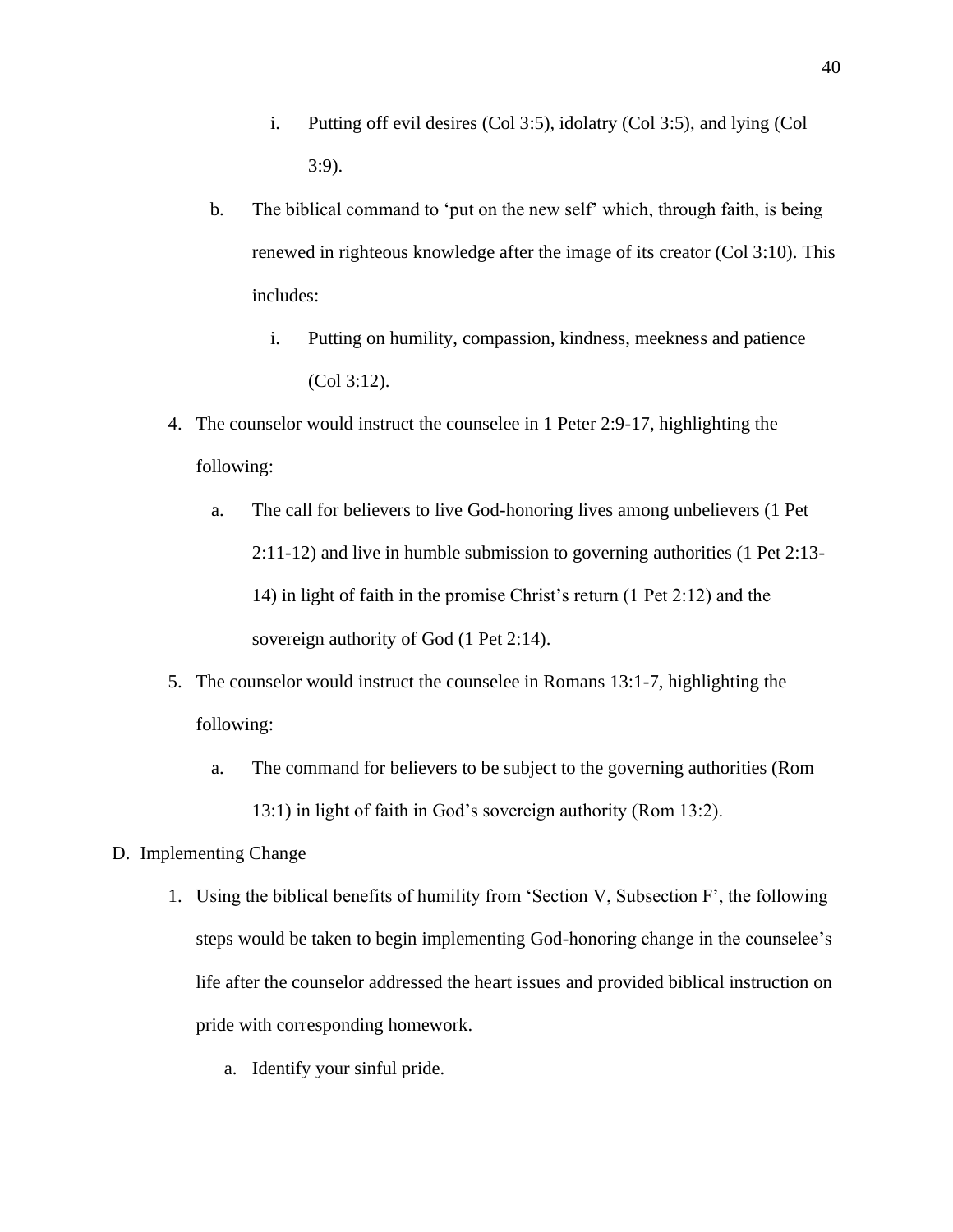- i. The Apostle Paul urged the Corinthian church to examine themselves (2 Cor 13:5) and Jesus warned against the danger of having an inaccurate view of one's spiritual condition before God (Matt 7:21, Rev 3:17). Therefore, it is vital for the believer to allow God's Word to identify and expose the sin of pride if their life.
- ii. Homework:
	- 1. Read Hebrews 4:12-13 and identify what this passage tells the counselee about the Word of God.
	- 2. Read *From Pride to Humility* from pages 1-11 and complete the exercise titled, "Manifestations of Pride".<sup>54</sup>
- b. Mourn your sinful pride.
	- i. Jesus tells his followers that the 'poor in spirit' will be blessed (Matt 5:3) and James instructs believers to mourn and weep over their sinful pride (Jas 4:9-10).
	- ii. Homework:
		- 1. Memorize Matthew 5:3 and James 4:9-10.
		- 2. Write out a list of the ways that a prideful manifestation of Christian Nationalism has led the counselee to sin against God.
		- 3. Write out a list of the ways that a prideful manifestation of Christian Nationalism has led the counselee to sin against others.
- c. Humble yourself before the Lord.
	- i. Jesus instructs his followers to humble themselves (Lk 18:14).

<sup>54</sup> Stuart Scott, *From Pride to Humility: A Biblical Perspective* (Focus Publishing, 2000), 6.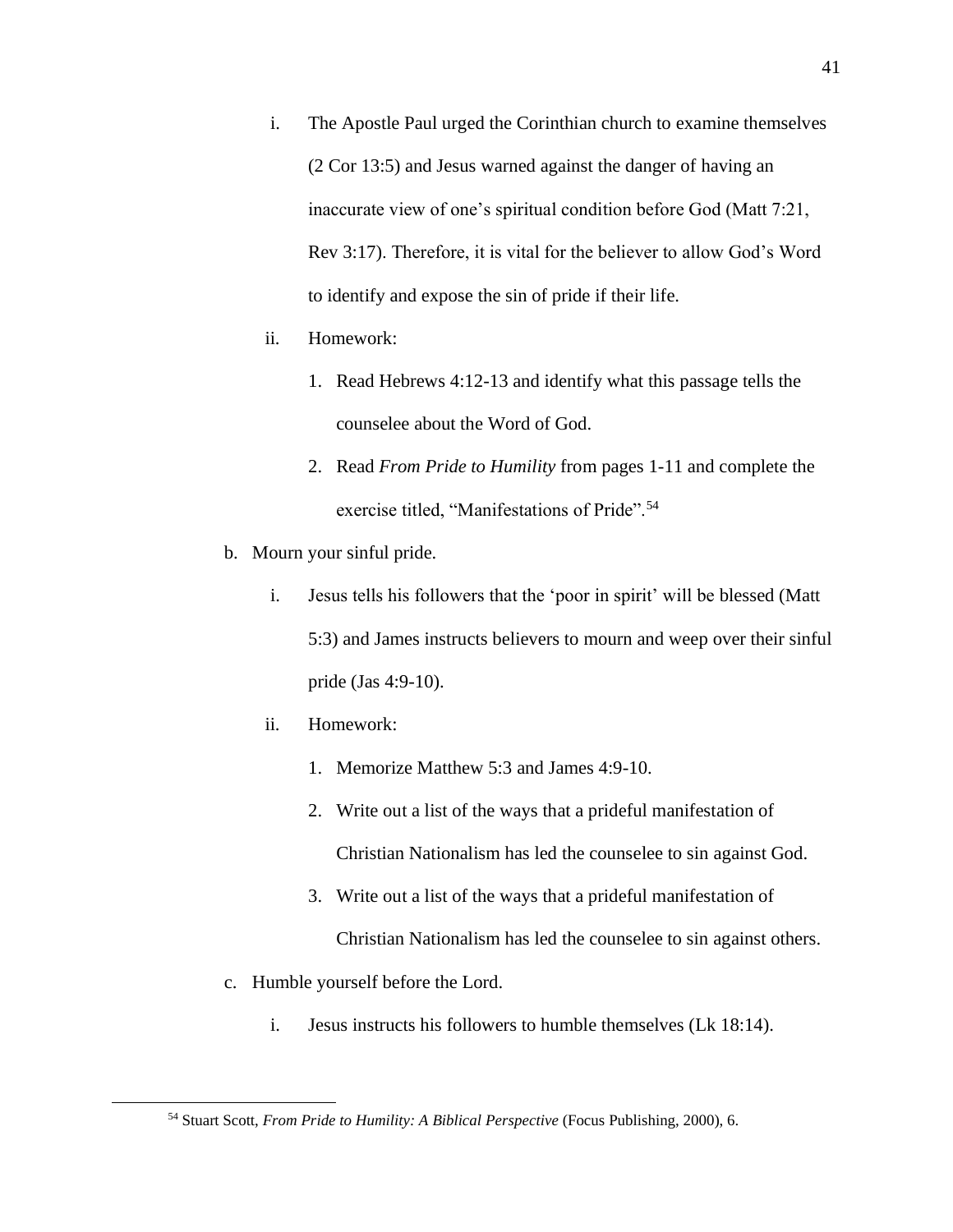- ii. Homework:
	- 1. Read Luke 18:9-14 and memorize Luke 18:14.
	- 2. Write out a daily repentance prayer over the course of seven days acknowledging the way that pride has impacted the counselee's life and confess that pride before God daily.
	- 3. Write out a letter of repentance to anyone that the counselee has explicitly sinned against in their politically motivated pride.
	- 4. Temporarily remove access on the counselee's phone, computer, and television to Facebook, Christian Nationalist news sources, and other media outlets that promote a prideful manifestation of that political ideology.
	- 5. Read *From Pride to Humility* from pages 12-24 and complete the exercise titled, "Manifestations of Humility".<sup>55</sup>
- d. Trust in God's Son, Jesus Christ, and receive his promises for the humble.
	- i. Place your faith in Jesus Christ and commit to serve him, promote his glory, and receive his preserving promises for the humble.
	- ii. Believe in God promises to exalt the humble (1 Pet 5:6-7), restore the humble (1 Pet 5:10), lift up the humble (Lk 18:14), bring rest to the humble (Matt 11:29), save the humble (Psa 149:4), and give the kingdom of heaven to the humble (Matt 5:3).
	- iii. Homework:

<sup>55</sup> Stuart Scott, *From Pride to Humility: A Biblical Perspective* (Focus Publishing, 2000), 20.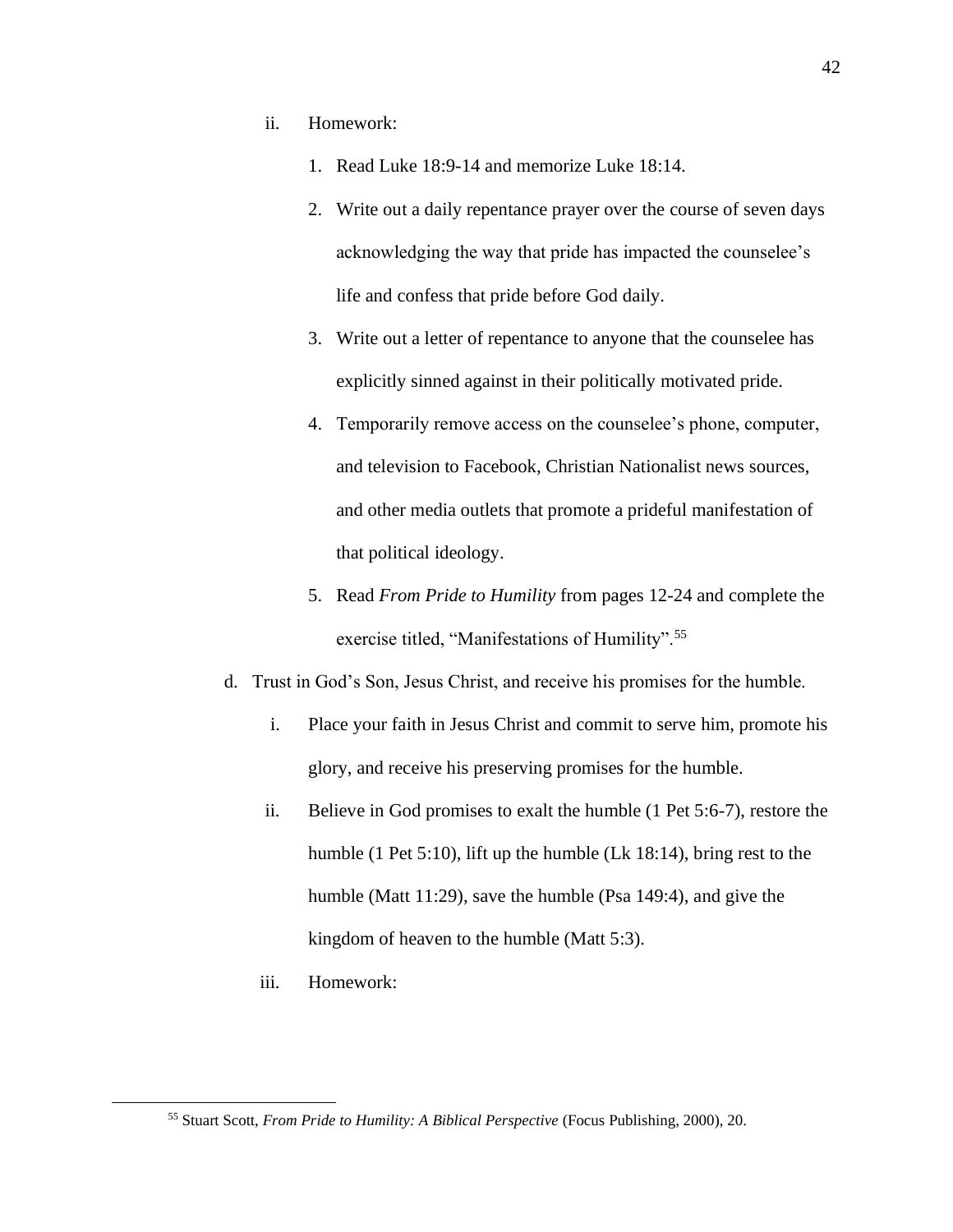- 1. Read Philippians 2:1-11 and identify what this passage teaches the counselee about the person and work of Jesus Christ.
- 2. Memorize 1 Peter 5:6-7.
- 3. Read *From Pride to Humility* from pages 26-34.
- e. Begin living as a humble missionary servant for God's glory.
	- i. Peter instructs believers to live as missionary servants for others' benefit (1 Pet 2:11-18).
	- ii. Homework:
		- 1. Memorize 1 Peter 2:11-12.
		- 2. Encourage the counselee to begin serving regularly in their local church.
		- 3. Identify a fellow believer that holds different political convictions than the counselee and invite that individual to coffee to listen, learn from, and honor them as a fellow follower of Jesus Christ.
		- 4. Identify an unbeliever that God has placed in the counselee's life and develop a plan to pray for them, pursue them, and serve them in a desire to share with them the gospel of Jesus Christ.

## VII. Conclusion

1. The emphasis of this paper has been aimed at identifying the problem of pride in the ideology of Christian Nationalism for believers and proposing a gospel-motivated remedy that can redeem that heart of political pride with the humility of submitting to the Lord Jesus Christ.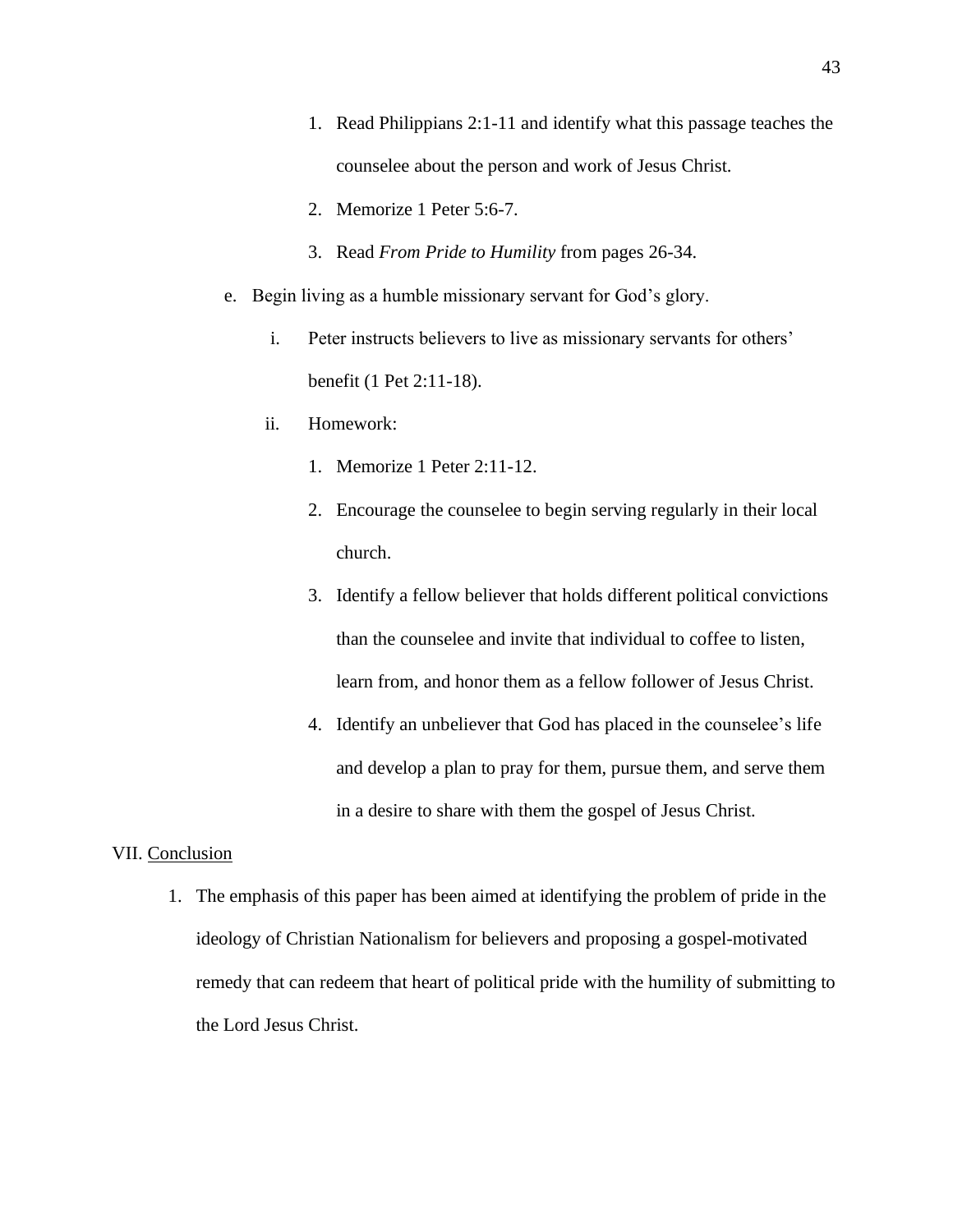- 2. The bible teaches that pride is self-exalting, self-promoting, and self-preserving and that pride will ultimately lead to self-destruction in an individual's life apart from the intervening work of God.
- 3. Thankfully, God has provided a remedy for our pride in the person and work of Jesus Christ and his message of salvation by faith to the lowly, humble, and repentant.
- 4. Therefore, the believer that has succumbed to a prideful manifestation of the Christian Nationalist worldview can begin exposing their pride and redeeming it through faith in Jesus Christ by worshipping Christ above self, promoting Christ's glory above self, and trusting in the promises of Jesus Christ for the humble. They can do this by mourning their sinful pride, humbling themselves before the Lord, placing their trust in Jesus Christ and in God's promises to the humble, and living as humble missionary servants for the glory of God and for the fame of his Son, Jesus Christ.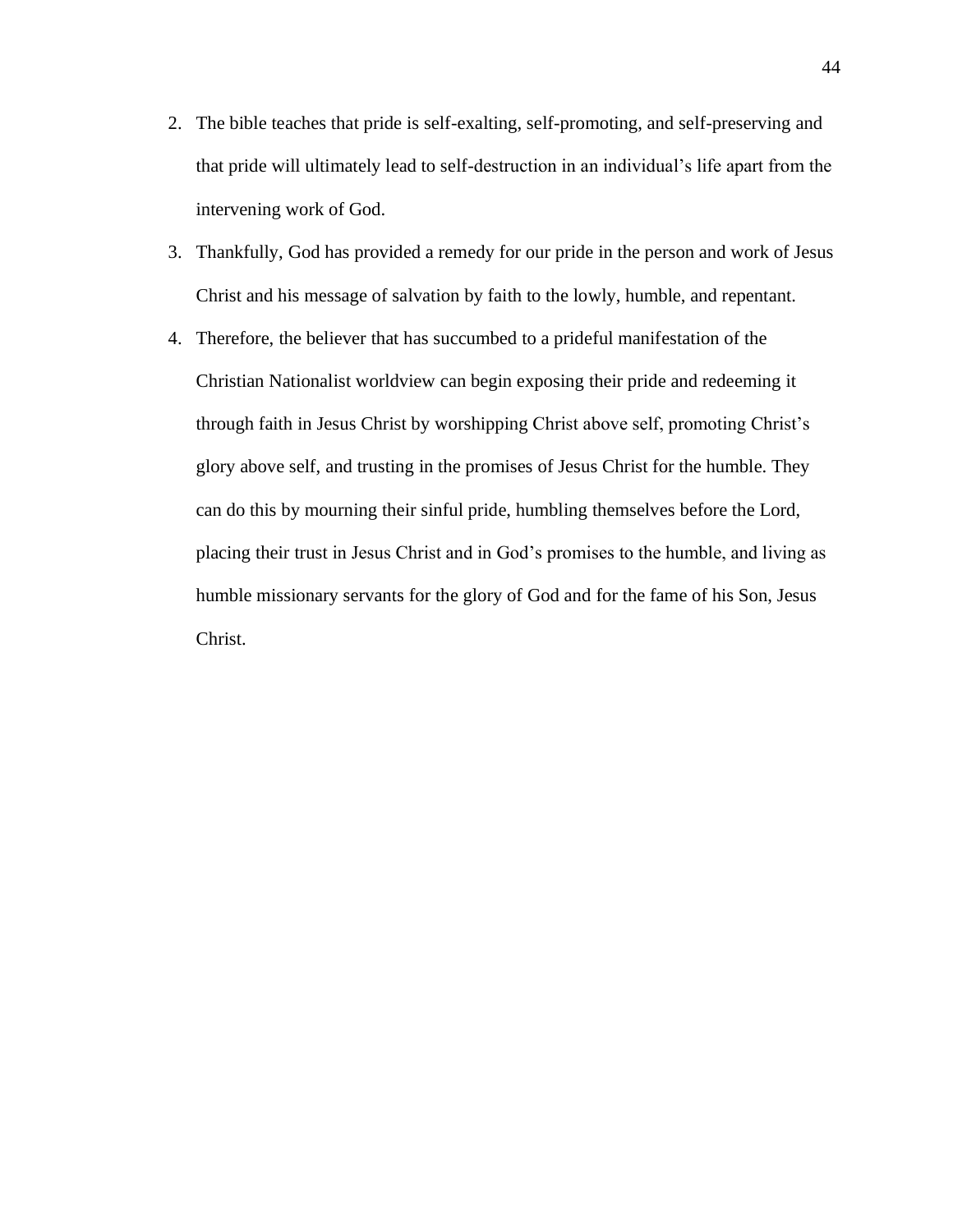## **Bibliography**

- Adams, Jay E. *The Christian Counselor's Manual: The Practice of Nouthetic Counseling*. The Jay Adams Library. Grand Rapids, MI: Zondervan, 1986.
- Backhouse, Stephen. *Kierkegaard's Critique of Christian Nationalism*. Oxford Theological Monographs. Oxford: Oxford University Press, 2011.
- Bridges, Jerry. *The Blessing of Humility*. Colorado Springs: NavPress, a NavPress resource published in alliance with Tyndale House Publishers, Inc., 2016.
- Bridges, Jerry. *Respectable Sins: Confronting the Sins We Tolerate*. Colorado Springs, CO: NavPress, 2007.
- Council for National Policy. *Membership Directory 2014*. Council for National Policy, 2014. https://splcenter.org/sites/default/files/cnp\_redacted\_final.pdf.
- Falwell, Jerry. *Listen, America!* New York: Bantam Books, 1981.
- Foster, Marshall. *The American Covenant: The Untold Story*. American Campfire Revival ed. Ventura: Nordskog Publishing Inc., 2021.
- Green, Steven. *Inventing a Christian America: The Myth of the Religious Founding*. New York: Oxford University Press, 2015.
- Grudem, Wayne A. *1 Peter: An Introduction and Commentary*. Downers Grove, IL: InterVarsity Press, 1988.
- Grudem, Wayne A. *Politics According to the Bible: A Comprehensive Resource for Understanding Modern Political Issues in Light of Scripture*. Grand Rapids, Mich.: Zondervan, 2010.
- Lane, Timothy S., and Paul David Tripp. *How People Change*. 2nd ed. Greensboro, N.C.: New Growth Press, 2008.
- Leeman, Jonathan, and Andrew David Naselli. *How Can I Love Church Members with Different Politics?* Church Questions. Wheaton, Illinois: Crossway, 2020.
- Lewis, C.S. *Mere Christianity*. San Francisco: Harper Collins, 2000.
- MacArthur, John. *Biblical Doctrine: A Systematic Summary of Bible Truth*. Wheaton, Illinois: Crossway, 2017.
- Mack, Wayne A., and Joshua Mack. *Humility: The Forgotten Virtue*. Strength for Life. Phillipsburg, N.J.: P & R Pub., 2005.